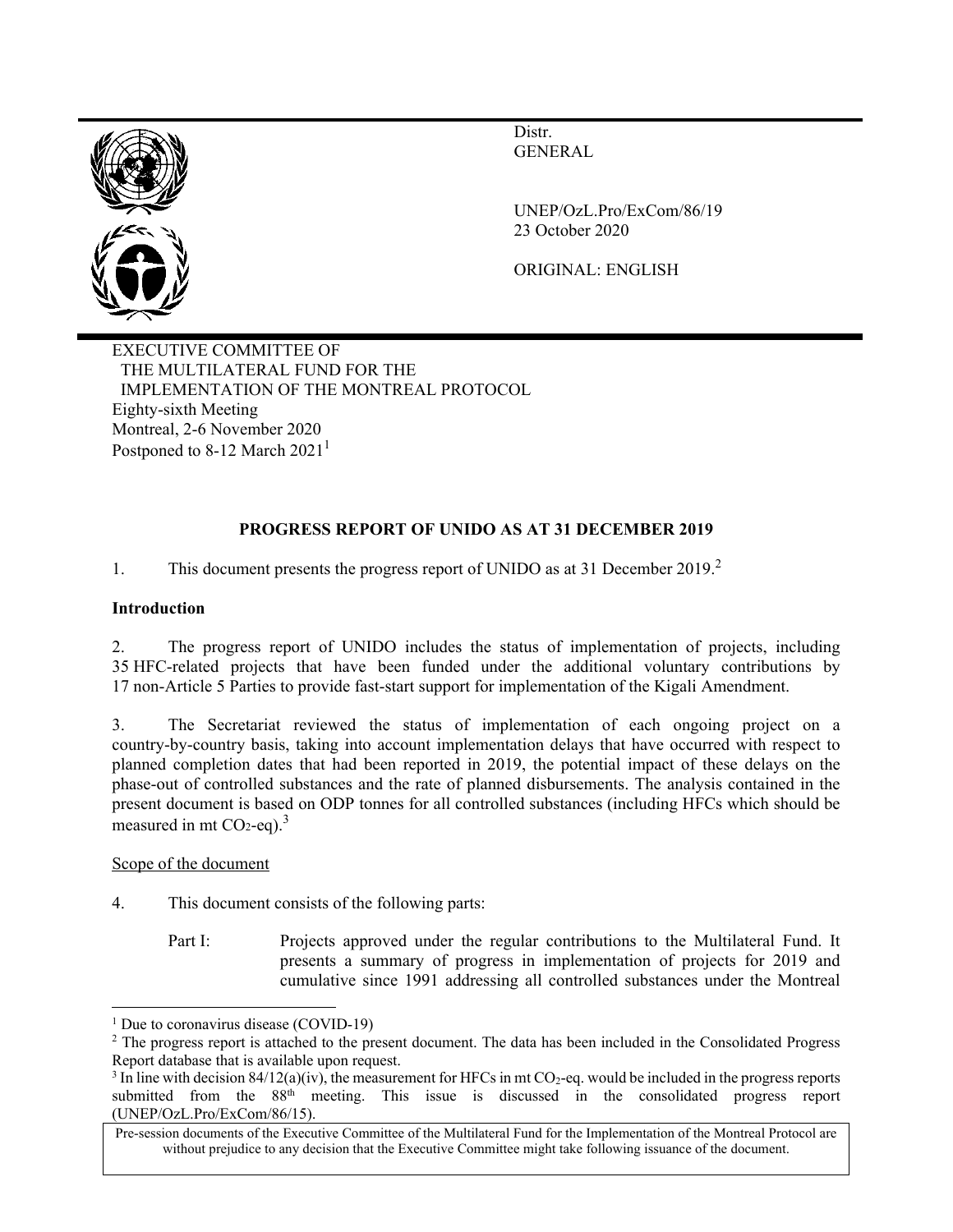Protocol, including Annex F substances (HFCs); it contains a review on the status of implementation of each ongoing<sup>4</sup> project at the country level; and it identifies projects with implementation delays and the potential impact on the phase-out of controlled substances, and projects with outstanding issues for consideration by the Executive Committee.

Part II: Projects approved under the additional voluntary contributions for fast-start support for HFC phase-down. It provides a summary on the status of implementation of HFC phase-down projects funded under the voluntary contributions.5

Recommendation.

- 5. The document also contains the following annexes:
	- Annex I: A summary status and a recommendation for each ongoing project with outstanding issues for consideration by the Executive Committee.
	- Annex II: An analysis of the progress report.

## **PART I: PROJECTS APPROVED UNDER THE REGULAR CONTRIBUTIONS TO THE MULTILATERAL FUND**

#### **Summary of progress in implementation of projects for 2019 and cumulative**

6. Implementation of projects and activities by UNIDO for 2019 and cumulative since  $1993<sup>6</sup>$  up to 31 December 2019, is summarized as follows:

- (a) **Phase-out:**<sup>7</sup> In 2019, 219 ODP tonnes of consumption of controlled substances were phased out and an additional 148.7 ODP tonnes of consumption of controlled substances were approved for phase-out. Since 1993, 63,048 ODP tonnes of consumption of controlled substances and 17,381 ODP tonnes of production of controlled substances had been phased out, of an expected total of 81,941 ODP tonnes from projects approved (excluding cancelled and transferred projects);
- (b) **Disbursements/approvals:** In 2019, US \$18.56 million was disbursed and US \$23.58 million was planned for disbursement based on the 2018 progress report, representing a rate of disbursement of 79 per cent of that planned. Cumulatively, US \$740.69 million had been disbursed out of the total US \$839.66 million approved for disbursement (excluding agency support costs), representing a rate of disbursement of 88 per cent. In 2019, US \$19.51 million was approved for implementation;

<sup>&</sup>lt;sup>4</sup> Ongoing projects are all projects that were under implementation as at 31 December 2019. Key indicators of progress include: percentage of funds disbursed and percentage of projects that have begun disbursing funds; funding expected to be disbursed by the end of the year as a percentage of the approved funding; the average length of projected delay in implementation; and information provided in the remarks column in the progress report database.

 $\frac{1}{2}$  In line with decision 84/12(b), a detailed progress report providing an overview of the objectives, status of implementation, key findings and lessons learned, the amounts of HFC phased out where applicable, the level of funds approved and disbursed and potential challenges in completing the projects and activities, is presented in the consolidated progress report (UNEP/OzL.Pro/ExCom/86/15).

<sup>6</sup> UNIDO became an implementing agency in 1993.

<sup>&</sup>lt;sup>7</sup> The phase-out includes approvals for HFC investment projects of 118.7 mt (211,512 mt CO<sub>2</sub>-eq.).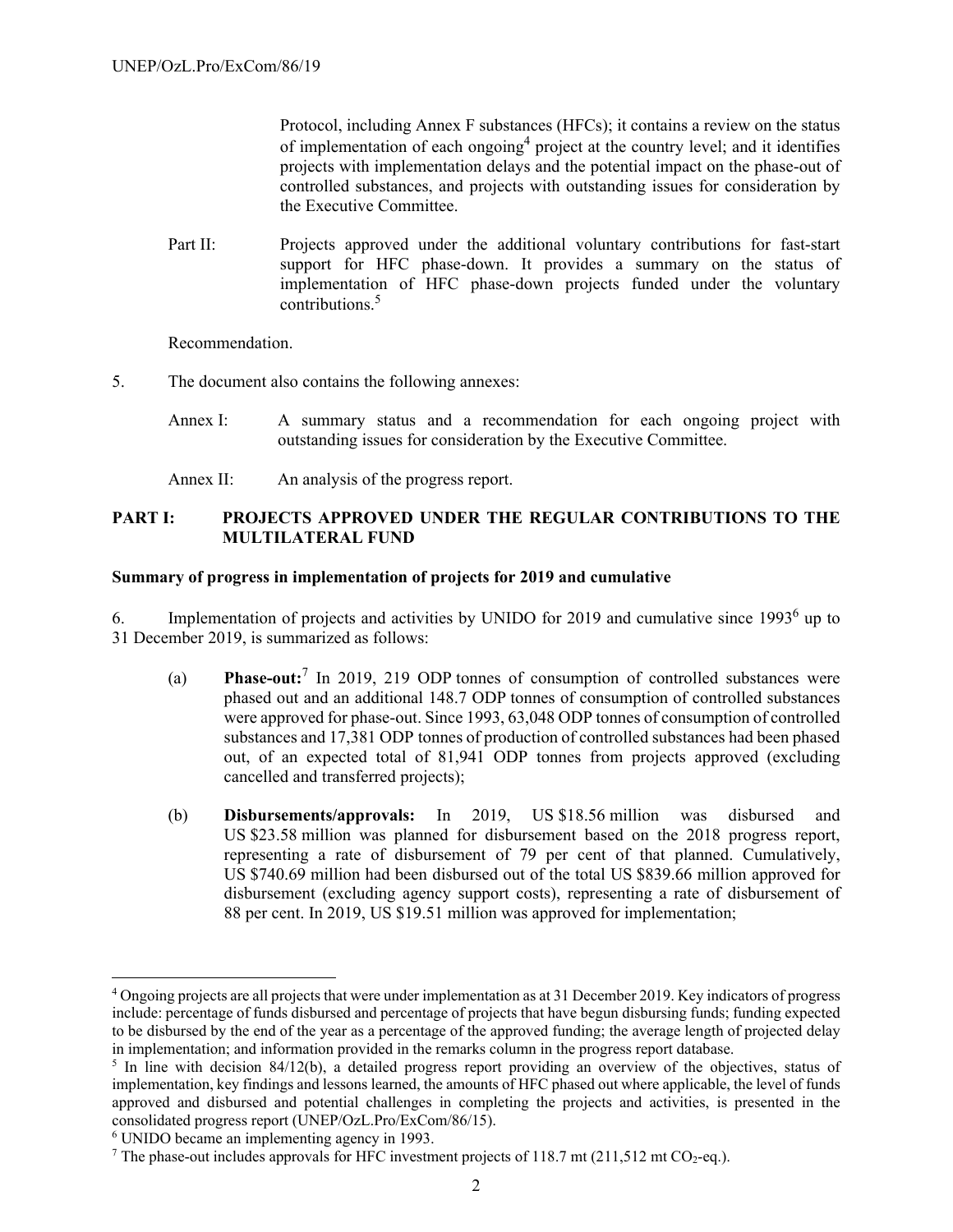- (c) **Cost-effectiveness (in ODP):**<sup>8</sup> Since 1993, the average cost-effectiveness of investment projects approved leading to a permanent reduction in consumption was US \$11.12/kg and for all production sector activities (CFC and methyl bromide (MB)) was US \$2.90/kg. The average cost-effectiveness of investment projects per ODP tonne was US \$7.06/kg for completed projects and US  $$48.02$ /kg for ongoing projects;<sup>9</sup>
- (d) **Number of projects completed:** In 2019, 33 projects were completed. Since 1993, 1,556 projects of the 1,793 projects approved (excluding closed or transferred projects) were completed, representing a completion rate of 87 per cent;
- (e) **Speed of delivery investment projects:** Projects that were completed in 2019 were completed on average 53 months after their approval. Since 1993, the average time for completion of investment projects has been 38 months after their approval. First disbursements under these projects occurred, on average, nine months after they had been approved;
- (f) **Speed of delivery non-investment projects:** Projects that were completed in 2019 were completed on average 37 months after their approval. Since 1993, the average time for completion of non-investment projects has been 35 months after their approval. First disbursements under these projects occurred, on average, ten months after they had been approved;
- (g) **Project preparation:** Of the 531 project preparation activities approved by the end of 2019, 475 have been completed, leaving 56 ongoing activities. In 2019, three preparation activities have been completed;
- (h) **Implementation delays:** A total of 237 projects were under implementation at the end of 2019, experiencing, on average, a delay of 26 months. Forty-seven of these projects are classified as "projects with implementation delays"10 that are subject to the procedures of project cancellation (as demonstration projects, project preparation, and IS are not subject to those procedures); and
- (i) **Multi-year agreements (MYAs)**: In 2019, one MYA for ODS phase-out, one MYA for MB production phase-out and 70 MYAs for HCFC phase-out management plans (HPMPs) were under implementation. Since 1993, 157 MYAs have been approved and 85 MYAs have been completed, representing a completion rate of 54 per cent.

## **Project implementation progress in 2019**

7. Further to the review process, a number of issues were discussed and satisfactorily addressed, except for 47 projects classified as projects with implementation delays (including 45 projects related to components of MYAs that are subject to procedures for project cancellation, in line with decision 84/45(c); one project for the phase-out of MB; and one national phase-out plan). Annex I to the present document presents those projects classified with implementation delays, and the Secretariat's recommendation requesting the submission of a report to the  $87<sup>th</sup>$  meeting.

<sup>8</sup> Including 118.7 mt of HFC investment projects.

<sup>9</sup> The higher value of the cost-effectiveness for ongoing projects is largely due to the lower ODP values of HCFCs but also due to the means of assigning phase-out by agencies.

 $10$  Projects approved over 18 months with disbursement less than 1 per cent, or projects that had not been completed 12 months after the proposed completion date in the progress report (decision 22/61) (as demonstration projects, project preparation, and institutional strengthening (IS) are not subject to those procedures).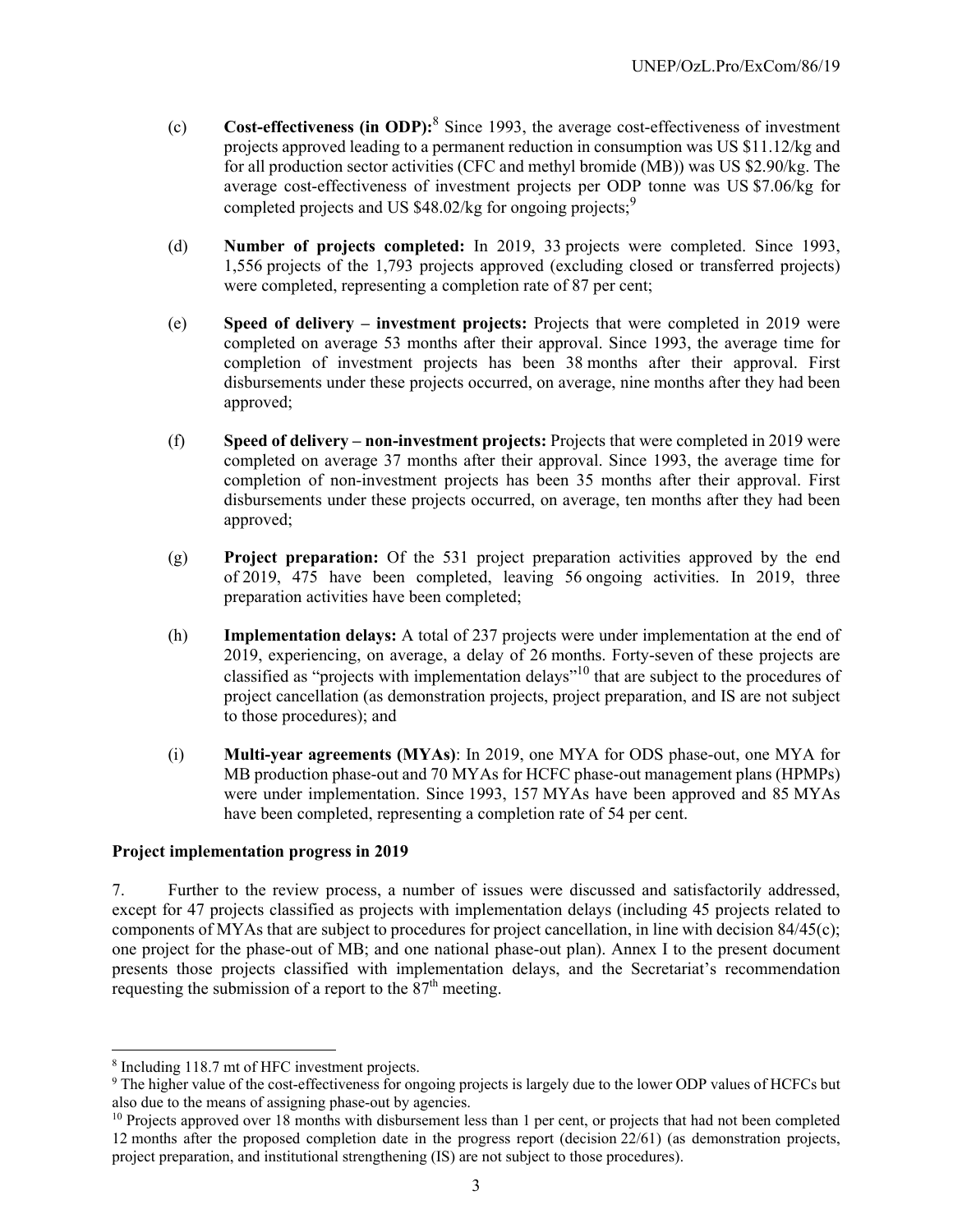8. In addition, a number of issues were identified regarding projects or tranches of MYAs for the phase-out of HCFCs; one chiller project; and IS renewal projects. These issues are also presented in Annex I to the present document. For each of these projects, a brief description on the status of implementation and the outstanding issues are presented and a recommendation is proposed for consideration by the Executive Committee.

9. Details of progress in implementation of projects associated with the HPMPs for Bolivia (Plurinational State of), <sup>11</sup> Brazil, <sup>12</sup> Ecuador, <sup>13</sup> the Gambia, <sup>14</sup> Guatemala, <sup>15</sup> Honduras, <sup>16</sup> the Islamic Republic of Iran,<sup>17</sup> Myanmar,<sup>18</sup> Nicaragua,<sup>19</sup> North Macedonia,<sup>20</sup> Oman,<sup>21</sup> Qatar,<sup>22</sup> Rwanda,<sup>23</sup> the Sudan,<sup>24</sup> Turkmenistan,<sup>25</sup> Uganda,<sup>26</sup> and Zambia,<sup>27</sup> and reports on projects with specific reporting requirements<sup>28</sup> associated with Argentina (HPMP), the Democratic People's Republic of Korea (HPMP), Egypt (HPMP), Lebanon (ODS disposal), Libya (HPMP), Mexico (HPMP), and Tunisia (HPMP), and China (HPMP, MB production phase-out plan),<sup>29</sup> have been submitted to the  $86<sup>th</sup>$  meeting. Recommendations for outstanding issues for these projects, including approval of extension requests, if any, are addressed in the relevant sections of these documents. The issues relating to the HPMPs for Bangladesh, Mali, Mauritania, Nigeria and South Sudan, are addressed in the document on tranche submission delays.<sup>30</sup> Outstanding issues for the remaining ongoing projects not included in Annex I to the present document, and requests for extension of date of completion, are addressed below.

10. Of the 166 ongoing projects, excluding IS and project preparation, 76 projects have revised planned dates of completion since the 2018 progress report.

11. In line with decision  $82/11(c)(ii)$ , the Secretariat noted that renewal of the IS project for Syrian Arab Republic had not been submitted for the last two years. UNIDO explained that the main reason for the delay is the large balance still available mainly on account of slow progress in implementation; however, it is planning to submit the renewal request in 2021.

12. In line with decision  $82/11(b)$ , <sup>31</sup> UNIDO has requested the extension of the duration of three projects relating to HPMPs for two countries, implementation of which is beyond the completion date as per their respective Agreements with the Executive Committee; one project related to HCFC phase-out;

- 18 UNEP/OzL.Pro/ExCom/86/62
- 19 UNEP/OzL.Pro/ExCom/86/64
- 20 UNEP/OzL.Pro/ExCom/86/65
- 21 UNEP/OzL.Pro/ExCom/86/66
- 22 UNEP/OzL.Pro/ExCom/86/70
- 23 UNEP/OzL.Pro/ExCom/86/72
- 24 UNEP/OzL.Pro/ExCom/86/75 25 UNEP/OzL.Pro/ExCom/86/78
- 26 UNEP/OzL.Pro/ExCom/86/79
- 27 UNEP/OzL.Pro/ExCom/86/81
- 28 UNEP/OzL.Pro/ExCom/86/21
- 
- 29 UNEP/OzL.Pro/ExCom/86/21/Add.1

<sup>31</sup> Any request for an extension would have to be submitted for approval by the Executive Committee in advance of the project completion date, noting that no new commitments were to be made before the extension had been approved.

<sup>11</sup> UNEP/OzL.Pro/ExCom/86/39

<sup>12</sup> UNEP/OzL.Pro/ExCom/86/41

<sup>13</sup> UNEP/OzL.Pro/ExCom/86/47

<sup>14</sup> UNEP/OzL.Pro/ExCom/86/51

<sup>15</sup> UNEP/OzL.Pro/ExCom/86/52

<sup>16</sup> UNEP/OzL.Pro/ExCom/86/53

<sup>17</sup> UNEP/OzL.Pro/ExCom/86/55

<sup>30</sup> UNEP/OzL.Pro/ExCom/86/24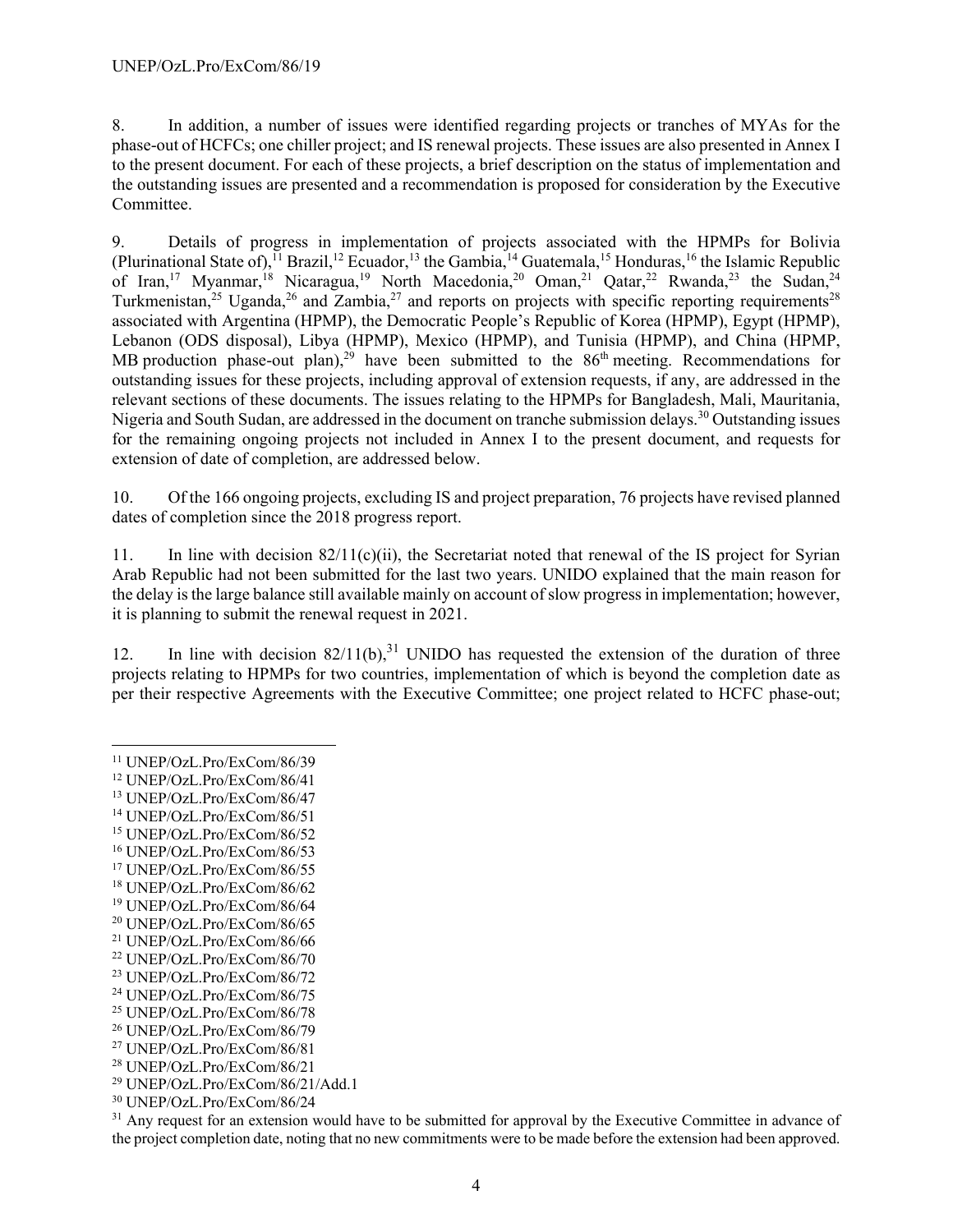one metered-dose inhaler project; one chiller project; and two projects related to the phase-out of ODS. The reasons for the requests for extension of completion dates for these projects are shown in Table 1.

| <b>Country/Project code</b>                | Project title                                                                                                                                                                                                  | Disbur-<br>sement<br>$(\%)$ | <b>Status/issues</b>                                                                                                                                                                                                                 | <b>Original date</b><br>of<br>completion | Date of<br>completion<br>requested |
|--------------------------------------------|----------------------------------------------------------------------------------------------------------------------------------------------------------------------------------------------------------------|-----------------------------|--------------------------------------------------------------------------------------------------------------------------------------------------------------------------------------------------------------------------------------|------------------------------------------|------------------------------------|
| Egypt<br>EGY/ARS/50/INV/92                 | Phase-out of CFC consumption<br>in the manufacture of aerosol<br>metered-dose inhalers (MDIs)                                                                                                                  | 98                          | Delays in completing<br>pending activities<br>including test data<br>assessment and finalisation<br>of registration process due<br>to delays in final approval<br>steps                                                              | 30 Jun 2020                              | 31 Dec 2020                        |
| Iraq<br>IRQ/PHA/58/INV/09                  | National phase-out plan (first<br>tranche)                                                                                                                                                                     | 89                          | Delays due to logistics<br>issues on obtaining visas<br>for international                                                                                                                                                            |                                          |                                    |
| Iraq<br>IRQ/REF/57/INV/07                  | Replacement of refrigerant<br>CFC-12 with isobutane and<br>foam blowing agent CFC-11<br>with cyclopentane in the<br>manufacture of domestic<br>refrigerators and chest freezers<br>at Light Industries Company | 89                          | consultants followed by<br>COVID-19 travel<br>restrictions. Additional<br>time is required for<br>consultant or contractor to<br>travel to complete<br>installation, trial runs and<br>commissioning                                 | 31 Dec 2019                              | 30 Jun 2021                        |
| Iraq<br>IRQ/PHA/74/INV/23                  | HCFC phase-out management<br>plan (stage I, second tranche)<br>(refrigeration servicing sector)                                                                                                                | 19                          | The laboratories<br>associated with the<br>reclamation centres are<br>not fully operational due<br>to delays in completion of<br>procurement and delivery<br>of equipment                                                            | 31 Dec 2020                              | 31 Dec 2021                        |
| Iraq<br>IRQ/PHA/84/INV/29                  | HCFC phase-out management<br>plan (stage I, third tranche)<br>(refrigeration servicing sector)                                                                                                                 | $\mathbf{0}$                | Procurement of<br>equipment for servicing<br>training is expected to be<br>completed by the end of<br>2020; all remaining<br>activities are therefore<br>expected to be completed<br>by December 2021                                | 31 Dec 2020                              | 31 Dec 2021                        |
| Serbia<br>YUG/PHA/84/INV/51                | HCFC phase-out management<br>plan (stage I, fourth tranche)                                                                                                                                                    | $\theta$                    | The last tranche under<br>stage I was approved at<br>the 84 <sup>th</sup> meeting; activities<br>are being delayed due to<br>COVID-19 restrictions                                                                                   | 31 Dec 2020                              | 30 Jun 2021                        |
| Syrian Arab Republic<br>SYR/REF/62/INV/103 | Phase-out of HCFC-22 and<br>HCFC-141b from the<br>manufacture of unitary<br>air-conditioning equipment<br>and rigid polyurethane<br>insulation panels at Al Hafez<br>Group                                     | 28                          | Delays due to country<br>situation and COVID-19<br>restrictions; extension to<br>31 December 2021<br>needed for completing the<br>remaining activities<br>relating to purchase,<br>installation and<br>commissioning of<br>equipment | 31 Dec 2020                              | 31 Dec 2021                        |

**Table 1. Projects for which an extension of the completion dates has been requested**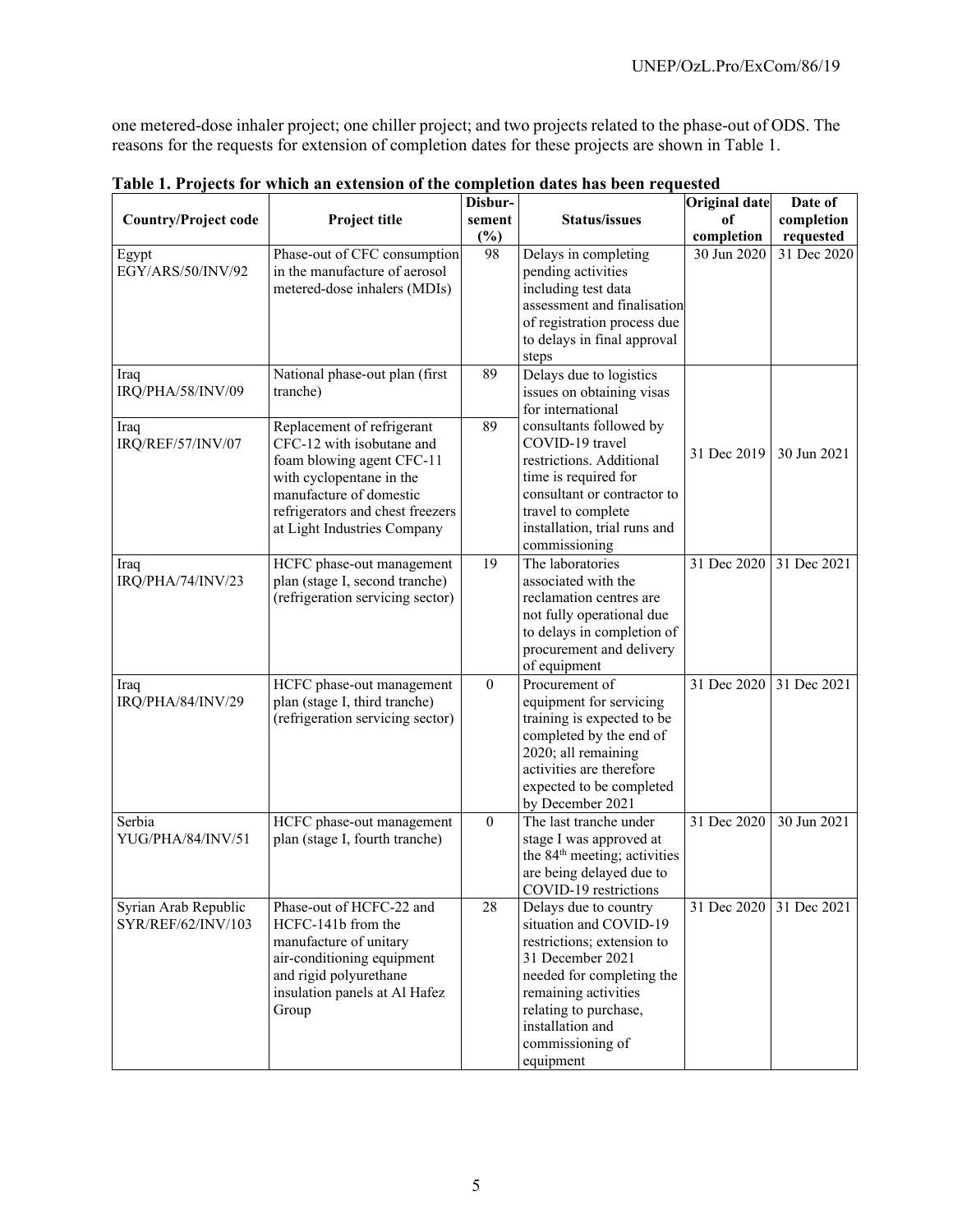| <b>Country/Project code</b>  | <b>Project title</b>                              | Disbur-<br>sement<br>$(\%)$ | <b>Status/issues</b>                                                                                                                                                 | <b>Original date</b><br>-of<br>completion | Date of<br>completion<br>requested |
|------------------------------|---------------------------------------------------|-----------------------------|----------------------------------------------------------------------------------------------------------------------------------------------------------------------|-------------------------------------------|------------------------------------|
| Global<br>GLO/REF/80/DEM/344 | Global chiller replacement<br>project (Argentina) | 9                           | Financial situation in the<br>country has delayed<br>finalization of the<br>financial terms with<br>beneficiaries on account<br>of changes in the<br>borrowing rates | 31 Dec 2020 31 Dec 2021                   |                                    |

13. The Executive Committee may wish to approve the extension of the projects contained in Table 1 above, to the date indicated in the last column.

## Stage I of the HPMP for Saudi Arabia

14. Stage I of the HPMP for Saudi Arabia, approved at the  $68<sup>th</sup>$  meeting<sup>32</sup> and under implementation by UNIDO (lead agency) and UNEP (cooperating agency), had experienced major implementation delays. At its 84<sup>th</sup> meeting, the Executive Committee considered document UNEP/OzL.Pro/ExCom/84/25 on Tranche submission delays and urged the Government of Saudi Arabia through UNIDO to submit to the 85<sup>th</sup> meeting (i) a comprehensive report demonstrating that the conditions specified in Appendix 8-A of its Agreement had been met;<sup>33</sup> (ii) the request for the fifth (2016) tranche, with a revised plan of action to take into account the reinstatement of the funds that had been returned to the 81<sup>st</sup> meeting in line with decisions  $77/54(f)$  and  $81/2(a)(xii)$  and the reallocation of the 2016 and subsequent tranches; and (iii) the verification of consumption for 2016, 2017, 2018 and 2019. The Committee also decided that if this information was not received to the  $85<sup>th</sup>$  meeting, stage I of the HPMP would be cancelled and the country could submit a request for project preparation for stage II (decision 84/45(b)).<sup>34</sup> On 3 February 2020, the Secretariat sent a letter to the Government of Saudi Arabia informing the country of the decision adopted by the Committee.

15. At the 85<sup>th</sup> meeting, UNIDO did not submit the requested information, and therefore, the project should be cancelled. During the review process of the 2019 progress reports, the Secretariat had extensive discussions with UNIDO and UNEP on the cancellation of the project components of the HPMP (eight under UNIDO and three under UNEP).<sup>35</sup> During the discussions, the Secretariat was informed that in the case of the UNIDO components, no new activities would be initiated, and projects would be completed and balances would be returned as soon as possible.

<sup>&</sup>lt;sup>32</sup> Four stand-alone extruded polystyrene foam projects were approved at the 62<sup>nd</sup> meeting and subsequently subsumed in stage I of the HPMP.

<sup>&</sup>lt;sup>33</sup> The conditions specified in Appendix 8-A are: (a) banning of disposable refrigerant containers for HCFC refrigerants; (b) introducing a certification scheme for refrigeration technicians, requiring certain standards of training and equipment; (c) introducing a system regulating access to refrigerant only to entities where certified technicians are carrying out and supervising the work on servicing refrigeration and air-conditioning systems, (i) taking into account the rate of increase of certified personnel, and ensuring that training efforts are carried out timely; and (ii) with means to discourage that supervising of uncertified personnel by certified technicians is carried out only in a perfunctory manner; and (d) developing and submitting with the 2015 tranche request a strategy to strongly encourage end-users of refrigeration and air-conditioning equipment to carry out leak detection and repair measures in case of refrigerant losses from refrigeration and air-conditioning systems, and committing to implement the strategy during the remainder of the HPMP without additional cost.

<sup>&</sup>lt;sup>34</sup> The decision on stage I of the HPMP for Saudi Arabia is contained in Annex IX to the Report of the 84<sup>th</sup> meeting (UNEP/OzL.Pro/ExCom/84/75).

 $35$  Issues related to the three components under UNEP implementation are presented in document UNEP/OzL.Pro/ExCom/86/18.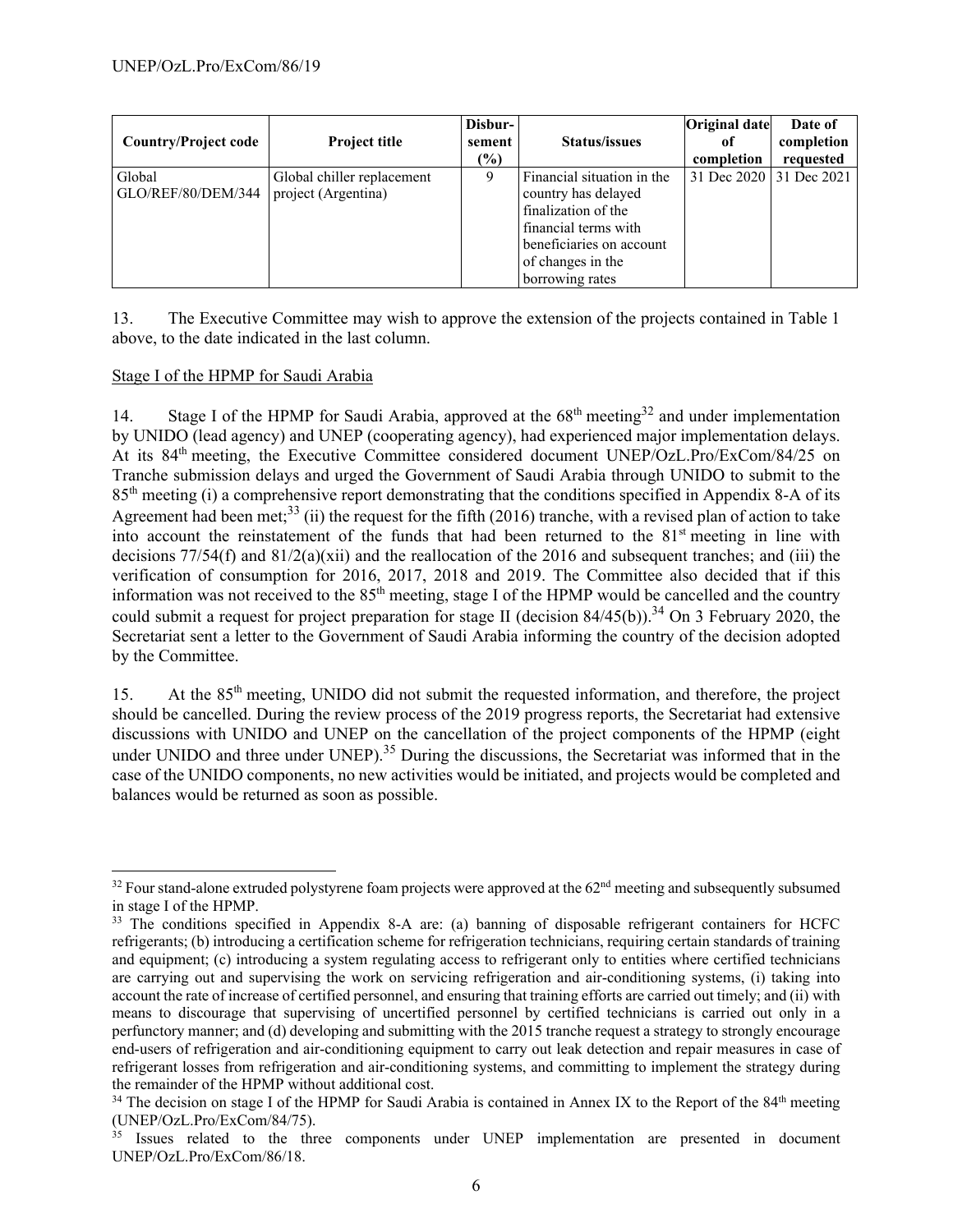16. The eight project components under UNIDO's implementation include three activities in the refrigeration servicing sector and five activities relating to conversion project and technical assistance in the foam sector, as shown in Table 2. The Secretariat noted that:

- (a) UNIDO agreed to return the remaining balances relating to the three servicing sector projects (SAU/PHA/68/INV/17, SAU/PHA/72/INV/20 and SAU/PHA/75/INV/25) to the  $86<sup>th</sup>$  meeting;
- (b) In the case of the five projects relating to the foam sector, it was agreed that UNIDO would: identify a buyer for equipment procured for Al-Watania Plastics (SAU/FOA/62/INV/13); identify another eligible enterprise that wishes to use the equipment procured for Hesco, which decided not to participate in the project due to a fire incident at their facility, or auction the equipment if no eligible enterprise could be found (SAU/PHA/68/INV/19); install equipment that have already been procured in Jundi Systems House at their new facility (SAU/PHA/72/INV/21); install equipment that were procured in Al Mutlak and Sahari (SAU/PHA/75/INV/24); and complete training for spray foam enterprises (SAU/PHA/77/INV/31). It was further agreed that UNIDO would submit an annual progress report on the implementation of remaining activities under stage I, to the last meeting of the Executive Committee of each year, until their completion, and that stage II would be considered only after financial completion of stage I.

| Project code      | Project title                                                                                                            | Disburse-<br>ment $(\% )$ | <b>Status</b>                                                                                                                                                                                                                                                                                                             |
|-------------------|--------------------------------------------------------------------------------------------------------------------------|---------------------------|---------------------------------------------------------------------------------------------------------------------------------------------------------------------------------------------------------------------------------------------------------------------------------------------------------------------------|
| SAU/FOA/62/INV/13 | Phase-out of HCFC-22 and<br>HCFC-142b from the<br>manufacture of extruded<br>polystyrene panel at<br>Al-Watania Plastics | 53                        | 12 months delays; delay in identifying the<br>buyer for equipment that was procured for the<br>project; the enterprise decided not to<br>participate in the project after procurement of<br>equipment                                                                                                                     |
| SAU/PHA/68/INV/17 | HCFC phase-out<br>management plan (stage I,<br>first tranche) (refrigeration<br>servicing and monitoring)                | 88                        | 12 months delays; no new activities to be<br>initiated under this project as it was cancelled<br>(decision $84/45(b)$ and (c))                                                                                                                                                                                            |
| SAU/PHA/68/INV/19 | HCFC phase-out<br>management plan (stage I,<br>first tranche) (polyurethane<br>foam sector plan)                         | 100                       | 12 months delays; the equipment procured<br>for one of the three enterprises (Hesco) that<br>had a fire incident could be either be used in<br>another eligible enterprise or auctioned in<br>case no eligible enterprise could be found                                                                                  |
| SAU/PHA/72/INV/20 | HCFC phase-out<br>management plan (stage I,<br>second tranche)<br>(refrigeration servicing and<br>monitoring)            | 45                        | 12 months delays; no new activities to be<br>initiated under this project as it was cancelled<br>(decision $84/45(b)$ and (c))                                                                                                                                                                                            |
| SAU/PHA/72/INV/21 | HCFC phase-out<br>management plan (stage I,<br>second tranche)<br>(polyurethane foam sector<br>plan)                     | 71                        | 12 months delays; there was a fire in Jundi<br>Systems House, which is one of the<br>enterprises covered under the project. The<br>enterprise has initiated construction of the<br>new facility. The equipment for this systems<br>house was procured and would be installed in<br>the new building in the next 12 months |
| SAU/PHA/75/INV/24 | HCFC phase-out<br>management plan (stage I,<br>third tranche) (polyurethane<br>foam sector plan)                         | 59                        | 12 months delays; only installation of<br>equipment that was procured at two<br>enterprises (Al Mutlak and Sahari) is to be<br>completed; no new activities to be initiated<br>under this project as it was cancelled<br>(decision $84/45(b)$ and (c))                                                                    |

**Table 2. Ongoing tranches of stage I of the HPMP for Saudi Arabia under implementation by UNIDO**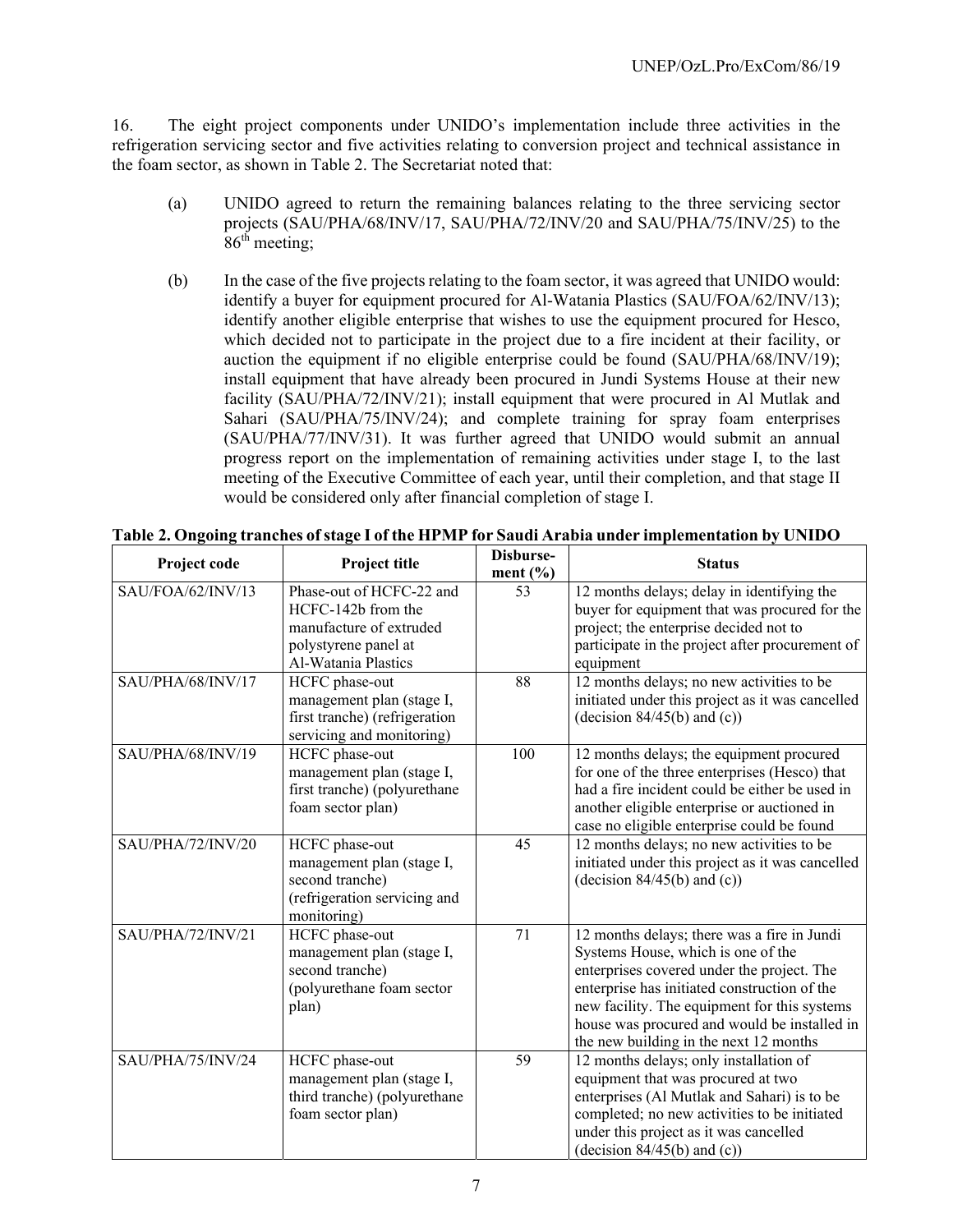| Project code      | <b>Project title</b>                                                                                      | Disburse-<br>ment $(\% )$ | <b>Status</b>                                                                                                                  |
|-------------------|-----------------------------------------------------------------------------------------------------------|---------------------------|--------------------------------------------------------------------------------------------------------------------------------|
| SAU/PHA/75/INV/25 | HCFC phase-out<br>management plan (stage I,<br>third tranche) (refrigeration<br>servicing and monitoring) | 70                        | 12 months delays; no new activities to be<br>initiated under this project as it was cancelled<br>(decision $84/45(b)$ and (c)) |
| SAU/PHA/77/INV/31 | HCFC phase-out<br>management plan (stage I,<br>fourth tranche)<br>(polyurethane foam sector<br>plan)      | 21                        | Training programme for the spray foam<br>enterprises, which was delayed due to<br>COVID-19, is to be completed                 |

## **PART II: PROJECTS APPROVED UNDER THE ADDITIONAL VOLUNTARY CONTRIBUTIONS FOR FAST-START SUPPORT FOR HFC PHASE-DOWN**

17. As of 31 December 2019, the Executive Committee had approved 35 HFC-related projects under the additional voluntary contributions, amounting to US \$8,089,434 (excluding agency support costs). A summary of the status of these projects is presented in Table 3.

|                                               |          | <b>Number of projects</b> |                            | Funding $(US S)^*$ |                  |                |                            |
|-----------------------------------------------|----------|---------------------------|----------------------------|--------------------|------------------|----------------|----------------------------|
| <b>Type</b>                                   | Approved | <b>Completed</b>          | $\frac{6}{9}$<br>completed | Approved           | <b>Disbursed</b> | <b>Balance</b> | $\frac{0}{0}$<br>disbursed |
| Investment**                                  |          |                           |                            | 3,912,736          | 1,522,952        | 2,389,784      | 39                         |
| Project preparation                           | 4        |                           | 75                         | 119,755            | 95,807           | 23,948         | 80                         |
| Technical assistance<br>- Enabling activities | 28       |                           | 14                         | 4,056,943          | 2,072,872        | 1,984,071      | 51                         |
| <b>Total</b>                                  | 35       |                           | 20                         | 8,089,434          | 3,691,631        | 4,397,803      | 46                         |

#### **Table 3. Status of approved HFC-related projects as of the end of 2019**

\*Excludes agency support costs.

\*\* Phase-out of  $265.1$  mt  $(508,586$  mt CO<sub>2</sub>-eq.) of HFCs.

18. As of the end of 2019, of the 35 projects approved, three preparation activities and four enabling activities had been completed, leaving 28 ongoing. Extension of the completion dates of 22 out of 24 ongoing enabling activities was approved at the 83<sup>rd</sup> meeting (15 projects) and at the 84<sup>th</sup> meeting (seven projects); these activities are at various stages of implementation.

19. Ongoing investment projects include three refrigeration projects in Argentina, Lebanon and Mexico, approved at the  $81<sup>st</sup>$  meeting with fund disbursement in two projects; these projects will be completed in 2020 and 2021.

20. Of the total cumulative funding approved of US \$8,089,434, US \$3,691,631 had been disbursed representing a disbursement rate of 46 per cent.

## **Recommendation**

21. The Executive Committee may wish:

- (a) To note the progress report of UNIDO as at 31 December 2019 contained in document UNEP/OzL.Pro/ExCom/86/19;
- (b) To approve the recommendations related to ongoing projects with specific issues contained in Annex I to the present document;
- (c) To approve, on an exceptional basis, the extension, to 31 December 2020, of the phase-out of CFC consumption in the manufacture of aerosol metered-dose inhalers (MDIs) for Egypt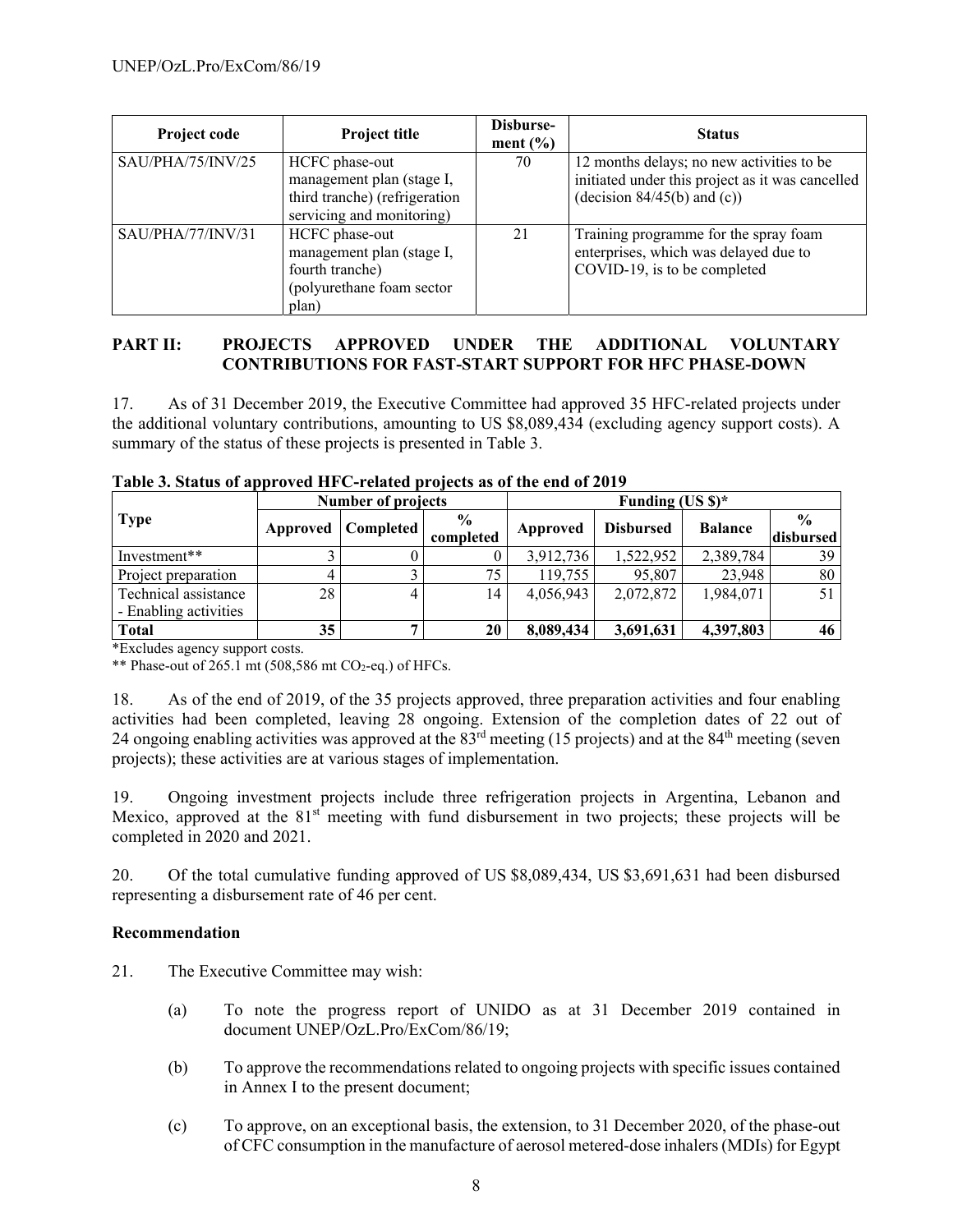(EGY/ARS/50/INV/92), to complete final activities relating to registration, noting that there would be no further extensions and to request UNIDO to submit the project completion report to the  $87<sup>th</sup>$  meeting;

- (d) To approve the extension, on an exceptional basis, to 30 June 2021, of the national phase-out plan for Iraq (first tranche) (IRQ/PHA/58/INV/09) and the replacement of refrigerant CFC-12 with isobutane and foam blowing agent CFC-11 with cyclopentane in the manufacture of domestic refrigerators and chest freezers at Light Industries Company for Iraq (IRQ/REF/57/INV/07), to complete project activities relating to installation and commissioning of equipment at the beneficiary enterprise;
- (e) To approve the extension, to 31 December 2021, of the HCFC phase-out management plan (HPMP) for Iraq (stage I, second and third tranches) (refrigeration servicing sector) (IRQ/PHA/74/INV/23 and IRQ/PHA/84/INV/29), to complete the procurement and delivery of laboratory and service training equipment and related activities;
- (f) To approve the extension, to 30 June 2021, of the HPMP for Serbia (stage I, fourth tranche) (YUG/PHA/84/INV/51) to complete the remaining activities;
- (g) To approve the extension, to 31 December 2021, of the phase-out of HCFC-22 and HCFC-141b from the manufacture of unitary air-conditioning equipment and rigid polyurethane insulation panels at Al Hafez Group for Syrian Arab Republic (SYR/REF/62/INV/103), to complete the remaining activities relating to installation and commissioning of equipment;
- (h) To approve the extension, to 31 December 2021, of the global chiller replacement project for Argentina (GLO/REF/80/DEM/344), to complete activities relating to beneficiaries; and
- (i) With regard to the HPMP for Saudi Arabia:
	- (i) To cancel the HPMP for Saudi Arabia (stage I, first, second and third tranches) (refrigeration servicing and monitoring) (SAU/PHA/68/INV/17, SAU/PHA/72/INV/20, and SAU/PHA/75/INV/25) and (stage I, third tranche) (polyurethane foam sector plan) (SAU/PHA/75/INV/24), in line with decision 84/45(b) and (c), and request UNIDO to return the remaining balances to the  $87<sup>th</sup>$  meeting;
	- (ii) To request UNIDO to submit an annual progress report on the implementation of remaining activities of the project for phase-out of HCFC-22 and HCFC-142b from the manufacture of extruded polystyrene panel at Al-Watania Plastics (SAU/FOA/62/INV/13) and of the HPMP for Saudi Arabia (stage I, first, second and fourth tranches) (polyurethane foam sector plan) (SAU/PHA/68/INV/19, SAU/PHA/72/INV/21 and SAU/PHA/77/INV/31) to the last meeting of the Executive Committee of each year until their completion; and
	- (iii) To note that stage II of the HPMP for Saudi Arabia would only be considered after the project completion report and the financial completion report of stage I have been submitted, and all remaining funding balances have been returned to the Multilateral Fund.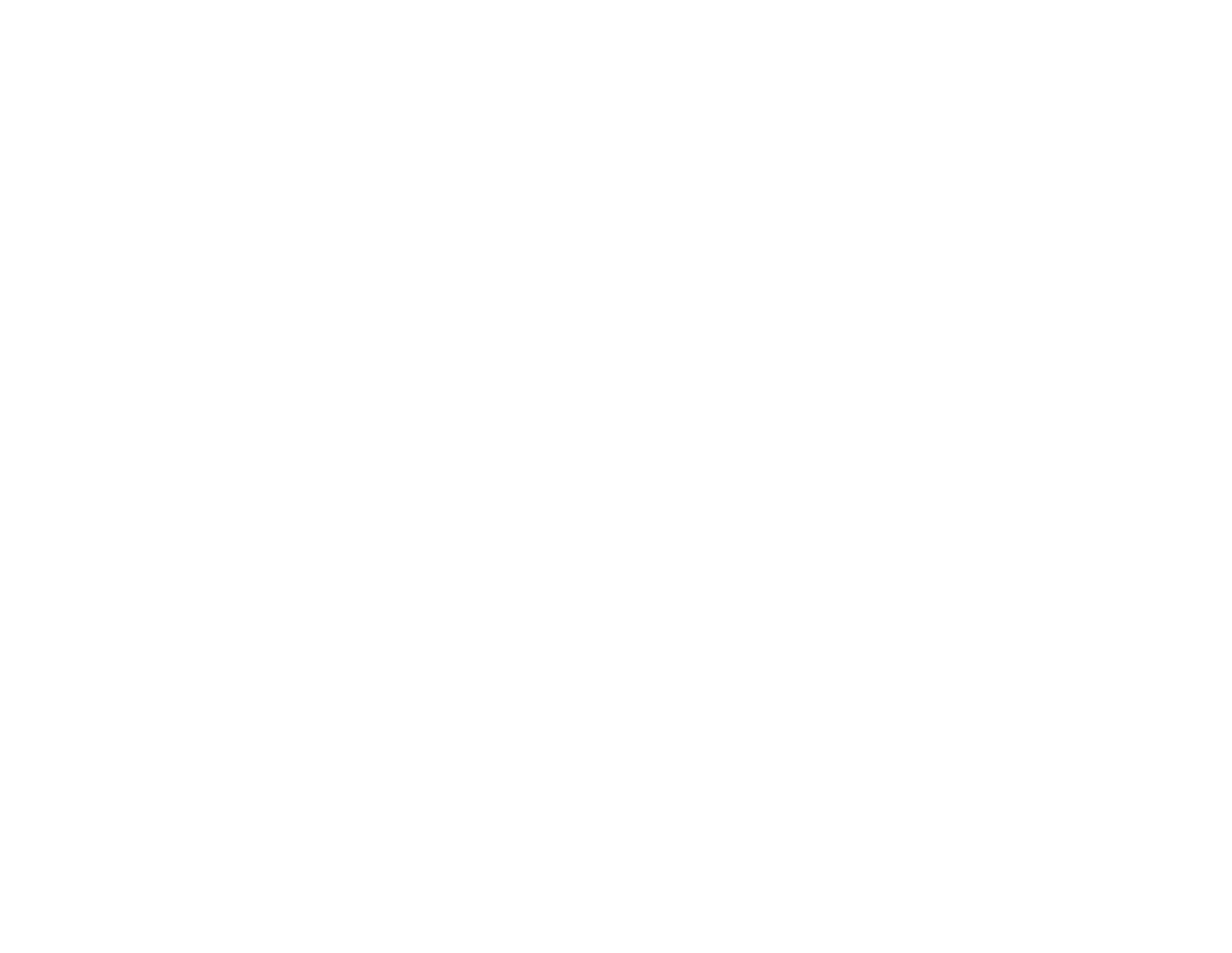#### **Annex I**

## **ONGOING PROJECTS WITH OUTSTANDING ISSUES IN THE PROGRESS REPORT FOR UNIDO**

| Country/project code                        | <b>Project title</b>                                                                                                                                                                              | <b>Disbursement</b><br>(%) | <b>Status/Issues</b>                                                                      | Recommendation                                                                                                                                                                                                                                                  |
|---------------------------------------------|---------------------------------------------------------------------------------------------------------------------------------------------------------------------------------------------------|----------------------------|-------------------------------------------------------------------------------------------|-----------------------------------------------------------------------------------------------------------------------------------------------------------------------------------------------------------------------------------------------------------------|
| Algeria<br>ALG/PHA/66/INV/76                | HCFC phase-out management plan<br>(stage I, first tranche) (conversion from<br>HCFC-22 in the manufacture of room<br>air conditioners at Condor)                                                  | 64                         | 12 months delays                                                                          | To request UNIDO to report to the $87th$ meeting<br>on this project with implementation delays                                                                                                                                                                  |
| Algeria<br>ALG/PHA/66/INV/77                | HCFC phase-out management plan<br>(stage I, first tranche) (activities in the<br>refrigeration servicing sector including<br>phase-out of HCFC-141b used for<br>flushing, and project monitoring) | 41                         | 12 months delays                                                                          | To request UNIDO to report to the 87 <sup>th</sup> meeting<br>on this project with implementation delays                                                                                                                                                        |
| Argentina<br>ARG/PHA/74/INV/174             | HCFC phase-out management plan<br>(stage I, second tranche) (refrigeration<br>servicing sector)                                                                                                   | 58                         | 12 months delays                                                                          | To request UNIDO to report to the 87 <sup>th</sup> meeting<br>on this project with implementation delays                                                                                                                                                        |
| Argentina<br>ARG/PHA/80/INV/184             | HCFC phase-out management plan<br>(stage II, first tranche) (foam sector)                                                                                                                         | <sup>11</sup>              | 12 months delays                                                                          | To request UNIDO to report to the $87th$ meeting<br>on this project with implementation delays                                                                                                                                                                  |
| Bahamas (the)<br>BHA/PHA/80/INV/25          | HCFC phase-out management plan<br>(stage I, third tranche)                                                                                                                                        | $\theta$                   | (i) 18 months delays<br>(ii) No disbursement due to changes in<br>the implementation plan | (i) To request UNIDO to report to the<br>87 <sup>th</sup> meeting on this project with<br>implementation delays;<br>(ii) To request a status report to the<br>87 <sup>th</sup> meeting on the implementation progress<br>and on the level of funds disbursement |
| Bosnia and Herzegovina<br>BHE/PHA/72/INV/29 | HCFC phase-out management plan<br>(stage I, second tranche) (activities in<br>the refrigeration servicing sector<br>including policy actions)                                                     | 90                         | 12 months delays                                                                          | To request UNIDO to report to the $87th$ meeting<br>on this project with implementation delays                                                                                                                                                                  |
| Bosnia and Herzegovina<br>BHE/PHA/76/INV/33 | HCFC phase-out management plan<br>(stage I, third tranche) (activities in the<br>refrigeration servicing sector including<br>policy actions)                                                      | 86                         | 12 months delays                                                                          | To request UNIDO to report to the 87 <sup>th</sup> meeting<br>on this project with implementation delays                                                                                                                                                        |
| Burundi<br>BDI/PHA/81/INV/37                | HCFC phase-out management plan<br>(stage I, third tranche)                                                                                                                                        | $\theta$                   | No disbursement as payment due on<br>delivery of equipment is expected in<br>2020         | To request a status report to the $87th$ meeting on<br>the level of funds disbursement                                                                                                                                                                          |
| Cameroon<br>CMR/PHA/82/INV/45               | HCFC phase-out management plan<br>(stage II, first tranche)                                                                                                                                       | 4                          | 12 months delays                                                                          | To request UNIDO to report to the $87th$ meeting<br>on this project with implementation delays                                                                                                                                                                  |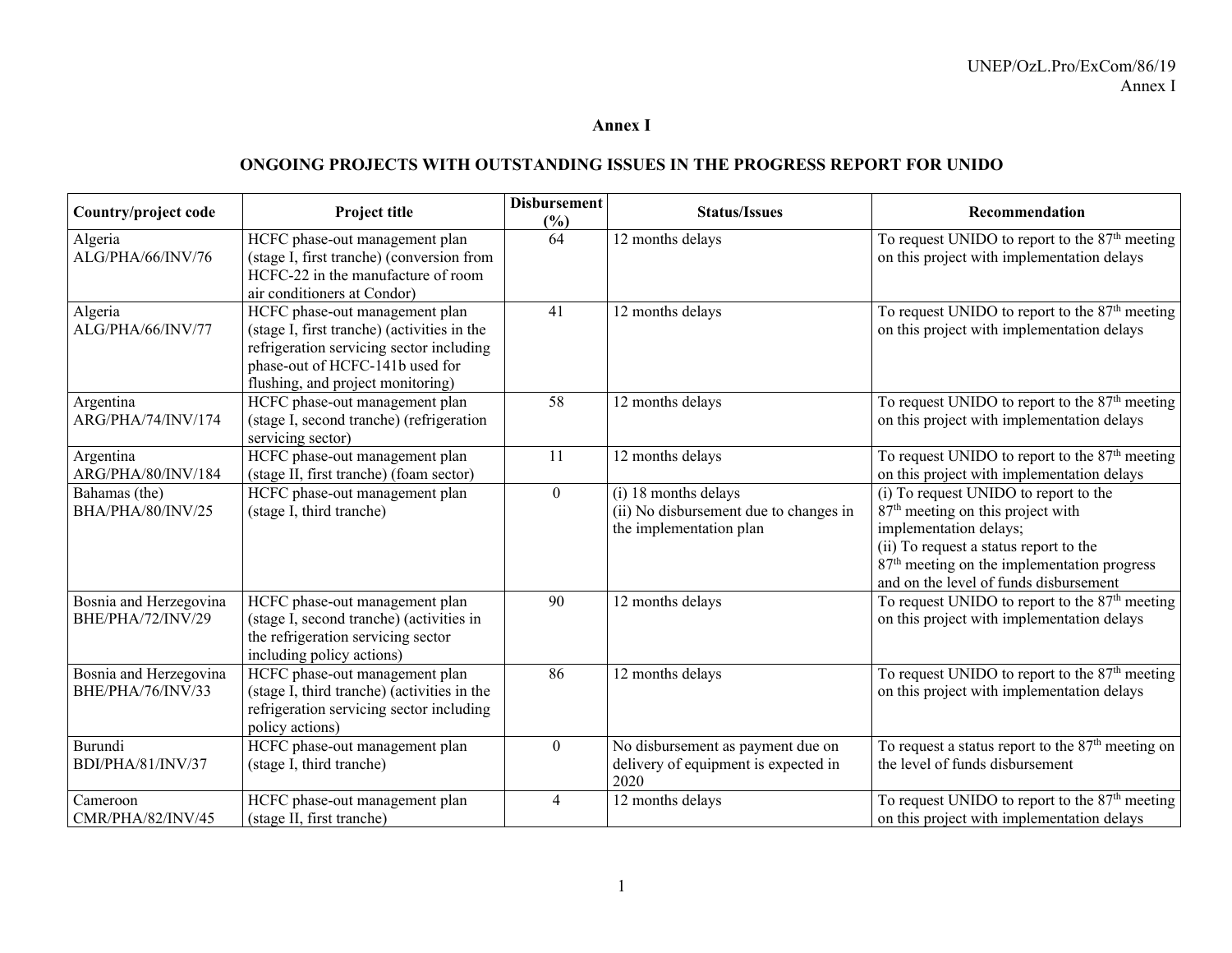| Country/project code                                                | Project title                                                                                                                                                                | <b>Disbursement</b><br>$(\%)$ | <b>Status/Issues</b>                                                                              | Recommendation                                                                                                          |
|---------------------------------------------------------------------|------------------------------------------------------------------------------------------------------------------------------------------------------------------------------|-------------------------------|---------------------------------------------------------------------------------------------------|-------------------------------------------------------------------------------------------------------------------------|
| China<br>CPR/PHA/64/INV/513                                         | HCFC phase-out management plan<br>(room air-conditioner manufacturing<br>sector plan) (stage I, first tranche)                                                               | 90                            | 12 months delays                                                                                  | To request UNIDO to report to the $87th$ meeting<br>on this project with implementation delays                          |
| China<br>CPR/PHA/68/INV/524                                         | HCFC phase-out management plan<br>(stage I, second tranche) (room<br>air-conditioner manufacturing sector<br>plan)                                                           | 90                            | 12 months delays                                                                                  | To request UNIDO to report to the 87 <sup>th</sup> meeting<br>on this project with implementation delays                |
| China<br>CPR/PHA/71/INV/536                                         | HCFC phase-out management plan<br>(stage I, third tranche) (room<br>air-conditioner manufacturing sector<br>plan)                                                            | 90                            | 12 months delays                                                                                  | To request UNIDO to report to the 87 <sup>th</sup> meeting<br>on this project with implementation delays                |
| China<br>CPR/PHA/73/INV/548                                         | HCFC phase-out management plan<br>(stage I, fourth tranche) (room<br>air-conditioner manufacturing sector<br>plan)                                                           | 90                            | 12 months delays                                                                                  | To request UNIDO to report to the 87 <sup>th</sup> meeting<br>on this project with implementation delays                |
| China<br>CPR/PHA/75/INV/564                                         | HCFC phase-out management plan<br>(stage I, fifth tranche) (room<br>air-conditioner manufacturing sector<br>plan)                                                            | 30                            | 12 months delays                                                                                  | To request UNIDO to report to the $87th$ meeting<br>on this project with implementation delays                          |
| China<br>CPR/PRO/73/INV/552                                         | Sector plan for methyl bromide<br>production sector (fourth tranche)                                                                                                         | 90                            | 12 months delays                                                                                  | To request UNIDO to report to the $87th$ meeting<br>on this project with implementation delays                          |
| Cote d'Ivoire<br>IVC/PHA/66/INV/36                                  | HCFC phase-out management plan<br>(stage I, first tranche)                                                                                                                   | 40                            | 12 months delays                                                                                  | To request UNIDO to report to the $87th$ meeting<br>on this project with implementation delays                          |
| Democratic People's<br>Republic of Korea (the)<br>DRK/PHA/73/INV/59 | HCFC phase-out management plan<br>(stage I, first tranche) (phase-out of<br>HCFC-141b in polyurethane foam<br>sector at Pyongyang Sonbong and<br>Puhung Building Materials)  | 22                            |                                                                                                   | (i) To request UNIDO to report to the<br>87 <sup>th</sup> meeting on these projects with                                |
| Democratic People's<br>Republic of Korea (the)<br>DRK/PHA/73/TAS/60 | HCFC phase-out management plan<br>(stage I, first tranche) (refrigeration<br>servicing and monitoring)                                                                       | 89                            | (i) 12 months delays;<br>(ii) Implementation subject to United<br>Nations Security Council (UNSC) | implementation delays;<br>(ii) To request a status report to the<br>87 <sup>th</sup> meeting on implementation progress |
| Democratic People's<br>Republic of Korea (the)<br>DRK/PHA/75/INV/62 | HCFC phase-out management plan<br>(stage I, second tranche) (phase-out of<br>HCFC-141b in polyurethane foam<br>sector at Pyongyang Sonbong and<br>Puhung Building Materials) | 24                            | resolutions                                                                                       | including updates on the resumption of<br>activities                                                                    |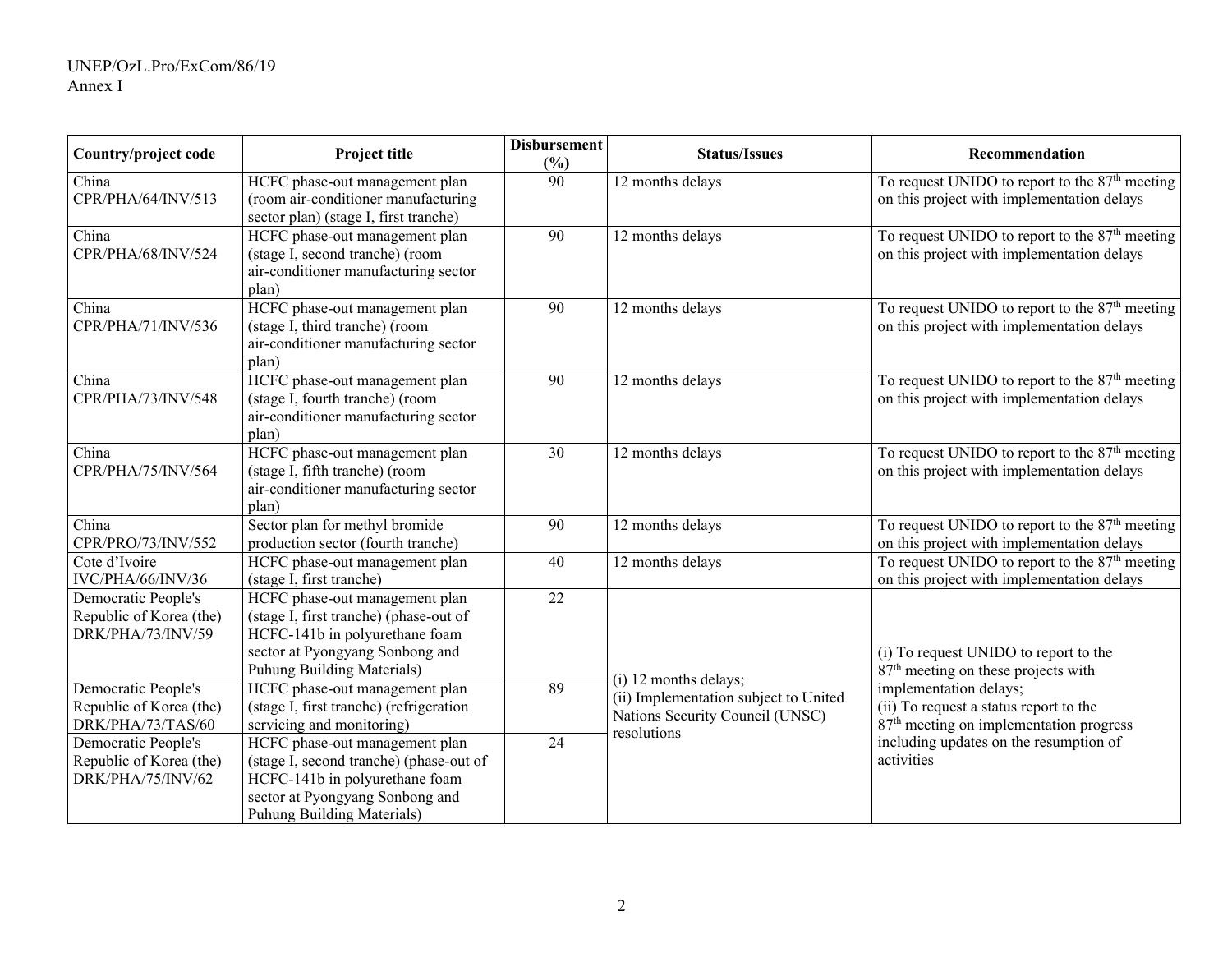| Country/project code                                                | Project title                                                                                                                                                                                                                        | <b>Disbursement</b><br>(%) | <b>Status/Issues</b>                                                                                 | Recommendation                                                                                           |
|---------------------------------------------------------------------|--------------------------------------------------------------------------------------------------------------------------------------------------------------------------------------------------------------------------------------|----------------------------|------------------------------------------------------------------------------------------------------|----------------------------------------------------------------------------------------------------------|
| Democratic People's<br>Republic of Korea (the)<br>DRK/PHA/77/INV/64 | HCFC phase-out management plan<br>(stage I, third tranche) (policy,<br>refrigeration servicing and monitoring)                                                                                                                       |                            |                                                                                                      |                                                                                                          |
| Egypt<br>EGY/PHA/79/INV/133                                         | HCFC phase-out management plan<br>(stage II, first tranche) (polyurethane<br>foam sector)                                                                                                                                            | $\theta$                   | 18 months delays                                                                                     | To request UNIDO to report to the 87 <sup>th</sup> meeting<br>on this project with implementation delays |
| Egypt<br>EGY/PHA/82/INV/140                                         | HCFC phase-out management plan<br>(stage I, third tranche) (enabling<br>activities in the refrigeration and<br>air-conditioning sector)                                                                                              | 37                         | 12 months delays                                                                                     | To request UNIDO to report to the $87th$ meeting<br>on this project with implementation delays           |
| Eritrea<br>ERI/PHA/84/PRP/18                                        | Preparation of a HCFC phase-out<br>management plan (stage II)                                                                                                                                                                        | $\boldsymbol{0}$           | Activities delayed due to lack of<br>response from national ozone unit<br>(NOU)                      | To request a status report to the 87 <sup>th</sup> meeting on<br>progress in stage II preparation        |
| Gabon<br>GAB/PHA/79/INV/34                                          | HCFC phase-out management plan<br>(stage I, third tranche)                                                                                                                                                                           | $\boldsymbol{0}$           | 18 months delays                                                                                     | To request UNIDO to report to the 87 <sup>th</sup> meeting<br>on this project with implementation delays |
| Iraq<br>IRQ/PHA/58/INV/09                                           | National phase-out plan (first tranche)                                                                                                                                                                                              | 89                         | 12 months delays                                                                                     | To request UNIDO to report to the 87 <sup>th</sup> meeting<br>on this project with implementation delays |
| Iraq<br>IRQ/PHA/73/PRP/19                                           | Preparation of a HCFC phase-out<br>management plan (stage II)                                                                                                                                                                        | 48                         | Stage II was submitted to the                                                                        | To request a status report to the $87th$ meeting on                                                      |
| Iraq<br>IRQ/REF/73/PRP/20                                           | Preparation for HCFC phase-out<br>investment activities (stage II)<br>(air-conditioning sector)                                                                                                                                      | $\boldsymbol{0}$           | 85 <sup>th</sup> meeting and subsequently<br>withdrawn for submission after<br>completion of stage I | the submission of stage II                                                                               |
| Iraq<br>IRQ/PHA/74/INV/23                                           | HCFC phase-out management plan<br>(stage I, second tranche) (refrigeration<br>servicing sector)                                                                                                                                      | 19                         | 12 months delays                                                                                     | To request UNIDO to report to the $87th$ meeting<br>on this project with implementation delays           |
| Jordan<br>JOR/PHA/77/INV/100                                        | HCFC phase-out management plan<br>(stage II, first tranche) (polyurethane<br>spray foam sector)                                                                                                                                      | 64                         | 12 months delays                                                                                     | To request UNIDO to report to the $87th$ meeting<br>on this project with implementation delays           |
| Jordan<br>JOR/PHA/77/INV/101                                        | HCFC phase-out management plan<br>(stage II, first tranche) (refrigeration<br>servicing sector)                                                                                                                                      | 30                         | 12 months delays                                                                                     | To request UNIDO to report to the $87th$ meeting<br>on this project with implementation delays           |
| Kuwait<br>KUW/PHA/66/INV/21                                         | HCFC phase-out management plan<br>(stage I, first tranche) (extruded<br>polystyrene foam sector phase-out: Gulf<br>Insulating Materials Manufacturing and<br>Trading; Isofoam Insulating Materials<br>Plants; and Al Masaha Company) | 87                         | 12 months delays                                                                                     | To request UNIDO to report to the $87th$ meeting<br>on this project with implementation delays           |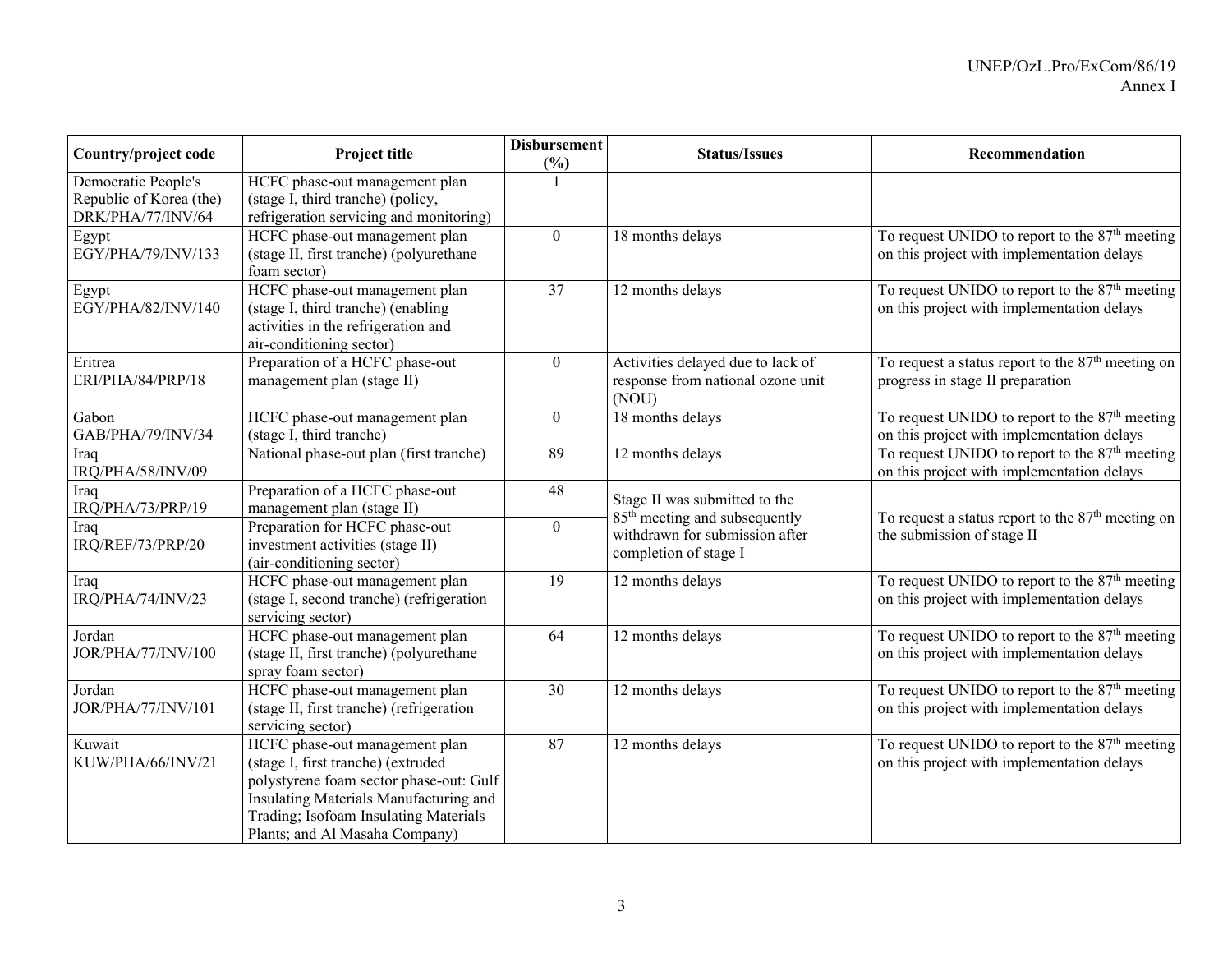| Country/project code         | Project title                                                                                                                                                                                                                             | <b>Disbursement</b><br>(%) | <b>Status/Issues</b>                                                                                             | Recommendation                                                                                                                                               |
|------------------------------|-------------------------------------------------------------------------------------------------------------------------------------------------------------------------------------------------------------------------------------------|----------------------------|------------------------------------------------------------------------------------------------------------------|--------------------------------------------------------------------------------------------------------------------------------------------------------------|
| Kuwait<br>KUW/PHA/74/INV/24  | HCFC phase-out management plan<br>(stage I, second tranche) (polyurethane<br>foam sector phase-out: Kuwait<br>polyurethane Industry Co.; Kirby<br>Building Systems, technical assistance<br>to spray foam users and other small<br>users) |                            | (i) 12 months delays;<br>(ii) Activities related to installation of                                              | (i) To request UNIDO to report to the<br>87 <sup>th</sup> meeting on these projects with<br>implementation delays;                                           |
| Kuwait<br>KUW/PHA/74/INV/25  | HCFC phase-out management plan<br>(stage I, second tranche) (extruded<br>polystyrene foam sector phase-out: Gulf<br>Insulating Materials Manufacturing and<br>Trading; Isofoam Insulating Materials<br>Plants; and Al Masaha Company)     |                            | equipment and commissioning delayed<br>due to COVID-19 restrictions                                              | (ii) To request a status report to the<br>87 <sup>th</sup> meeting on implementation progress and<br>on the level of fund disbursement                       |
| Kuwait<br>KUW/PHA/83/INV/36  | HCFC phase-out management plan<br>(stage I, third tranche) (polyurethane<br>foam sector phase-out)                                                                                                                                        | $\mathbf{0}$               | Implementation delayed due to<br>COVID-19 restrictions; expected to start<br>in September 2020                   | To request a status report to the $87th$ meeting on<br>implementation progress and on the level of<br>funds disbursement                                     |
| Kuwait<br>KUW/PHA/83/TAS/35  | HCFC phase-out management plan<br>(stage I, third tranche) (extruded<br>polystyrene foam sector phase-out)                                                                                                                                | $\boldsymbol{0}$           |                                                                                                                  |                                                                                                                                                              |
| Kuwait<br>KUW/PHA/83/TAS/37  | HCFC phase-out management plan<br>(stage I, third tranche) (refrigeration<br>servicing sector)                                                                                                                                            | $\mathbf{0}$               | Activities including bidding process for<br>reclamation centre equipment delayed<br>due to COVID-19 restrictions | To request a status report to the 87 <sup>th</sup> meeting on<br>implementation progress and on the level of<br>funds disbursement                           |
| Libya<br>LIB/FOA/82/PRP/41   | Preparation for HCFC phase-out<br>investment activities (stage II) (foam<br>sector)                                                                                                                                                       | 6                          | Implementation slow due to political                                                                             | To request a status report to the $87th$ meeting on                                                                                                          |
| Libya<br>LIB/PHA/82/PRP/43   | Preparation of a HCFC phase-out<br>management plan (stage II)                                                                                                                                                                             | $\mathbf{0}$               | situation in the country                                                                                         | the submission of stage II                                                                                                                                   |
| Libya<br>LIB/PHA/75/INV/36   | HCFC phase-out management plan<br>(stage I, first tranche) (foam sector)                                                                                                                                                                  | 71                         |                                                                                                                  |                                                                                                                                                              |
| Libya<br>LIB/PHA/75/INV/37   | HCFC phase-out management plan<br>(stage I, first tranche) (refrigeration<br>servicing sector)                                                                                                                                            | $\overline{54}$            | (i) 12 months delays<br>(ii) Implementation slow due to political<br>situation in the country                    | (i) To request UNIDO to report to the<br>87 <sup>th</sup> meeting on these projects with<br>implementation delays;<br>(ii) To request a status report to the |
| Libya<br>LIB/PHA/82/INV/42   | HCFC phase-out management plan<br>(stage I, second tranche) (refrigeration<br>servicing sector)                                                                                                                                           | $\mathbf{0}$               |                                                                                                                  | 87 <sup>th</sup> meeting on implementation progress                                                                                                          |
| Mexico<br>MEX/PHA/73/INV/173 | HCFC phase-out management plan<br>(stage II, first tranche) (phase-out of<br>HCFC-22 and HCFC-141b in solvent)                                                                                                                            | 99                         | 12 months delays                                                                                                 | To request UNIDO to report to the 87 <sup>th</sup> meeting<br>on this project with implementation delays                                                     |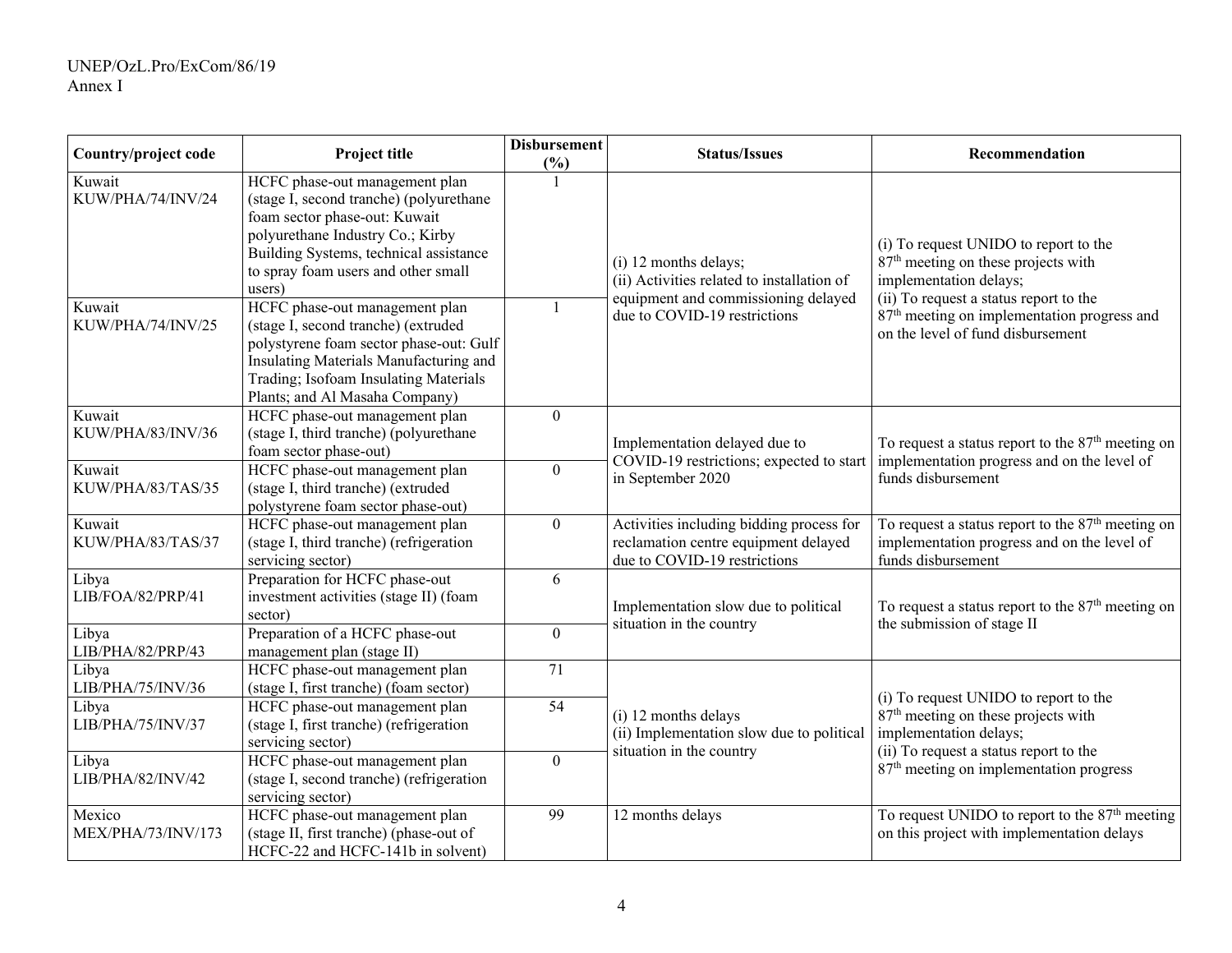| Country/project code              | Project title                                                                                                                  | <b>Disbursement</b><br>(%) | <b>Status/Issues</b>                                                                                                                 | Recommendation                                                                                                                                                                                                                                          |
|-----------------------------------|--------------------------------------------------------------------------------------------------------------------------------|----------------------------|--------------------------------------------------------------------------------------------------------------------------------------|---------------------------------------------------------------------------------------------------------------------------------------------------------------------------------------------------------------------------------------------------------|
| Mexico<br>MEX/PHA/73/INV/174      | HCFC phase-out management plan<br>(stage II, first tranche) (cleaning agent<br>phase-out in refrigeration servicing<br>sector) | 94                         | 12 months delays                                                                                                                     | To request UNIDO to report to the 87 <sup>th</sup> meeting<br>on this project with implementation delays                                                                                                                                                |
| Mexico<br>MEX/PHA/81/INV/189      | HCFC phase-out management plan<br>(stage II, third tranche) (refrigeration<br>servicing sector)                                | 2                          | Agreement not signed                                                                                                                 | To request a status report to the $87th$ meeting on<br>the signing of the agreement and<br>implementation progress                                                                                                                                      |
| Morocco<br>MOR/PHA/65/INV/68      | HCFC phase-out management plan<br>(stage I, first tranche) (refrigeration<br>servicing sector)                                 | 77                         | 12 months delays                                                                                                                     | To request UNIDO to report to the $87th$ meeting<br>on this project with implementation delays                                                                                                                                                          |
| Morocco<br>MOR/PHA/68/INV/69      | HCFC phase-out management plan<br>(stage I, second tranche) (refrigeration<br>servicing sector)                                | 32                         | 12 months delays                                                                                                                     | To request UNIDO to report to the $87th$ meeting<br>on this project with implementation delays                                                                                                                                                          |
| Mozambique<br>MOZ/PHA/66/INV/23   | HCFC phase-out management plan<br>(stage I, first tranche)                                                                     | 12                         | (i) 12 months delays;<br>(ii) Confirmation to be received from the<br>NOU on procurement of equipment,<br>pending for several months | (i) To request UNIDO to report to the<br>87 <sup>th</sup> meeting on this project with<br>implementation delays;<br>(ii) To request a status report to the<br>87 <sup>th</sup> meeting on the confirmation of receipt of<br>equipment by the Government |
| Mozambique<br>MOZ/PHA/83/INV/31   | HCFC phase-out management plan<br>(stage I, third and fourth tranches)                                                         | $\boldsymbol{0}$           | Procurement plan yet to be finalised<br>pending confirmation of receipt of<br>equipment of the first tranche                         | To request a status report to the $87th$ meeting on<br>the procurement plan with the funds approved<br>for the third and fourth tranches                                                                                                                |
| Pakistan<br>PAK/PHA/76/INV/94     | HCFC phase-out management plan<br>(stage II, first tranche) (polyurethane<br>foam sector)                                      | 28                         | 12 months delays                                                                                                                     | To request UNIDO to report to the $87th$ meeting<br>on this project with implementation delays                                                                                                                                                          |
| Pakistan<br>PAK/PHA/76/TAS/95     | HCFC phase-out management plan<br>(stage II, first tranche) (refrigeration<br>servicing sector)                                | $\tau$                     | 12 months delays                                                                                                                     | To request UNIDO to report to the $87th$ meeting<br>on this project with implementation delays                                                                                                                                                          |
| South Africa<br>SOA/FOA/67/INV/03 | HCFC phase-out management plan<br>(stage I, first tranche) (polyurethane<br>foam sector plan)                                  | 98                         | 12 months delays                                                                                                                     | To request UNIDO to report to the $87th$ meeting<br>on this project with implementation delays                                                                                                                                                          |
| South Africa<br>SOA/PHA/67/TAS/04 | HCFC phase-out management plan<br>(stage I, first tranche) (refrigeration<br>servicing, custom training and<br>monitoring)     | $\overline{77}$            | 12 months delays                                                                                                                     | To request UNIDO to report to the $87th$ meeting<br>on this project with implementation delays                                                                                                                                                          |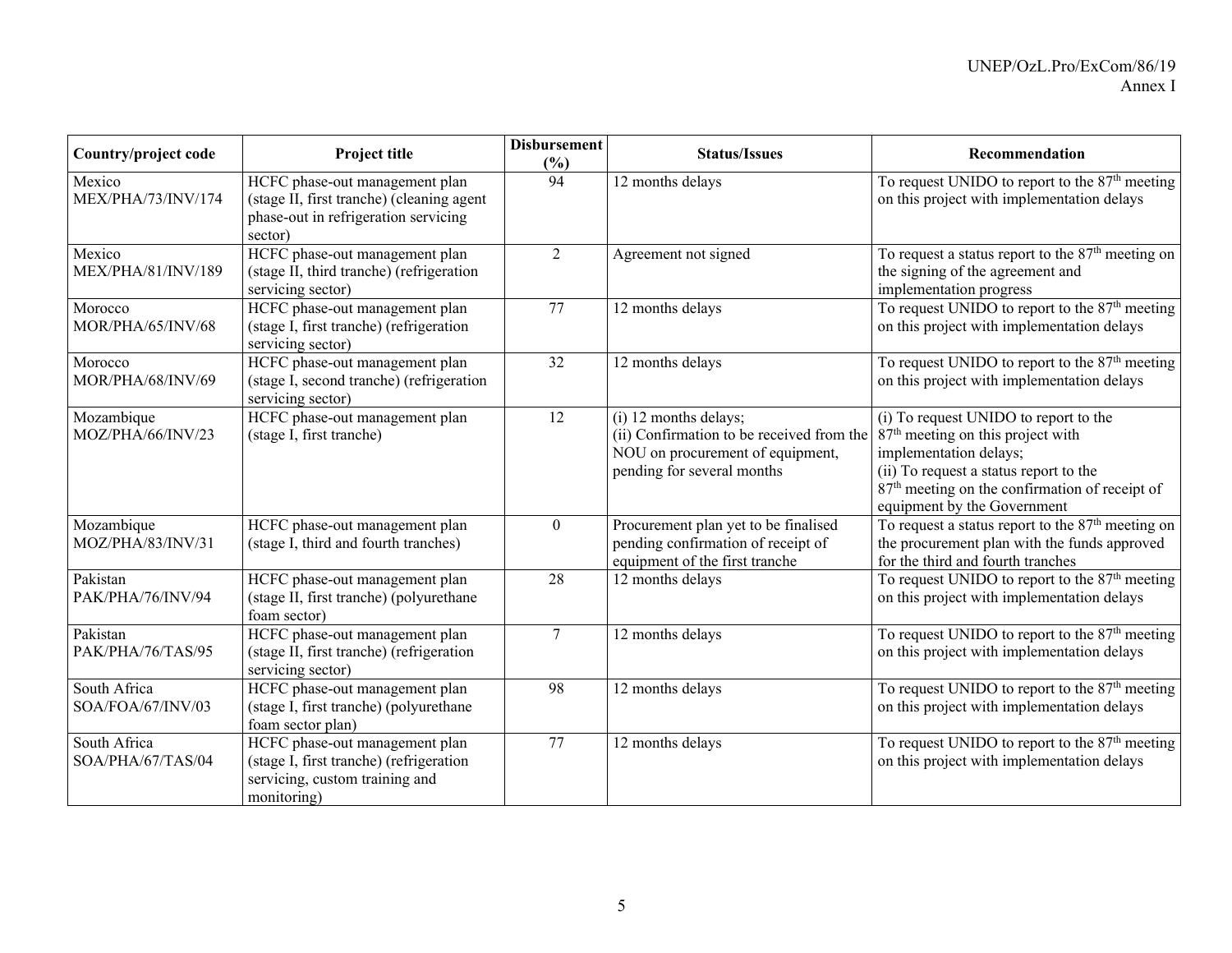| Country/project code                                        | Project title                                                                                                                                        | <b>Disbursement</b><br>(%) | <b>Status/Issues</b>                                                                                                                                                                                                                                                             | Recommendation                                                                                                           |
|-------------------------------------------------------------|------------------------------------------------------------------------------------------------------------------------------------------------------|----------------------------|----------------------------------------------------------------------------------------------------------------------------------------------------------------------------------------------------------------------------------------------------------------------------------|--------------------------------------------------------------------------------------------------------------------------|
| South Africa<br>SOA/PHA/71/INV/06                           | HCFC phase-out management plan<br>(stage I, second tranche) (refrigeration<br>servicing, custom training and<br>monitoring)                          | 92                         | 12 months delays                                                                                                                                                                                                                                                                 | To request UNIDO to report to the 87 <sup>th</sup> meeting<br>on this project with implementation delays                 |
| South Africa<br>SOA/PHA/76/INV/10                           | HCFC phase-out management plan<br>(stage I, third tranche) (polyurethane<br>foam sector plan)                                                        | 42                         | 12 months delays                                                                                                                                                                                                                                                                 | To request UNIDO to report to the $87th$ meeting<br>on this project with implementation delays                           |
| South Africa<br>SOA/PHA/76/TAS/11                           | HCFC phase-out management plan<br>(stage I, third tranche) (refrigeration<br>servicing, custom training and<br>monitoring)                           | 28                         | 12 months delays                                                                                                                                                                                                                                                                 | To request UNIDO to report to the $87th$ meeting<br>on this project with implementation delays                           |
| Syrian Arab Republic<br>SYR/SEV/73/INS/104                  | Extension of institutional strengthening<br>(phase V: 1/2015-12/2016)                                                                                | $\tau$                     | Delay due to security situation in the<br>country                                                                                                                                                                                                                                | To request a status report to the $87th$ meeting on<br>implementation progress and on the level of<br>funds disbursement |
| Turkey<br>TUR/PHA/75/INV/107                                | HCFC phase-out management plan<br>(stage I, second tranche) (refrigeration<br>servicing and monitoring)                                              | 18                         | 12 months delays                                                                                                                                                                                                                                                                 | To request UNIDO to report to the $87th$ meeting<br>on this project with implementation delays                           |
| Venezuela (Bolivarian<br>Republic of)<br>VEN/PHA/76/INV/134 | HCFC phase-out management plan<br>(stage II, first tranche) (technical<br>assistance in refrigeration and air-<br>conditioning manufacturing sector) | 64                         | (i) 12 months delays<br>(ii) Implementation slow due to political                                                                                                                                                                                                                | (i) To request UNIDO to report to the<br>87 <sup>th</sup> meeting on these projects with<br>implementation delays;       |
| Venezuela (Bolivarian<br>Republic of)<br>VEN/PHA/76/TAS/132 | HCFC phase-out management plan<br>(stage II, first tranche) (refrigeration<br>servicing sector)                                                      | 64                         | situation in the country                                                                                                                                                                                                                                                         | (ii) To request a status report to the<br>87 <sup>th</sup> meeting on implementation progress                            |
| Global<br>GLO/REF/80/DEM/344                                | Global chiller replacement project<br>(Argentina)                                                                                                    | 9                          | Low disbursement rate of approved<br>funds; delays due to financial situation<br>in the country and additional time<br>needed for finalization of the financial<br>terms for implementation with<br>beneficiaries on account of changes in<br>the borrowing rates in the country | To request a status report to the $87th$ meeting on<br>implementation progress                                           |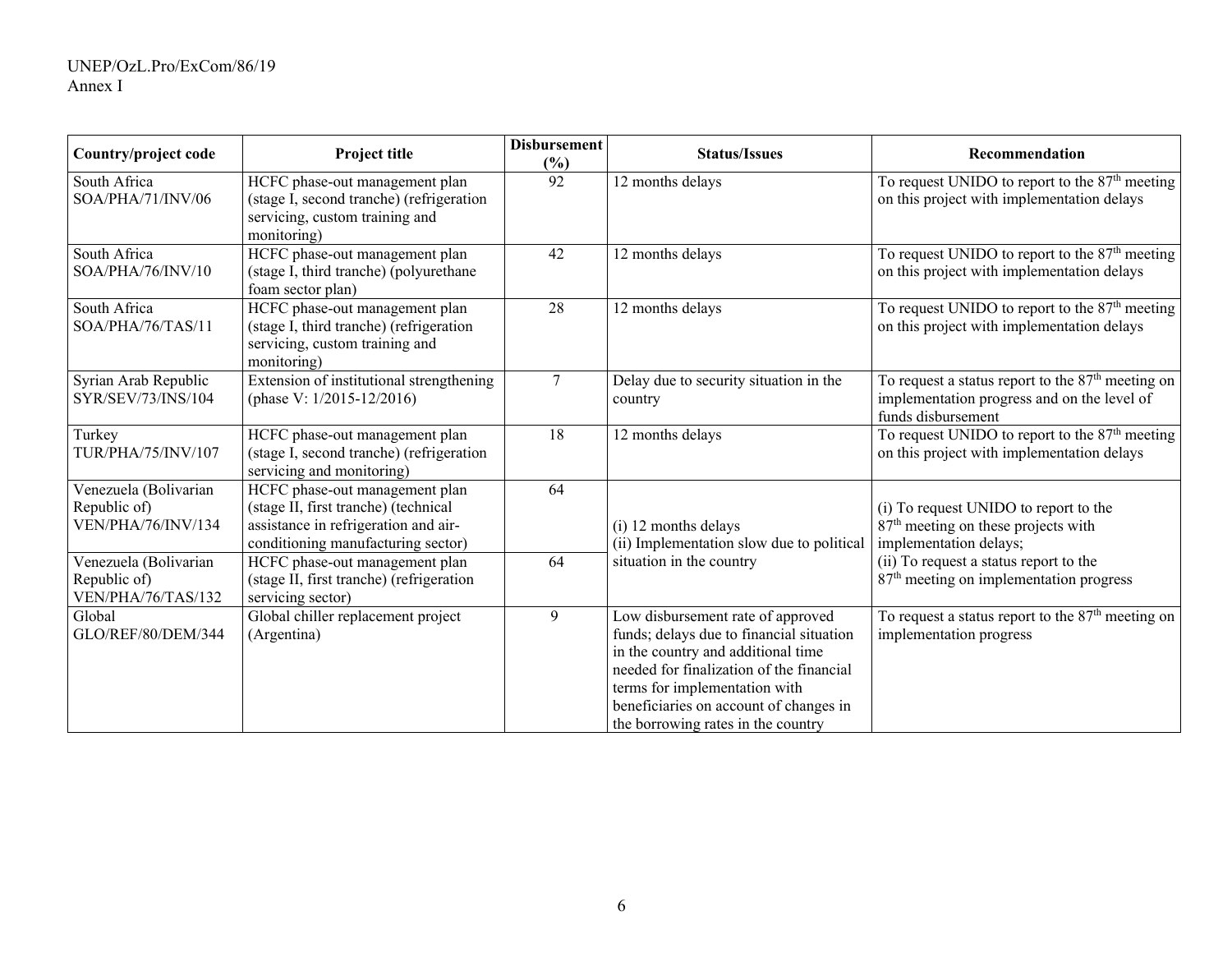## **Annex II**

## **ANALYSIS OF THE PROGRESS REPORT OF UNIDO AS AT 31 DECEMBER 2019**

1. This Annex consists of the following two parts:

- Part I: Projects approved under the regular contributions to the Multilateral Fund.
- Part II: Projects approved under the additional voluntary contributions for fast-start support for HFC phase-down.

## **PART I: PROJECTS APPROVED UNDER THE REGULAR CONTRIBUTIONS TO THE MULTILATERAL FUND**

2. As of 31 December 2019, the Executive Committee had approved US \$949.52 million, consisting of US \$839.66 million for the implementation of investment and non-investment projects and US \$109.86 million for agency support costs, as shown in Table 1. In 2019, 66 new projects and activities were approved. This level of funding is expected to result in the phase-out of 81,941 ODP tonnes of consumption and production of controlled substances.

| <b>Sector</b>        | <b>Funding (US \$)</b> |
|----------------------|------------------------|
| Aerosol              | 34,413,701             |
| Destruction          | 3,813,216              |
| Foam                 | 89, 362, 746           |
| Halon                | 1,780,369              |
| Fumigants            | 78,028,741             |
| Multiple sectors     | 139,440                |
| Other                | 11,317,246             |
| Phase-out plan       | 340,083,408            |
| Process agent        | 6,337,359              |
| Production           | 50,645,327             |
| Refrigeration        | 182,330,122            |
| Several              | 18,165,654             |
| Solvents             | 23, 247, 443           |
| Sub-total            | 839,664,771            |
| Agency support costs | 109,857,585            |
| <b>Total</b>         | 949,522,356            |

**Table 1: Approved funding by sector for UNIDO as at 31 December 2019** 

3. A summary of the status of projects implemented by category is presented in Table 2.

| Twore $\blacksquare$ , status of project imprementation by early $\blacksquare$ | Number of projects* |                           |                            | Funding (US $\frac{1}{2}$ )** |                  |                |                            |  |
|---------------------------------------------------------------------------------|---------------------|---------------------------|----------------------------|-------------------------------|------------------|----------------|----------------------------|--|
| <b>Type</b>                                                                     |                     | <b>Approved Completed</b> | $\frac{6}{9}$<br>completed | Approved                      | <b>Disbursed</b> | <b>Balance</b> | $\frac{0}{0}$<br>disbursed |  |
| Country programme                                                               | 11                  | 11                        | 100                        | 722,669                       | 722.669          |                | 100                        |  |
| Demonstration                                                                   | 43                  | 40                        | 93                         | 23,743,122                    | 22,109,613       | 1,633,509      | 93                         |  |
| Institutional                                                                   | 86                  | 71                        | 83                         | 13,567,705                    | 11,519,989       | 2,047,716      | 85                         |  |
| strengthening (IS)                                                              |                     |                           |                            |                               |                  |                |                            |  |
| Investment                                                                      | 905                 | 775                       | 86                         | 754,270,059                   | 666,192,481      | 88,077,578     | 88                         |  |
| Project preparation                                                             | 531                 | 475                       | 89                         | 22,300,638                    | 20,873,128       | 1,427,509      | 94                         |  |
| Technical assistance                                                            | 194                 | 161                       | 83                         | 23,864,044                    | 18,073,266       | 5,790,778      | 76                         |  |
| Training                                                                        | 23                  | 23                        | 100                        | 1,196,535                     | 1,196,535        |                | 100                        |  |

**Table 2: Status of project implementation by category**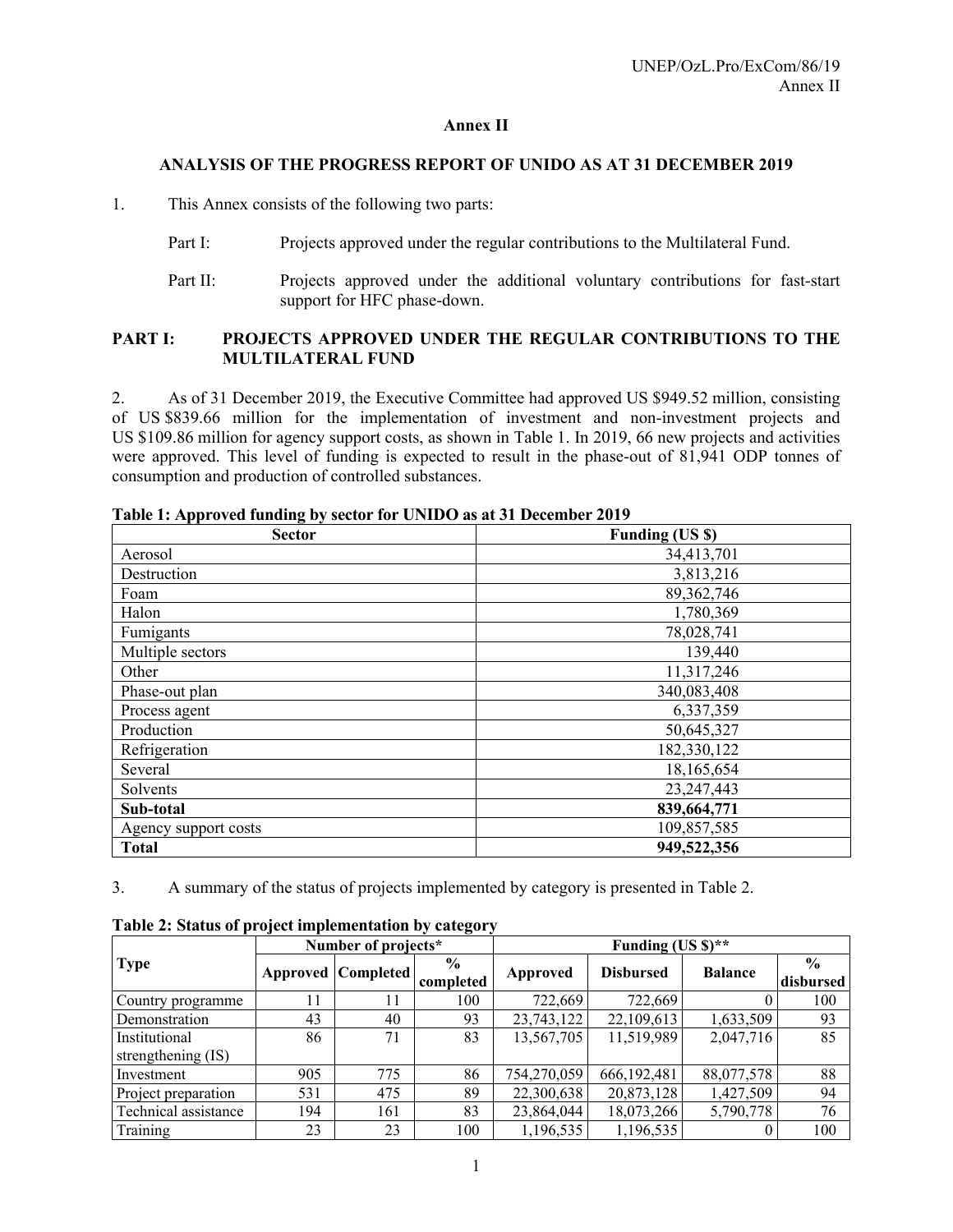|             | Number of projects* |                    |                            | Funding $(US \text{S})^*$ |                  |                |                                    |
|-------------|---------------------|--------------------|----------------------------|---------------------------|------------------|----------------|------------------------------------|
| <b>Type</b> |                     | Approved Completed | $\frac{6}{6}$<br>completed | Approved                  | <b>Disbursed</b> | <b>Balance</b> | $\mathbf{0}_{\alpha}$<br>disbursed |
| Total       | 793                 | 1.556              | 87                         | 839,664,771               | 740,687,681      | 98,977,090     | 88                                 |

\*Excludes closed and transferred projects.

\*\*Excludes agency support costs.

4. Table 3 presents an overview of the status of project implementation by year<sup>1</sup>. All projects and activities approved between 1993 and the end of 2005, as well as 2007, have now been completed.

|              |          | Number of projects* |              | Funding (US $\frac{1}{2}$ )** |                  |                  |             |  |  |
|--------------|----------|---------------------|--------------|-------------------------------|------------------|------------------|-------------|--|--|
| Year         | Approved | Completed           | % completed  | Approved                      | <b>Disbursed</b> | <b>Balance</b>   | % disbursed |  |  |
| 1993         | 22       | 22                  | 100          | 11,815,540                    | 11,815,540       | $\mathbf{0}$     | 100         |  |  |
| 1994         | 52       | 52                  | 100          | 30,645,899                    | 30,645,899       | $\theta$         | 100         |  |  |
| 1995         | 59       | 59                  | 100          | 25,662,092                    | 25,662,092       | $\boldsymbol{0}$ | 100         |  |  |
| 1996         | 46       | 46                  | 100          | 19,820,493                    | 19,820,493       | $\boldsymbol{0}$ | 100         |  |  |
| 1997         | 130      | 130                 | 100          | 42,083,037                    | 42,083,038       | $\boldsymbol{0}$ | 100         |  |  |
| 1998         | 88       | 88                  | 100          | 23,638,291                    | 23,638,291       | $\boldsymbol{0}$ | 100         |  |  |
| 1999         | 123      | 123                 | 100          | 34,140,324                    | 34,140,324       | $\boldsymbol{0}$ | 100         |  |  |
| 2000         | 96       | 96                  | 100          | 30,180,752                    | 30,180,752       | $\boldsymbol{0}$ | 100         |  |  |
| 2001         | 119      | 119                 | 100          | 24,700,254                    | 24,700,254       | $\boldsymbol{0}$ | 100         |  |  |
| 2002         | 76       | 76                  | 100          | 35,992,041                    | 35,992,041       | 1                | 100         |  |  |
| 2003         | 49       | 49                  | 100          | 29,997,305                    | 29,997,305       | $\boldsymbol{0}$ | 100         |  |  |
| 2004         | 44       | 44                  | 100          | 33,105,459                    | 33,105,459       | 1                | 100         |  |  |
| 2005         | 74       | 74                  | 100          | 52,035,808                    | 52,035,807       | $\mathbf{0}$     | 100         |  |  |
| 2006         | 44       | 43                  | 98           | 20,760,993                    | 20,642,655       | 118,338          | 99          |  |  |
| 2007         | 42       | 42                  | 100          | 24,186,740                    | 24,186,740       | $\Omega$         | 100         |  |  |
| 2008         | 77       | 75                  | 97           | 33,405,264                    | 33,103,537       | 301,727          | 99          |  |  |
| 2009         | 70       | 68                  | 97           | 15,409,470                    | 14,695,886       | 713,584          | 95          |  |  |
| 2010         | 69       | 66                  | 96           | 46,339,532                    | 44,462,245       | 1,877,287        | 96          |  |  |
| 2011         | 71       | 67                  | 94           | 76,639,775                    | 72,823,929       | 3,815,846        | 95          |  |  |
| 2012         | 52       | 41                  | 79           | 32,695,947                    | 30,092,576       | 2,603,370        | 92          |  |  |
| 2013         | 37       | 35                  | 95           | 31,118,928                    | 30,212,166       | 906,762          | 97          |  |  |
| 2014         | 55       | 39                  | 71           | 27,891,730                    | 25, 243, 751     | 2,647,979        | 91          |  |  |
| 2015         | 84       | 66                  | 79           | 37,430,168                    | 19,991,332       | 17,438,836       | 53          |  |  |
| 2016         | 58       | 26                  | 45           | 36,070,768                    | 19,343,837       | 16,726,931       | 54          |  |  |
| 2017         | 28       | 8                   | 29           | 16,476,598                    | 9,812,944        | 6,663,654        | 60          |  |  |
| 2018         | 62       | $\overline{2}$      | 3            | 27,913,186                    | 2,132,592        | 25,780,594       | $\,$ 8 $\,$ |  |  |
| 2019         | 66       | $\mathbf{0}$        | $\mathbf{0}$ | 19,508,378                    | 126,198          | 19,382,180       |             |  |  |
| <b>Total</b> | 1,793    | 1,556               | 87           | 839,664,771                   | 740,687,681      | 98,977,090       | 88          |  |  |

#### **Table 3: Status of project implementation by year**

\*Excludes closed and transferred projects.

\*\*Excludes agency support costs.

5. Table 4 presents project implementation by country for 2019.

<sup>&</sup>lt;sup>1</sup> The data is presented according to the year when a project was approved by the Executive Committee. It treats all approvals (investment and non-investment projects) equally (i.e., an investment project or a funding tranche of an MYA of US \$1 million is considered one project, same as a country programme preparation of US \$30,000). Key indicators from the annual summary are: the percentage of projects completed, ODP phased out, and percentage of funds disbursed. There are three types of disbursements: during implementation, after implementation and for retroactively-financed projects.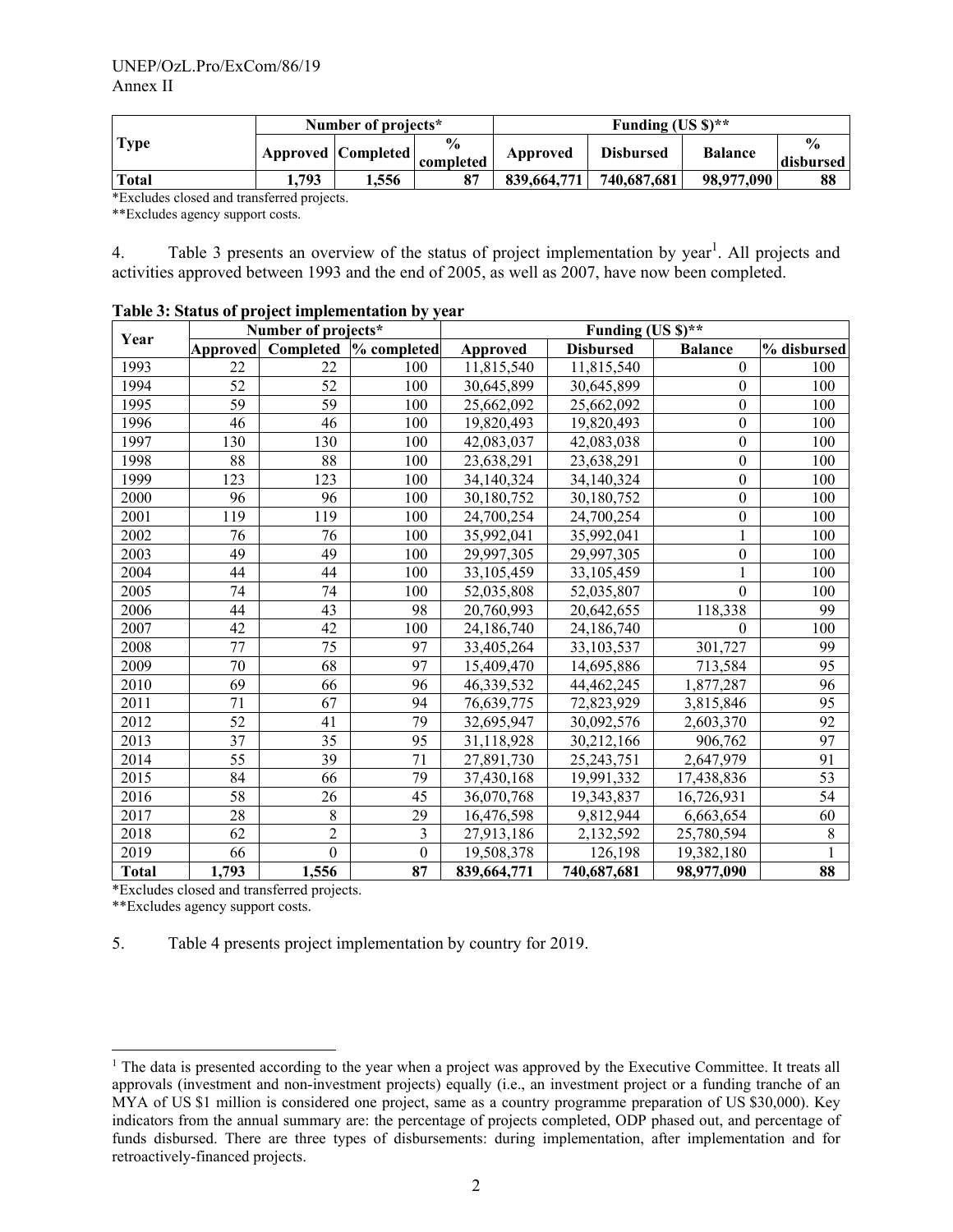| Table 4. Summary of project implementation by UNIDO for 2019 |
|--------------------------------------------------------------|
|--------------------------------------------------------------|

| Country                                        | <b>Phased out</b><br>in 2019*<br>(ODP<br>tonnes) | Percentage<br>of planned<br>phase-out<br>achieved in<br>2019 | <b>Estimated</b><br>funds<br>disbursed in<br>2019 (US\$) | <b>Funds</b><br>disbursed<br>in 2019<br>(USS) | Percentage of<br>funds<br>disbursed over<br>estimation in<br>2019 | Percentage<br>of planned<br>projects<br>completed<br>in 2019 |
|------------------------------------------------|--------------------------------------------------|--------------------------------------------------------------|----------------------------------------------------------|-----------------------------------------------|-------------------------------------------------------------------|--------------------------------------------------------------|
| Afghanistan                                    | 1.0                                              |                                                              | 55,001                                                   | 75,569                                        | 137                                                               | $\theta$                                                     |
| Albania                                        | 1.1                                              |                                                              | 57,001                                                   | 62,963                                        | 110                                                               |                                                              |
| Algeria                                        | 0.0                                              |                                                              | 104,000                                                  | 78,344                                        | 75                                                                |                                                              |
| Argentina                                      | 0.0                                              | $\theta$                                                     | 471,000                                                  | 489,338                                       | 104                                                               | 25                                                           |
| Armenia                                        | 0.0                                              |                                                              | 56,776                                                   | 70,066                                        | 123                                                               |                                                              |
| Bahamas (the)                                  | 0.0                                              |                                                              | 5,000                                                    | $\Omega$                                      | $\boldsymbol{0}$                                                  |                                                              |
| Bahrain                                        | 0.0                                              |                                                              | 94,200                                                   | 96,764                                        | 103                                                               | 100                                                          |
| Benin                                          | 2.4                                              |                                                              | 30,000                                                   | 52,496                                        | 175                                                               |                                                              |
| Bolivia (Plurinational State of                | 0.5                                              |                                                              | 38,220                                                   | 21,951                                        | 57                                                                |                                                              |
| Bosnia and Herzegovina                         | 0.0                                              |                                                              | 144,948                                                  | 177,620                                       | 123                                                               | $\boldsymbol{0}$                                             |
| Botswana                                       | 0.0                                              |                                                              | 50,001                                                   | 14,114                                        | 28                                                                |                                                              |
| <b>Brazil</b>                                  | 0.0                                              |                                                              | 932,000                                                  | 818,619                                       | 88                                                                |                                                              |
| <b>Burkina Faso</b>                            | 0.0                                              |                                                              | 50,000                                                   | 25,741                                        | 51                                                                |                                                              |
| Burundi                                        | 0.0                                              |                                                              | 16,000                                                   |                                               | $\boldsymbol{0}$                                                  | 100                                                          |
| Cameroon                                       | 0.0                                              |                                                              | 166,886                                                  | 145,377                                       | 87                                                                | 100                                                          |
| Chad                                           | 0.0                                              |                                                              | 5,000                                                    | 0                                             | $\boldsymbol{0}$                                                  |                                                              |
| Chile                                          | 0.0                                              |                                                              | 110,000                                                  | 115,629                                       | 105                                                               | 100                                                          |
| China                                          | 186.5                                            | $\theta$                                                     | 11,140,005                                               | 8,739,889                                     | 78                                                                | $\theta$                                                     |
| Congo (the)                                    | 0.0                                              |                                                              | 8,000                                                    | 8,936                                         | 112                                                               |                                                              |
| Cote d'Ivoire                                  | 0.0                                              |                                                              | 50,000                                                   | $\theta$                                      | $\mathbf{0}$                                                      |                                                              |
| Democratic People's Republic<br>of Korea (the) | 0.0                                              |                                                              | 5                                                        | 103,150                                       | 2062992                                                           |                                                              |
| Ecuador                                        | 0.0                                              |                                                              | 246,000                                                  | 144,264                                       | 59                                                                | 100                                                          |
| Egypt                                          | 14.3                                             |                                                              | 1,610,800                                                | 561,579                                       | 35                                                                | 0                                                            |
| Equatorial Guinea                              | 0.1                                              |                                                              | 30,000                                                   | 5,787                                         | 19                                                                |                                                              |
| Eritrea                                        | 0.0                                              |                                                              | 17,000                                                   | 19,411                                        | 114                                                               | 100                                                          |
| Ethiopia                                       | 0.0                                              |                                                              | 5,001                                                    | $\Omega$                                      | $\boldsymbol{0}$                                                  |                                                              |
| Gabon                                          | 0.0                                              |                                                              | 70,000                                                   | 7,534                                         | 11                                                                | 100                                                          |
| Gambia (the)                                   | 0.0                                              |                                                              | 15,000                                                   | 26,922                                        | 179                                                               |                                                              |
| Grenada                                        | 0.0                                              |                                                              | $\overline{27,000}$                                      | 27,400                                        | 101                                                               |                                                              |
| Guatemala                                      | 0.4                                              |                                                              | 91,000                                                   | 149,019                                       | 164                                                               |                                                              |
| Guinea-Bissau                                  | 0.0                                              |                                                              | 16,000                                                   | 7,305                                         | 46                                                                | $\boldsymbol{0}$                                             |
| Honduras                                       | $\overline{2.0}$                                 |                                                              | 41,848                                                   | 37,907                                        | 91                                                                |                                                              |
| Iran (Islamic Republic of)                     | 1.0                                              | 100                                                          | 393,600                                                  | 561,395                                       | 143                                                               | 100                                                          |
| Iraq                                           | 0.0                                              |                                                              | 228,001                                                  | 28,815                                        | 13                                                                | 0                                                            |
| Jordan                                         | 0.0                                              |                                                              | 1,105,000                                                | 526,444                                       | 48                                                                |                                                              |
| Kuwait                                         | 0.0                                              | $\boldsymbol{0}$                                             | 71,967                                                   | 47,427                                        | 66                                                                | $\boldsymbol{0}$                                             |
| Lebanon                                        | 0.0                                              |                                                              | 5,000                                                    | 1,101                                         | 22                                                                | $\mathbf{0}$                                                 |
| Libya                                          | 0.0                                              |                                                              | 151,239                                                  | 80,995                                        | 54                                                                | $\mathbf{0}$                                                 |
| Madagascar                                     | 0.4                                              |                                                              | 50,001                                                   | 16,573                                        | 33                                                                |                                                              |
| Malawi                                         | 0.0                                              |                                                              | 10,744                                                   | 8,054                                         | 75                                                                | 100                                                          |
| Mexico                                         | 0.0                                              |                                                              | 310,000                                                  | 456,330                                       | 147                                                               | 33                                                           |
| Montenegro                                     | 0.2                                              |                                                              | 6,700                                                    | 23,801                                        | 355                                                               | 100                                                          |
| Morocco                                        | 0.0                                              |                                                              | 285,000                                                  | 221,077                                       | 78                                                                | 50                                                           |
| Mozambique                                     | 0.0                                              |                                                              | 50,000                                                   | $\theta$                                      | $\boldsymbol{0}$                                                  |                                                              |
| Myanmar                                        | 0.0                                              |                                                              | 30,000                                                   | 51,844                                        | 173                                                               |                                                              |
| Nicaragua                                      | 0.6                                              |                                                              | 25,029                                                   | 5,443                                         | 22                                                                |                                                              |
| Niger (the)                                    | 0.0                                              |                                                              | 25,075                                                   | 25,948                                        | 103                                                               |                                                              |
| Nigeria                                        | 0.0                                              |                                                              | 120,001                                                  | 93,940                                        | 78                                                                |                                                              |
| North Macedonia                                | $0.0\,$                                          |                                                              | 62,001                                                   | 91,324                                        | 147                                                               | 100                                                          |
|                                                |                                                  |                                                              |                                                          |                                               |                                                                   |                                                              |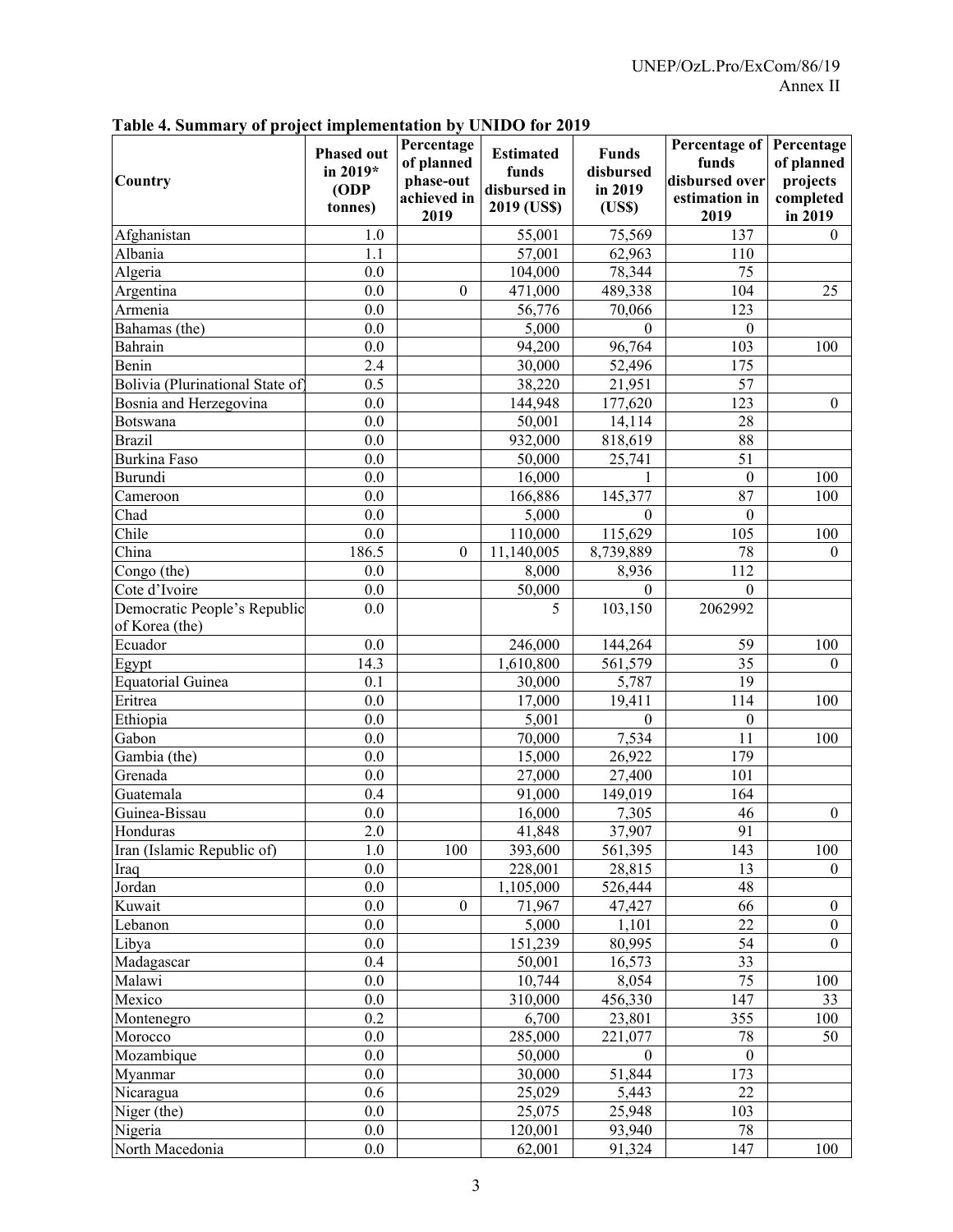#### UNEP/OzL.Pro/ExCom/86/19 Annex II

| Country                               | <b>Phased out</b><br>in $2019*$<br>ODP<br>tonnes) | Percentage<br>of planned<br>phase-out<br>achieved in<br>2019 | <b>Estimated</b><br>funds<br>disbursed in<br>2019 (US\$) | <b>Funds</b><br>disbursed<br>in 2019<br>(USS) | Percentage of<br>funds<br>disbursed over<br>estimation in<br>2019 | Percentage<br>of planned<br>projects<br>completed<br>in 2019 |
|---------------------------------------|---------------------------------------------------|--------------------------------------------------------------|----------------------------------------------------------|-----------------------------------------------|-------------------------------------------------------------------|--------------------------------------------------------------|
| Oman                                  | 0.0                                               |                                                              | 81,758                                                   | 62,865                                        | 77                                                                | $\theta$                                                     |
| Pakistan                              | 0.0                                               |                                                              | 540,000                                                  | 146,226                                       | 27                                                                |                                                              |
| Philippines (the)                     | 0.0                                               |                                                              | $\theta$                                                 | 15,965                                        | Over                                                              |                                                              |
| Qatar                                 | 0.0                                               | $\boldsymbol{0}$                                             | 86,002                                                   | 85,943                                        | 100                                                               | $\boldsymbol{0}$                                             |
| Rwanda                                | 0.0                                               |                                                              | 30,000                                                   | 5,413                                         | 18                                                                |                                                              |
| Saint Lucia                           | 0.0                                               |                                                              | 18,000                                                   | 3,356                                         | 19                                                                | 100                                                          |
| Saudi Arabia                          | 0.0                                               | $\mathbf{0}$                                                 | 743,005                                                  | 1,302,351                                     | 175                                                               | 25                                                           |
| Senegal                               | 0.0                                               |                                                              | 55,321                                                   | $\mathbf{0}$                                  | $\mathbf{0}$                                                      | 50                                                           |
| Serbia                                | 0.0                                               |                                                              | 225,000                                                  | 233,859                                       | 104                                                               |                                                              |
| Sierra Leone                          | 0.1                                               |                                                              | 20,000                                                   | 35,625                                        | 178                                                               |                                                              |
| Somalia                               | 0.0                                               |                                                              | 6,000                                                    | 14,607                                        | 243                                                               |                                                              |
| South Africa                          | 0.0                                               |                                                              | 275,001                                                  | 298,762                                       | 109                                                               | 33                                                           |
| Sudan (the)                           | 7.9                                               |                                                              | 455,000                                                  | 424,198                                       | 93                                                                | 100                                                          |
| Suriname                              | 0.0                                               |                                                              | 30,000                                                   | 29,431                                        | 98                                                                |                                                              |
| Syria                                 | 0.0                                               |                                                              | 57,000                                                   | 12,876                                        | 23                                                                |                                                              |
| Togo                                  | 0.3                                               |                                                              | 29,000                                                   | 20,977                                        | 72                                                                |                                                              |
| Tunisia                               | 0.0                                               |                                                              | 395,712                                                  | 319,870                                       | 81                                                                | 100                                                          |
| Turkey                                | 0.0                                               |                                                              | 1,417,869                                                | 668,743                                       | 47                                                                | 100                                                          |
| Turkmenistan                          | 0.0                                               |                                                              | 88,901                                                   | 115,075                                       | 129                                                               | $\theta$                                                     |
| Uganda                                | 0.0                                               |                                                              | 18,000                                                   | 25,488                                        | 142                                                               | 100                                                          |
| United Republic of Tanzania<br>(the)  | 0.0                                               |                                                              | 35,000                                                   | 2,368                                         | 7                                                                 |                                                              |
| Venezuela (Bolivarian<br>Republic of) | 0.0                                               |                                                              | 68,400                                                   | 65,816                                        | 96                                                                |                                                              |
| Yemen                                 | 0.0                                               |                                                              | $\boldsymbol{0}$                                         | 160                                           | Over                                                              |                                                              |
| Zambia                                | 0.0                                               |                                                              | $\mathbf{1}$                                             | $\Omega$                                      | $\mathbf{0}$                                                      |                                                              |
| Global                                | 0.0                                               |                                                              | 146,400                                                  | 258,173                                       | 176                                                               | 100                                                          |
| Region: ASP                           | 0.0                                               |                                                              | 75,000                                                   | 86,368                                        | 115                                                               | 100                                                          |
| Region: EUR                           | 0.0                                               |                                                              | 2,895                                                    | 2,897                                         | 100                                                               |                                                              |
| <b>Total</b>                          | 219.0                                             | $\bf{0}$                                                     | 23,582,315                                               | 18,561,616                                    | $\overline{79}$                                                   | 48                                                           |

\* No phase-out in 2019 for HFC-related projects.

6. Table 5 presents a summary of HFC-related projects approved under regular contributions.

|  |  |  | Table 5. HFC-related projects approved under regular contributions |
|--|--|--|--------------------------------------------------------------------|
|  |  |  |                                                                    |

|                       | <b>Number of projects</b> |  |                                              | Funding $(US \text{ } $)\text{*}$ |                  |                |             |  |
|-----------------------|---------------------------|--|----------------------------------------------|-----------------------------------|------------------|----------------|-------------|--|
| <b>Type</b>           |                           |  | Approved   Completed  % completed   Approved |                                   | <b>Disbursed</b> | <b>Balance</b> | % disbursed |  |
| Investment**          |                           |  |                                              | ,637,610                          | 403,401          | 1,234,209      |             |  |
| Project preparation   |                           |  | 50                                           | 130,000                           | 129,598          | 402            | 100         |  |
| Technical assistance  |                           |  |                                              | 400,000                           | 22,216           | 377,784        |             |  |
| - Enabling activities |                           |  |                                              |                                   |                  |                |             |  |
| <b>Total</b>          |                           |  |                                              | 2,167,610                         | 555,215          | 1,612,395      | 26          |  |

\*Excludes agency support costs.

\*\* 118.7 mt  $(211,512 \text{ mt } CO_2$ -eq.) was approved for investment projects.

7. There are currently six HFC-related projects (including one investment, two preparation and three enabling activities). Of the six projects, one project preparation has been completed, leaving five ongoing. Extension of the completion dates of two enabling activities was approved at the  $85<sup>th</sup>$  meeting; these activities are at various stages of implementation.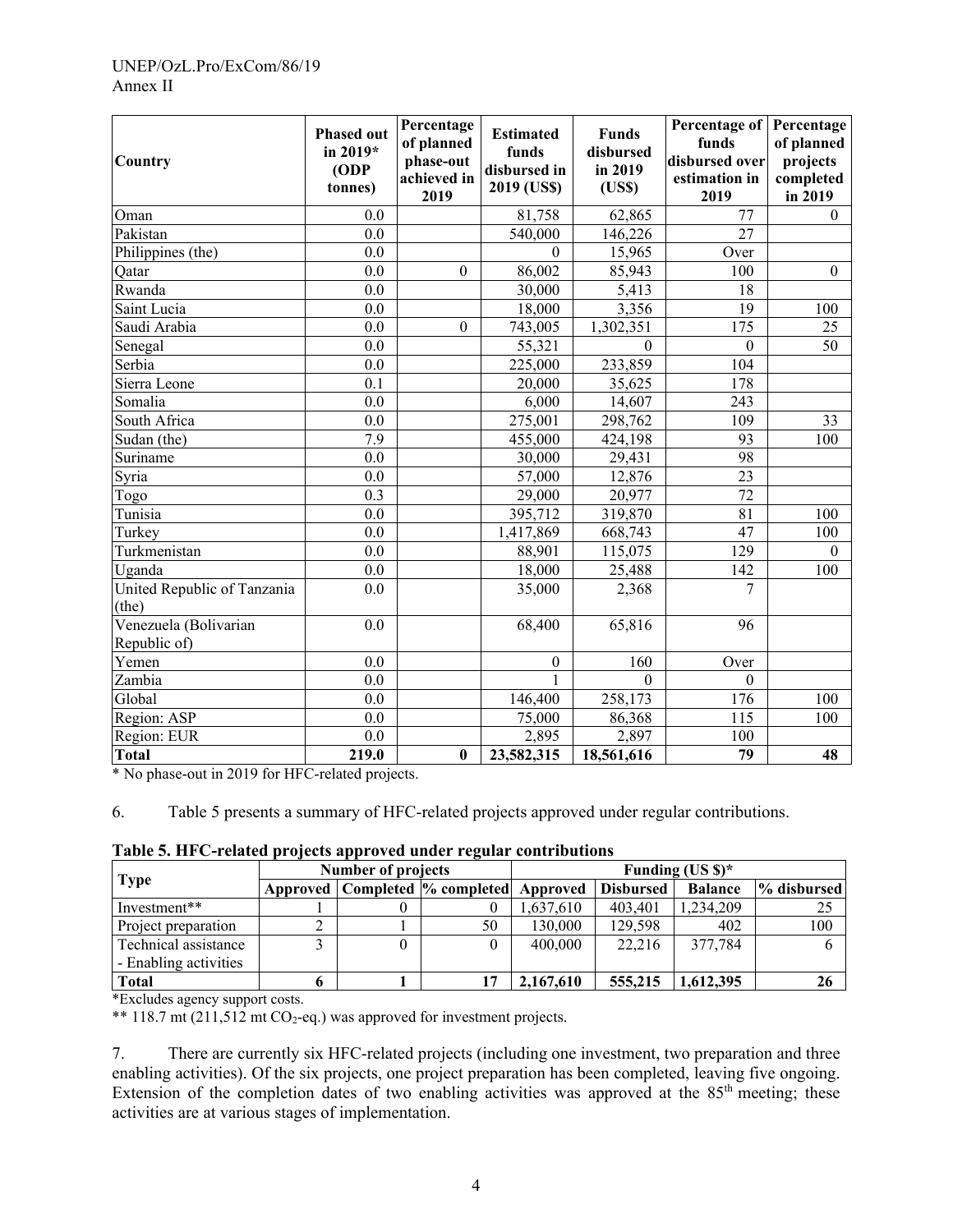8. The HFC investment project related to the refrigeration sector in Jordan approved in June 2018 is progressing and UNIDO indicated that it will be completed on time.

9. Of the total cumulative funding approved of US \$2,167,610 (excluding agency support costs), US \$555,215 had been disbursed, representing a disbursement rate of 26 per cent.

## **PART II: PROJECTS APPROVED UNDER THE ADDITIONAL VOLUNTARY CONTRIBUTIONS FOR FAST-START SUPPORT FOR HFC PHASE-DOWN**

10. As of 31 December 2019, the Executive Committee had approved 35 HFC-related projects under the additional voluntary contributions amounting to US \$8,089,434 (excluding agency support costs). A summary of the status of these projects is presented in Table 6.

|                                               | <b>Number of projects</b> |                      |                            | Funding (US $\frac{1}{2}$ )* |                  |                |                            |  |
|-----------------------------------------------|---------------------------|----------------------|----------------------------|------------------------------|------------------|----------------|----------------------------|--|
| <b>Type</b>                                   |                           | Approved   Completed | $\frac{6}{9}$<br>completed | Approved                     | <b>Disbursed</b> | <b>Balance</b> | $\frac{0}{0}$<br>disbursed |  |
| Investment**                                  |                           | 0                    |                            | 3,912,736                    | 1,522,952        | 2,389,784      | 39                         |  |
| Project preparation                           |                           | ↑                    | 75                         | 119,755                      | 95,807           | 23,948         | 80                         |  |
| Technical assistance<br>- Enabling activities | 28                        | 4                    | 14                         | 4,056,943                    | 2,072,872        | 1,984,071      | 51                         |  |
| <b>Total</b>                                  | 35                        |                      | 20                         | 8,089,434                    | 3,691,631        | 4,397,803      | 46                         |  |

**Table 6. Status of approved HFC-related projects as of the end of 2019** 

\*Excludes agency support costs.

\*\* Phase-out of  $265.1$  mt  $(508,586$  mt CO<sub>2</sub>-eq.) of HFCs.

11. As of the end of 2019, of the 35 projects approved, three preparation activities and four enabling activities had been completed, leaving 28 ongoing. Extension of the completion dates of 22 out of 24 ongoing enabling activities was approved at the  $83<sup>rd</sup>$  meeting (15 projects) and at the  $84<sup>th</sup>$  meeting (seven projects); these activities are at various stages of implementation.

12. Ongoing investment projects include three refrigeration sector projects in Argentina, Lebanon and Mexico, which were approved at the 81<sup>st</sup> meeting with fund disbursement in two projects; these projects will be completed in 2020 and 2021.

13. Of the total cumulative funding approved of US \$8,089,434, US \$3,691,631 had been disbursed representing a disbursement rate of 46 per cent.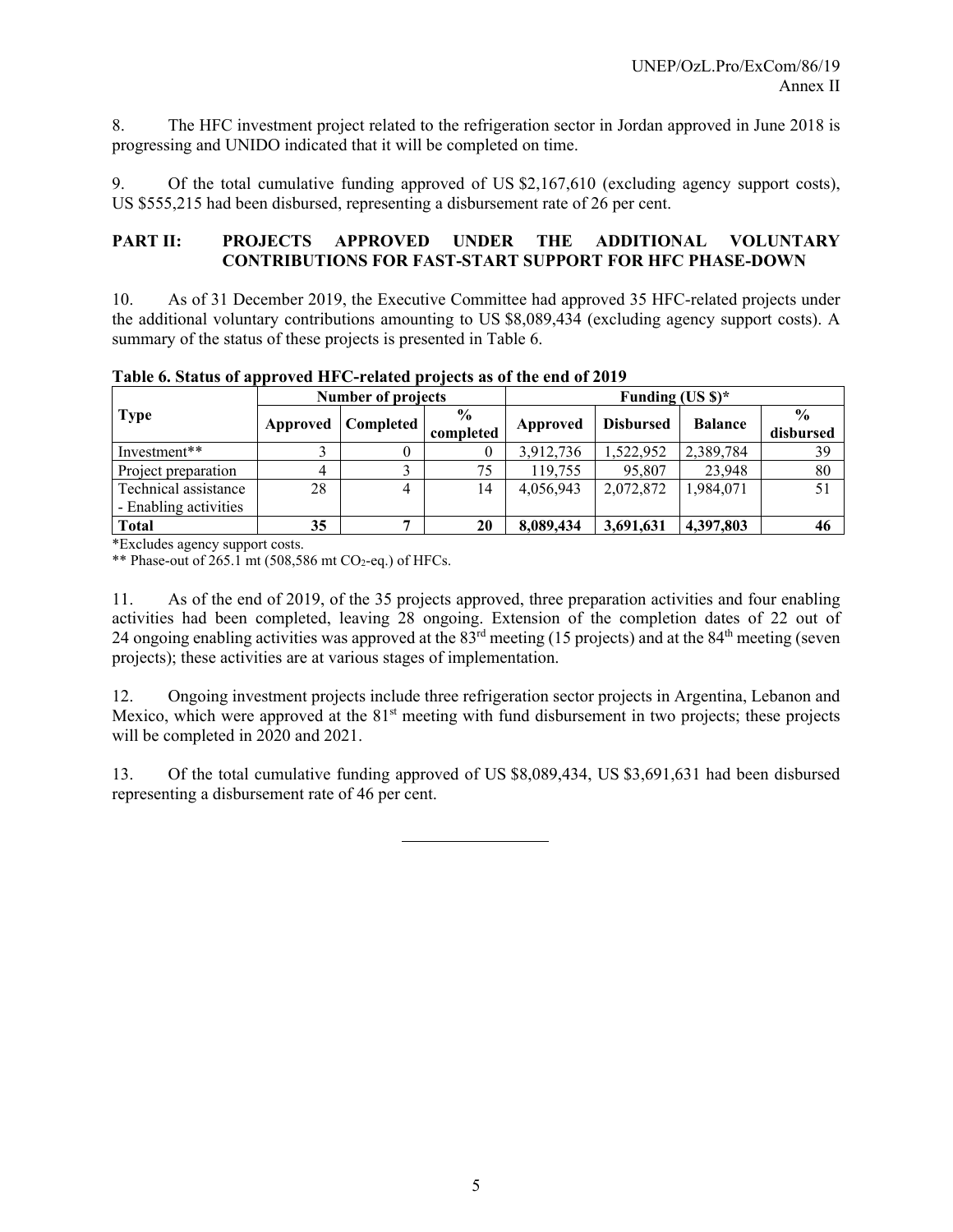

# **UNITED NATIONS INDUSTRIAL DEVELOPMENT ORGANIZATION**

## **UNIDO Progress and Financial Report 2019**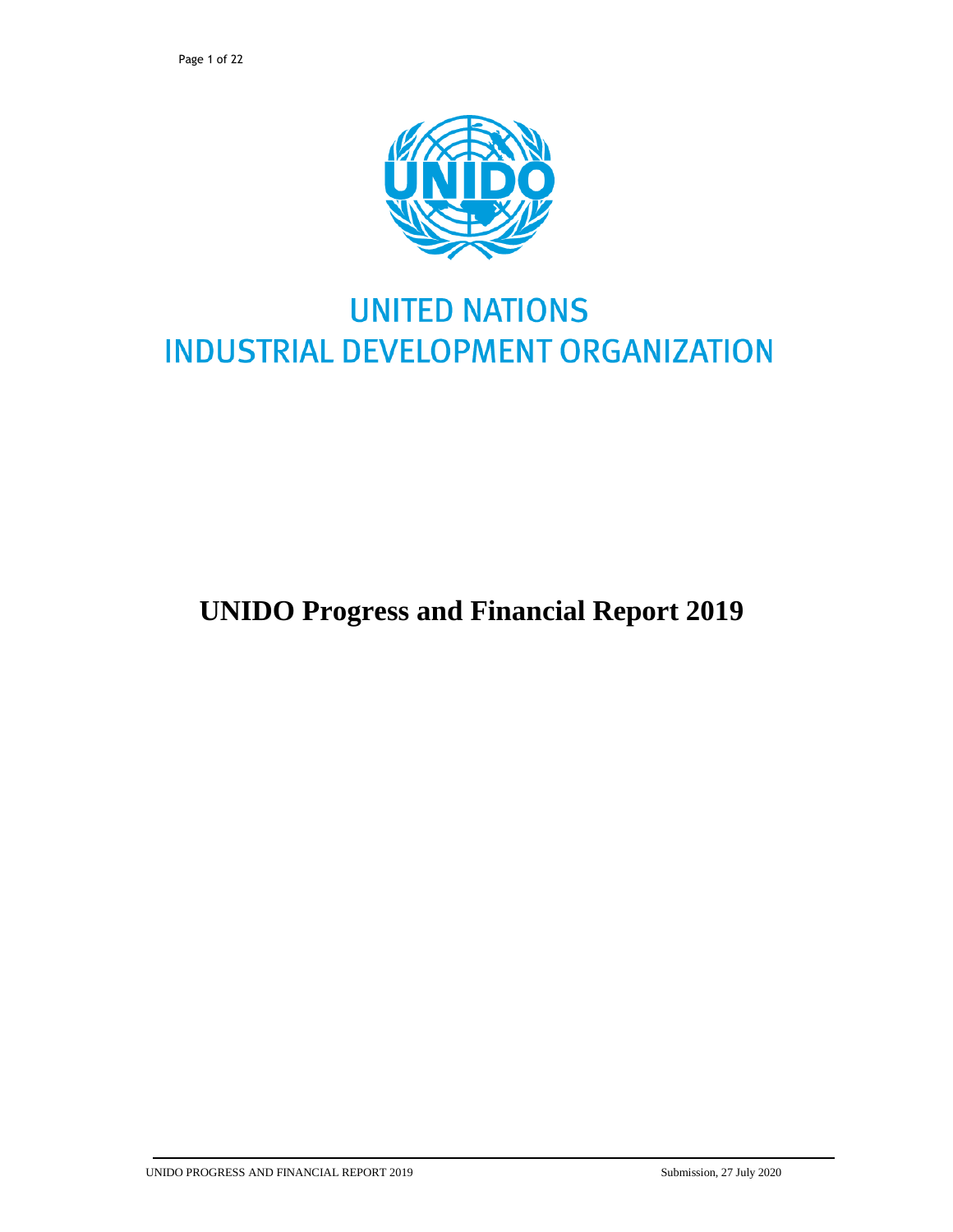## <span id="page-22-0"></span>**Table of Contents**

| I.   |                                                                                 |
|------|---------------------------------------------------------------------------------|
|      |                                                                                 |
|      |                                                                                 |
|      |                                                                                 |
|      |                                                                                 |
|      |                                                                                 |
| П.   |                                                                                 |
|      |                                                                                 |
|      |                                                                                 |
| III. |                                                                                 |
|      |                                                                                 |
| IV.  |                                                                                 |
|      |                                                                                 |
| A1.  |                                                                                 |
| A2.  |                                                                                 |
|      |                                                                                 |
|      |                                                                                 |
|      |                                                                                 |
|      |                                                                                 |
|      |                                                                                 |
| V.   | <b>Status of Agreements and Project Preparation by Country Agreements to be</b> |
|      | Project preparation by country, approved amount and amounts disbursed  14       |
|      |                                                                                 |
|      |                                                                                 |
|      |                                                                                 |
|      | Submission, 27 July 2020<br>UNIDO PROGRESS AND FINANCIAL REPORT 2019            |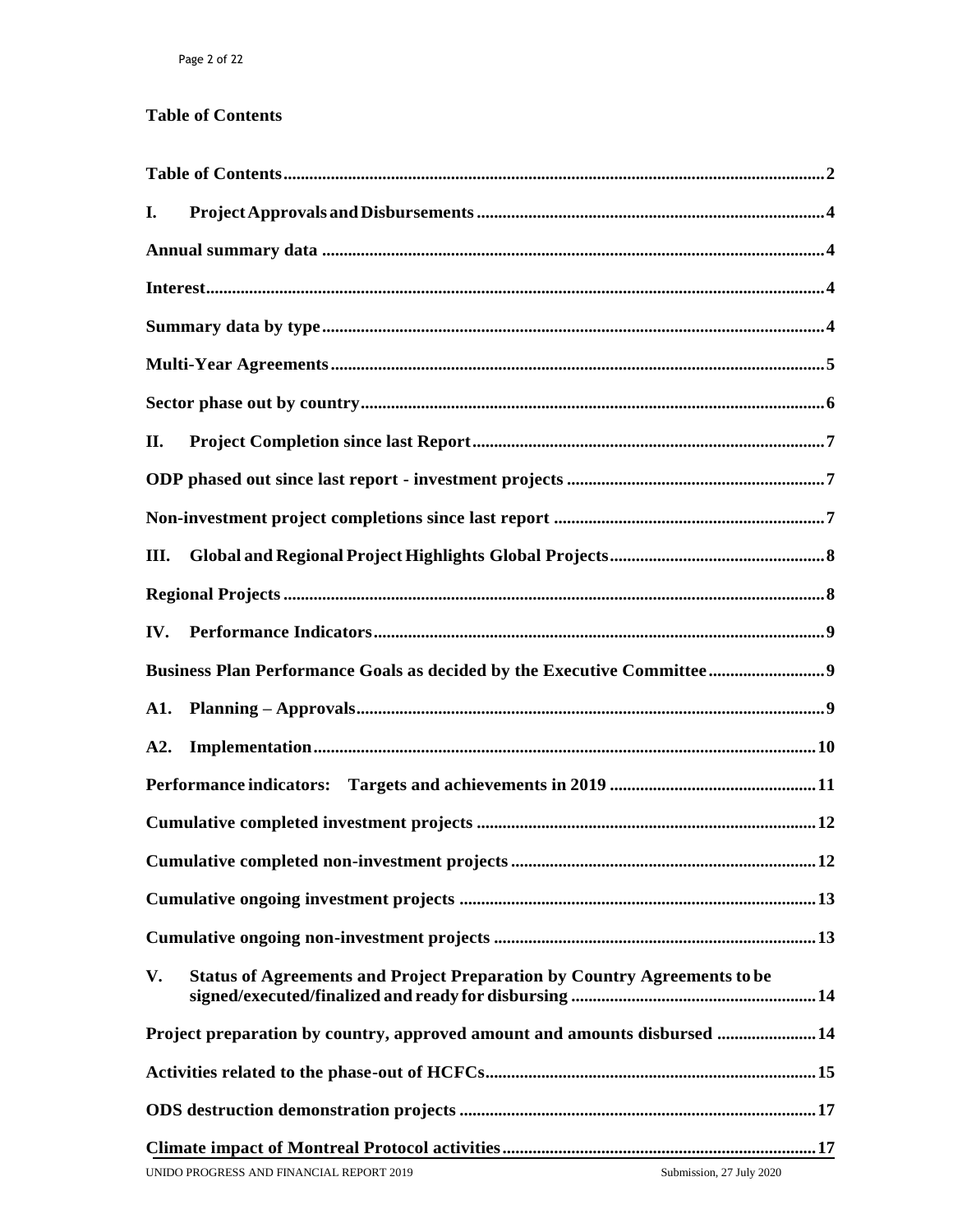| VI. Administrative Issues (Operational, Policy, Financial and Other Issues) Meetings |  |
|--------------------------------------------------------------------------------------|--|
|                                                                                      |  |
|                                                                                      |  |
|                                                                                      |  |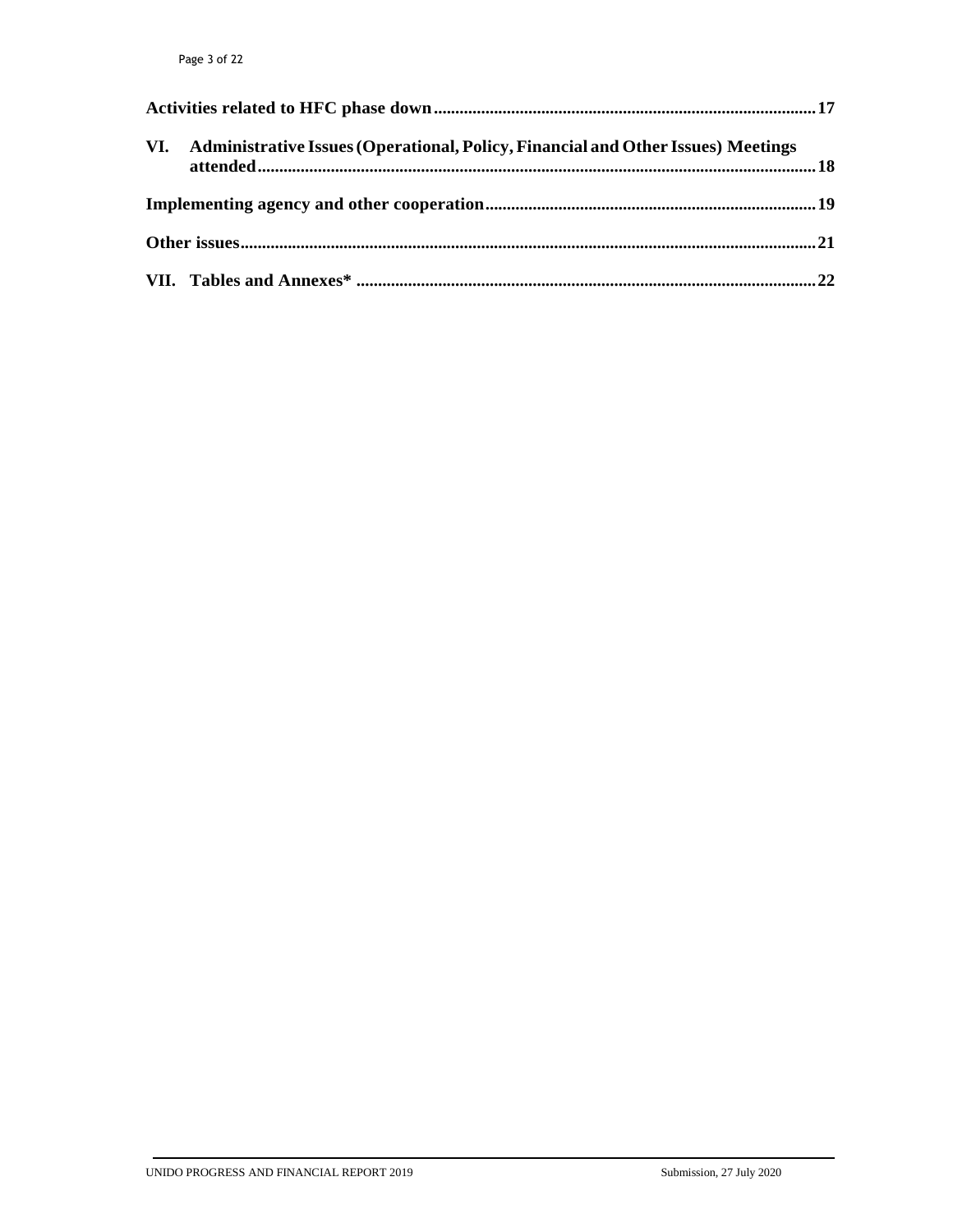## <span id="page-24-0"></span>**I. ProjectApprovals andDisbursements**

### <span id="page-24-1"></span>**Annual summary data**

- 1) Table 1 "Annual Summary" in the Excel file includes the most relevant annual data, such as number of approvals, corresponding ODP (wherever applicable), approved funding, adjustment and disbursement characteristics. The cumulative funds for the period 1993- 2019 approved for UNIDO activities under the Multilateral Fund amount to US\$ 839,664,771, excluding agency support cost, the core unit funding and projects funded by the additional contributions for implementation of the Kigali Amendment. This amount, however, includes the adjustments made until end 2019. The details are contained in the attached database (Annex II in the Excel file). In this annex, the data are sorted by regions and within each region the completed, financially completed; ongoing and closed (cancelled) projects are listed.
- 2) From 2017 a total of US\$ 8,089,728 were approved for UNIDO activities from the additional contributions to provide fast-start support for implementation of the Kigali Amendment. The details are contained in the attached database (Annex IIa in the Excel file)
- 3) As of 31 December 2019, UNIDO's cumulative disbursement for all projects (completed and ongoing) amounts to US\$ 740,687,681 excluding agency support cost, core unit funding and disbursements in projects funded by additional contributions. This corresponds to a delivery rate of 88 per cent. Out of this amount, US\$ 666,192,481 relate to cumulative disbursement for investment projects (Table 2, "Summary Data by Project Type" in the Excel file).

## <span id="page-24-2"></span>**Interest**

4) The interest earned for the period 1993 – 2019 amounts to US\$ 40,995,679 and is shown by years in the Table 1 "Annual Summary" in the Excel file. The interest earned in 2019 amounts to US\$ 1,717,033.

## <span id="page-24-3"></span>**Summary data by type**

5) The cumulative activities of UNIDO approved by the Multilateral Fund are listed in Annex II in the Excel file. The following table summarizes their breakdown by types.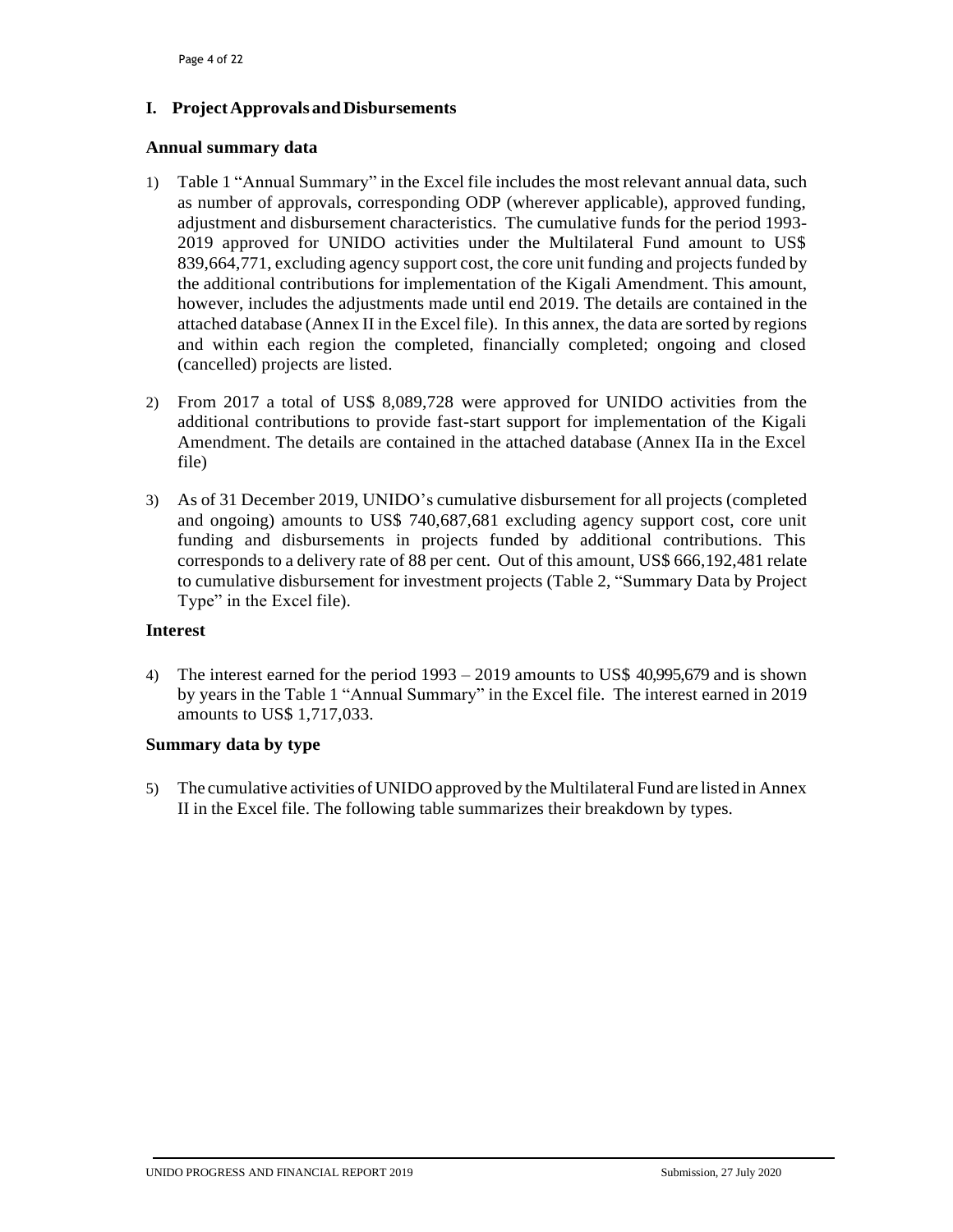| <b>Type</b>                                      | Approved<br><b>Funding US\$*</b> | <b>Share of</b><br>portfolio in<br>per cent | <b>Number</b><br>of<br>projects* | <b>Share of</b><br>portfolio in<br>per cent |
|--------------------------------------------------|----------------------------------|---------------------------------------------|----------------------------------|---------------------------------------------|
| <b>CPG</b> (Country Programme<br>Preparation)    | 815,000                          | 0.10%                                       | 11                               | 0.61%                                       |
| <b>DEM</b> (Demonstration<br>projects)           | 26,091,990                       | 3.07%                                       | 43                               | 2.40%                                       |
| <b>INS</b> (Institutional<br>strengthening)      | 13,586,801                       | 1.6%                                        | 86                               | 4.80%                                       |
| INV (Investment projects)                        | 757,744,501                      | 89.12%                                      | 905                              | 50.47%                                      |
| PRP (Project preparation)                        | 24,985,552                       | 2.94%                                       | 531                              | 29.62%                                      |
| TAS (Technical<br>Assistance)                    | 25,734,730                       | 3.03%                                       | 194                              | 10.82%                                      |
| TRA (Training)                                   | 1,249,459                        | 0.15%                                       | 23                               | 1.28%                                       |
| <b>Total (excluding agency)</b><br>support cost) | 850,208,033                      | 100%                                        | 1,793                            | 100%                                        |

\* These figures are without adjustments, which are in total US\$ -10,543,262.

\*\* Excluding Closed and Transferred Projects.

6) Table 2 "Summary of Data by Project Type" in the Excel file, shows approvals, adjustments and disbursements by type of project/activity. In 2019 UNIDO's overall disbursement rate (excluding agency support cost) was 88%. Disbursements by activity type and as percentage of activity allocations are summarized as follows:

| <b>Type</b>                           | <b>Funds Disbursed</b><br>US\$ | <b>Disbursement</b><br>rate in per cent |
|---------------------------------------|--------------------------------|-----------------------------------------|
| CPG (Country Programme Preparation)   | 722,669                        | 100%                                    |
| DEM (Demonstration projects)          | 22,109,613                     | 93%                                     |
| INS (Institutional strengthening)     | 11,519,989                     | 85%                                     |
| INV (Investment projects)             | 666,192,481                    | 88%                                     |
| PRP (Project preparation)             | 20,873,128                     | 94%                                     |
| TAS (Technical Assistance)            | 18,073,266                     | 76%                                     |
| TRA (Training)                        | 1,196,535                      | 100%                                    |
| Total (excluding agency support cost) | 740,687,681                    | 88%                                     |

## <span id="page-25-0"></span>**Multi-Year Agreements**

l

In the reporting year, two new multi-year performance based projects were approved for UNIDO's implementation, the Stage II HCFC Phase-out Management Plan in the Philippines<sup>1</sup> and Tunisia.

7) As shown in Annex II in the Excel file, UNIDO has been implementing one hundred and fiftyseven performance-based, multi-year agreements. Ninety one of these agreements are HCFC Phase-out Management Plans (Afghanistan, Albania, Algeria, Argentina (2), Bahamas, Bahrain, Benin, Bolivia, Bosnia & Herzegovina, Botswana, Brazil, Burkina Faso, Burundi,

<sup>&</sup>lt;sup>1</sup> The HPMP Stage II for the Philippines was initially approved for the World Bank and was transferred to UNIDO at the 83rd meeting in May 2019.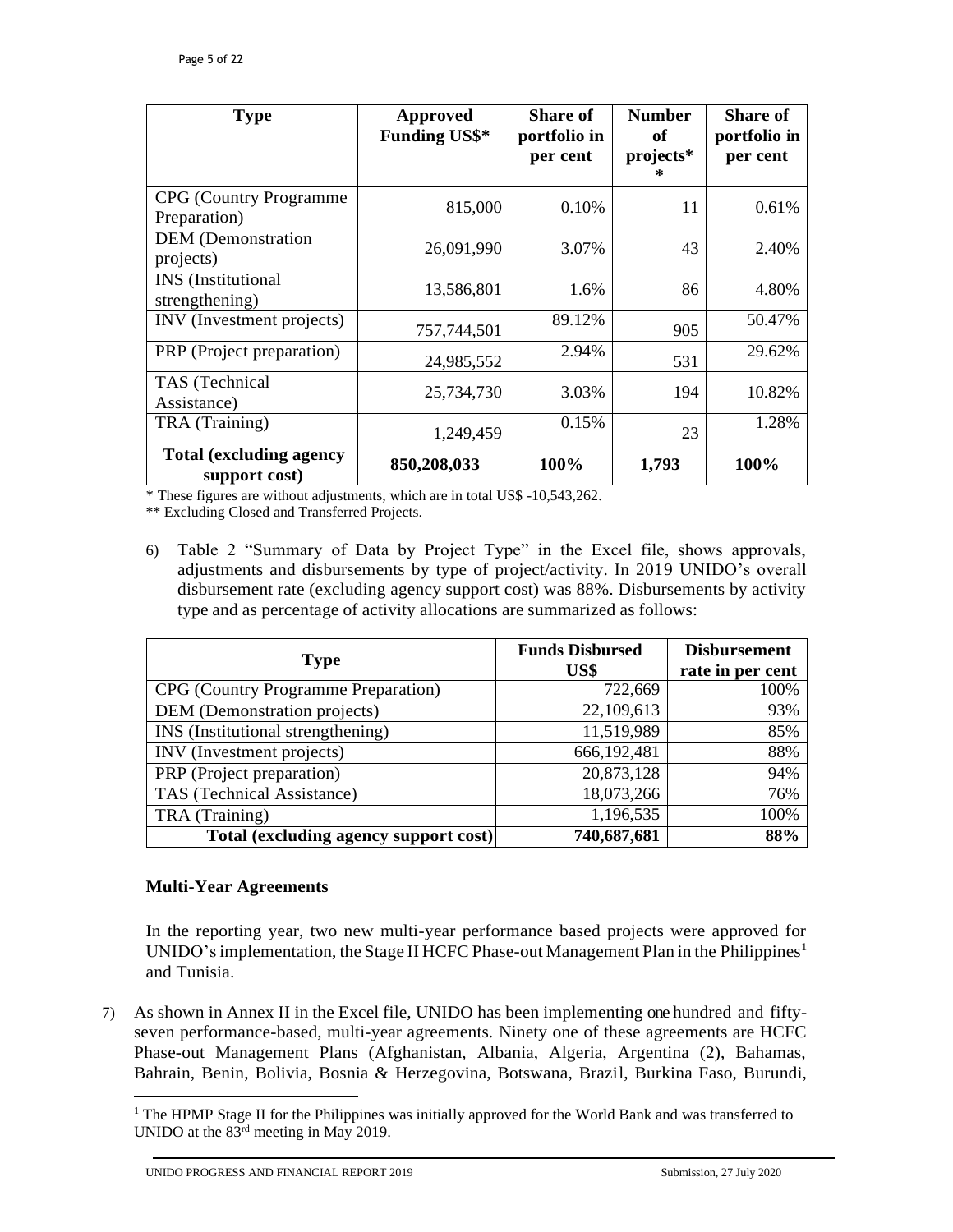Cameroon (2), Central African Republic, Chad, Chile, China (2x2), Congo (Rep. of), Cote d'Ivoire, Croatia, DPR Korea, Ecuador, Egypt (2), Equatorial Guinea, Eritrea, Ethiopia, Gabon, Gambia, Grenada, Guinea-Bissau, Guinea, Guatemala, Honduras, Indonesia, Iran (2), Iraq, Jordan (2), Kuwait, Libya, Macedonia, Madagascar, Malawi, Mexico (2), Montenegro, Morocco, Mozambique, Myanmar, Nicaragua, Niger, Nigeria (2), Oman (2), Pakistan (2), Philippines (2), Qatar, Rwanda, Saint Lucia, Saint Vincent and the Grenadines, Saudi Arabia, Senegal, Serbia, Sierra Leone, Somalia, South Africa, Sudan (2), Suriname, Tanzania, Togo, Tunisia (2),Turkey,Turkmenistan,Uganda,Venezuela (2), Yemen and Zambia).

## <span id="page-26-0"></span>**Sector phase out by country**

The activities listed in the table below are the ONGOING projects with sectors (excluding HCFCs) by countries for which total phase-out has beenfunded.

| #  | Country | <b>Project Title</b>                                                                                                                                                                                               | <b>ODS</b>              | Multi-<br>year<br>(yes/no) | <b>Phase-</b><br>out in<br>sector |
|----|---------|--------------------------------------------------------------------------------------------------------------------------------------------------------------------------------------------------------------------|-------------------------|----------------------------|-----------------------------------|
| 1. | China   | MDI phase-out                                                                                                                                                                                                      | <b>CFC</b>              | No                         | Total                             |
| 2. | China   | Sector plan for methyl bromide<br>production sector                                                                                                                                                                | MBr                     | Yes                        | Total                             |
| 3. | Egypt   | CFC phase-out in the MDI sector                                                                                                                                                                                    | <b>CFCs</b>             | No                         | Total                             |
| 4. | Iraq    | National ODS Phase Out Plan                                                                                                                                                                                        | CFC, Halon,<br>CTC, TCA | Yes                        | Total                             |
| 5. | Iraq    | Replacement of refrigerant CFC-12<br>with isobutane and foam blowing<br>agent CFC-11 with cyclopentane in<br>the manufacture of domestic<br>refrigerators and chest freezers at<br><b>Light Industries Company</b> | <b>CFC</b>              | N <sub>0</sub>             | Total                             |

8) Information on funded ODP phase-out by region/country for ongoing projects is given in Table 3 "ODP Phase-out by Region, Country and Sector – Ongoing Projects" in the Excel file.

| <b>Ongoing projects</b> |                   |  |  |
|-------------------------|-------------------|--|--|
| <b>Sector</b>           | <b>ODP</b> tonnes |  |  |
| Foams                   | 23.7              |  |  |
| Phase-out               | 1,832.59          |  |  |
| Refrigeration           | 131.6             |  |  |
| <b>Total</b>            | 1,987.89          |  |  |

9) As per Table 3a "ODP Phase-out by Region, Country and Sector – Completed Projects" in the Excel file, until end of the reporting period, UNIDO eliminated 77,844 ODP tonnes (excluding partial phase-out of ongoing projects and ODP phase out under closed projects). ODP phase by sector is summarized in the below table.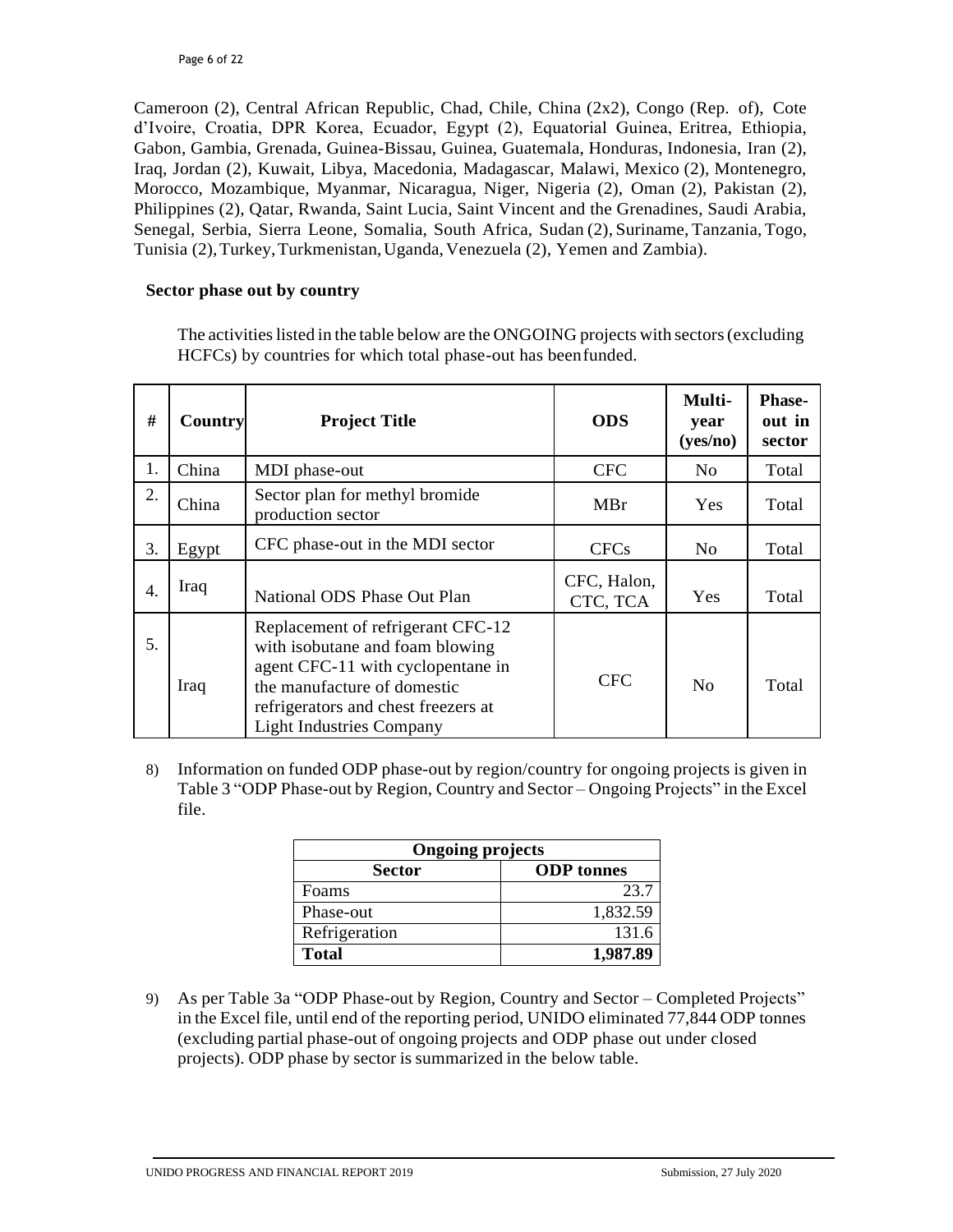| <b>Completed projects</b> |                   |  |
|---------------------------|-------------------|--|
| <b>Sector</b>             | <b>ODP</b> tonnes |  |
| Aerosols                  | 3,683             |  |
| Foams                     | 13,074            |  |
| Fumigants                 | 5,612             |  |
| Halons                    | 2,003             |  |
| Other (Tobacco)           | 1,170             |  |
| Process agents            | 908               |  |
| Phase-out                 | 13,305            |  |
| Production                | 17,381            |  |
| Refrigeration             | 18,475            |  |
| Several                   | 39                |  |
| Solvents                  | 2,194             |  |
| <b>Total</b>              | 77,844            |  |

10) Partial ODP phase out is reported in Table 3b "Partial ODP Phase-out by Sector, Region, Country" and in Annex II in the Excel file.

The partial phase-out achieved in 2019 is 217.8 ODP tonnes for phase-out sector.

## <span id="page-27-0"></span>**II. Project Completion since last Report**

#### <span id="page-27-1"></span>**ODP phased out since last report - investment projects**

11) As per Table 4 in the Excelfile, the cumulative ODP phase out through investment projects completed in the reporting period (1 January  $-31$  December 2019) amounts to 228.95 ODP tonnes. In addition, 217.8 ODP tonnes were partially phased-out from ongoing projects. The details are shown in Table 3b and Table 4 in the Excel file. Table 4 in the Excel file lists all investment, demonstration, technical assistance and institutional strengthening projects completed in 2019.

#### <span id="page-27-2"></span>**Non-investment project completions since last report**

12) Since the lastreport, 12 non-investment projects, with approved funding of US\$ 2,791,920 were completed: 3 in Africa, 3 in Asia and the Pacific, 3 in Latin America and the Caribbean, 2 Global projects and the Core Unit Funding.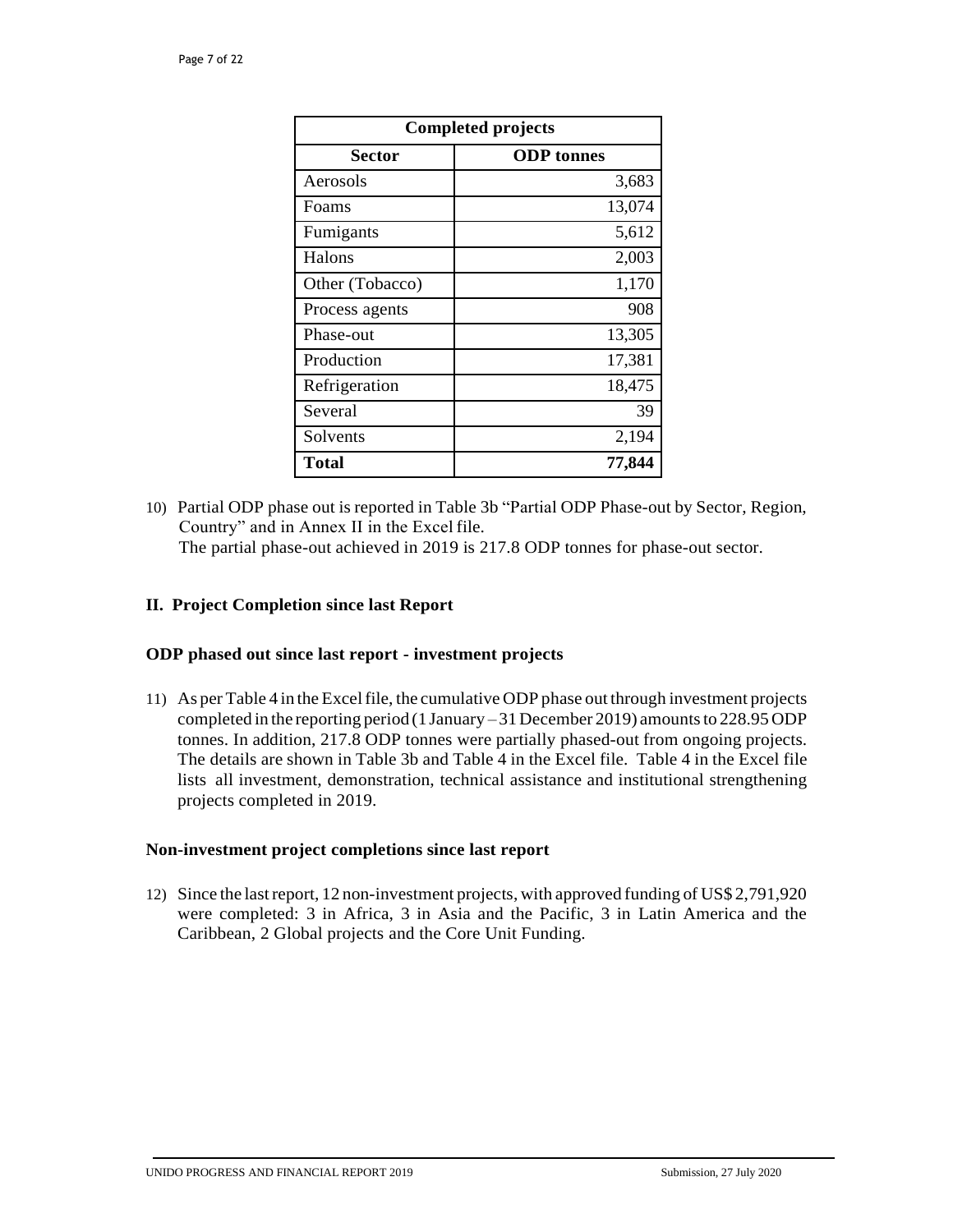## <span id="page-28-0"></span>**III.Global and Regional Project Highlights**

## **Global Projects**

- 13) Core Unit Funding for the year 2020 was approved in December 2019. The core unit funding for the year 2019 that was approved in 2018 for UNIDO as a global project in the amount of US\$ 2,083,871 was completed in December 2019.
- 14) The following global project has been ongoing in the reporting year:
	- Global chiller replacement project (Argentina)
- 15) The following global projects have been completed in the reporting year:
	- Demonstration project on refrigerant quality, containment and introduction of lowglobal warming potential alternatives (Eastern Africa and Caribbean regions)
	- Demonstration project for the introduction of trans-critical CO2 refrigeration technology for supermarkets (Argentina and Tunisia)

## <span id="page-28-1"></span>**Regional Projects**

- 16) The below regional project has been completed in Asia in the reporting year:
	- Promoting alternative refrigerants in air-conditioning for high ambient countries in West Asia (PRAHA-II);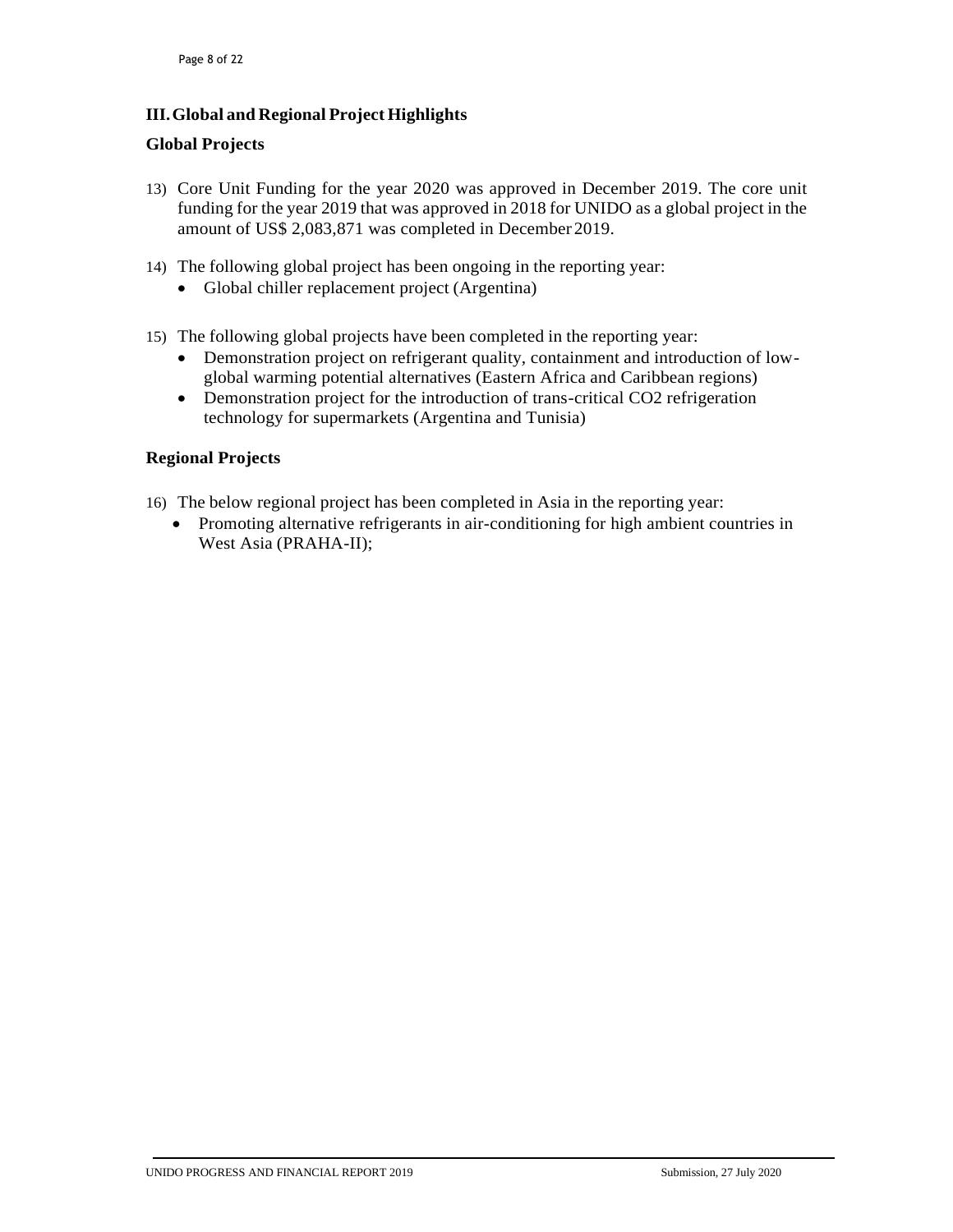## <span id="page-29-0"></span>**IV. Performance Indicators**

## <span id="page-29-1"></span>**Business Plan Performance Goals as decided by the Executive Committee**

- 17) The 71<sup>st</sup> Meeting of the Executive Committee in December 2013 reviewed and modified the performance indicators established by earlier decisions. The new weightings, based on Decision 71/28, are indicated in the below table.
- 18) The targets and achievements for the year 2019 performance indicators approved during the  $82<sup>nd</sup>$  Meeting of the ExCom are indicated below.

## <span id="page-29-2"></span>**A1. Planning – Approvals**

19) Tranches approved: Number of tranches approved vs. those planned

In 2019, 14 tranches were approved in total against the updated target of 15. The original target was 23, however, the below projects were not approved beyond UNIDO's control:

- As reported to the 84<sup>th</sup> Meeting of the Executive Committee under the tranche submission delays, UNIDO was ready for submission of the following tranches: Guinea (lead agency was not ready), Saudi Arabia (legislation was not put in place by the country which was necessary for proceeding with the investment component), Senegal (the country requested change of lead agency),
- The tranche request for Venezuela was submitted, but UNIDO was requested to withdraw it.
- UNEP, as lead agency, decided to defer the project submission for Antigua and Barbuda.
- The 3<sup>rd</sup> tranche of the Stage II XPS sector plan for China was submitted to the ExCom, but was not approved, although all requirements specified in the agreement have been met. The tranche request for China HPMP Stage II RAC sector was not submitted due to the overall discussion on the unexpected CFCs and freeze in the approval of further funding for China. In line with decision 84/69, the Appendix 2-A, "The Targets and Funding", of the Agreement between the Government of China and the Executive Committee for stage II of the HPMP, has been revised and relevant bilateral and implementing agencies were asked to resubmit the funding tranches at the 85th meeting. Furthermore, relevant implementing agencies have been requested to submit to the 86th meeting, a revised plan of action and associated funding tranches to extend through 2026 stage II of the room air-conditioning (RAC), ICR, and refrigeration and air-conditioning servicing sectors and enabling programme.
- In line with decision 84/65, the agreement with Bahrain was revised and the investment component has been cancelled.

Out of the 14 tranches approved, 14 are tranches of existing multi-year projects.

20) Projects/activities approved: Number of projects/activities approved vs. those planned (including project preparation activities)

During 2019, 21 individual projects were approved against the originally agreed target of 30. However the target should be updated to 21 taking into account the projects not approved for reasons beyond UNIDO's control: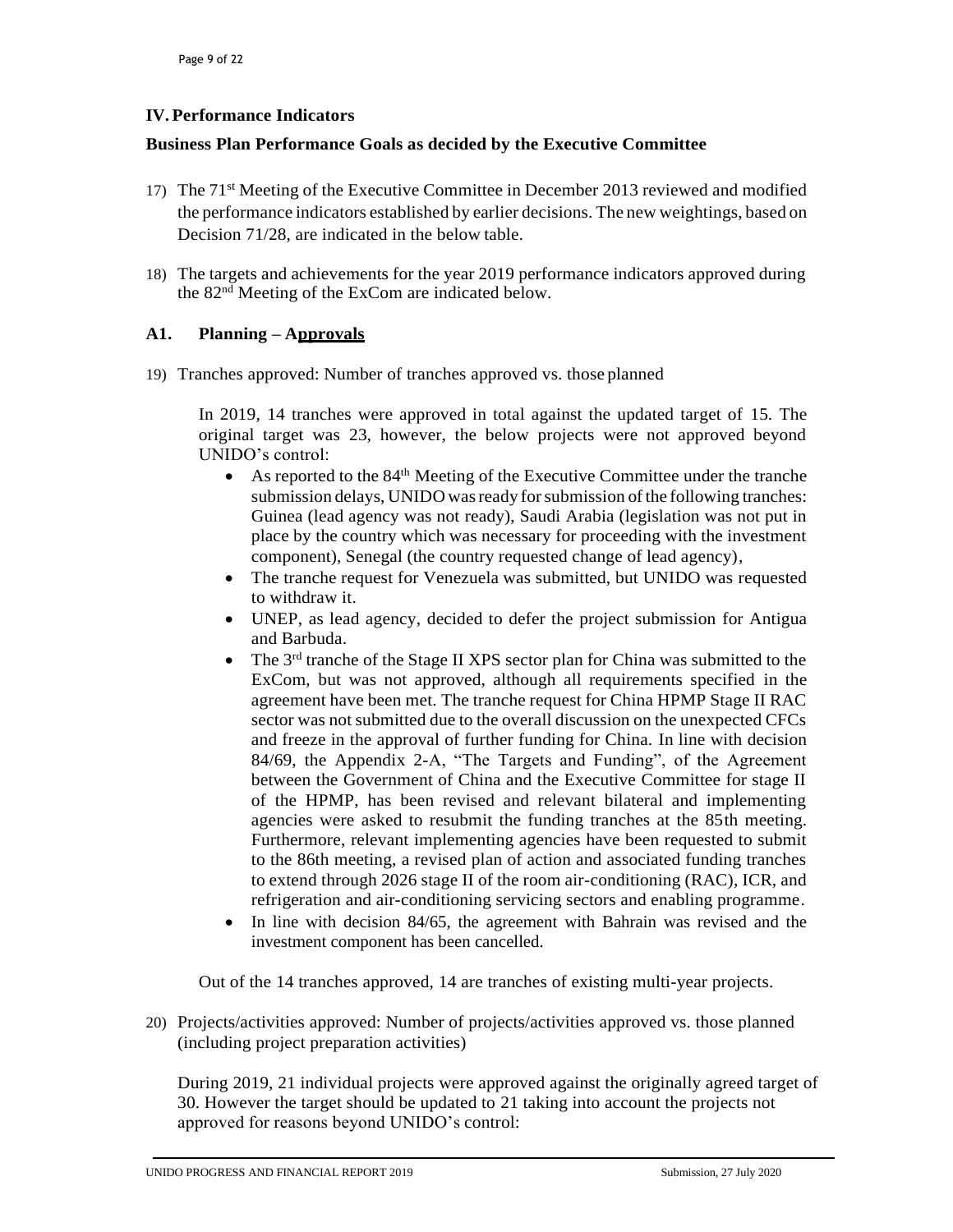- The Preparations for HPMP Stage II projects for Burundi and Guinea were not submitted as per decision fromlead agency.
- The Preparation for HPMP Stage II project for Kuwait (foam sector) was not submitted because there was no foam consumption to be addressed under the HPMP Stage II.
- The project Controlling HFC-23 by-product emissions in Argentina was submitted, but the Executive Committee decided to defer its consideration to the  $84<sup>th</sup>$  (decision  $83/66$ ) and then to the  $85<sup>th</sup>$  meeting (decision  $84/90$ ).
- The renewals of the institutional strengthening projects in Qatar and Syrian Arab Republic could not be submitted due to the NOU restructuring and country security situation, respectively.
- The Demonstration project to provide experience in ICCs and IOCs associated with the phase-down of HFCs in the XPS manufacturing for China was not submitted and then UNIDO was asked to withdraw it; the demonstration project on accelerating energy efficiency as a co-benefit from HFC phase down in a domestic refrigerator manufacturing company for Iran was withdrawn based on the country decision; the Brazil project for phase-out of HFCs and phase-in of HFO-1234ze in industrial refrigeration and A/C was not submitted because the Government did not pass the legislation for controlling HFCs.

The approvals include 4 renewals of institutional strengthening projects (Bosnia and Herzegovina, Serbia, Tunisia and Turkey), 16 project preparations projects and 1 global project for UNIDO's 2020 Core Unit Funding.

## <span id="page-30-0"></span>**A2. Implementation**

21) Funds disbursed: Based on estimated disbursement in Progress Report

During 2019 the funds disbursed as per IPSAS were US\$ 18,534,864 against the estimated disbursements for year 2019 established in the Progress Report for year 2018 of US\$ 23,573,657.

22) ODS phased-out: ODS phase-out for the tranche when the next tranche is approved vs. those planned per business plans

Altogether 193.35 ODP tonnes can be recorded as achievements compared to an adjusted target of 196.35 ODP tonnes for all MYA projects approved in 2019.  $425.59<sup>2</sup>$  ODP tonnes need to be deducted from the original target of 621.94 OPD as explained in section 19 due to the non-submission and/or non-approval of several tranches beyond UNIDO's control.

23) Project completion for activities: Project completion vs. planned in progressreportsfor all activities (excluding project preparation)

During 2019, UNIDO completed 30 projects against the target of 48.

24) The performance indicators with the weightings are summarized in the following table:

l

<sup>&</sup>lt;sup>2</sup> 369.55 ODP tonnes are related only to the non-approval of funding for China under the HPMP Stage II, XPS and RAC sectors.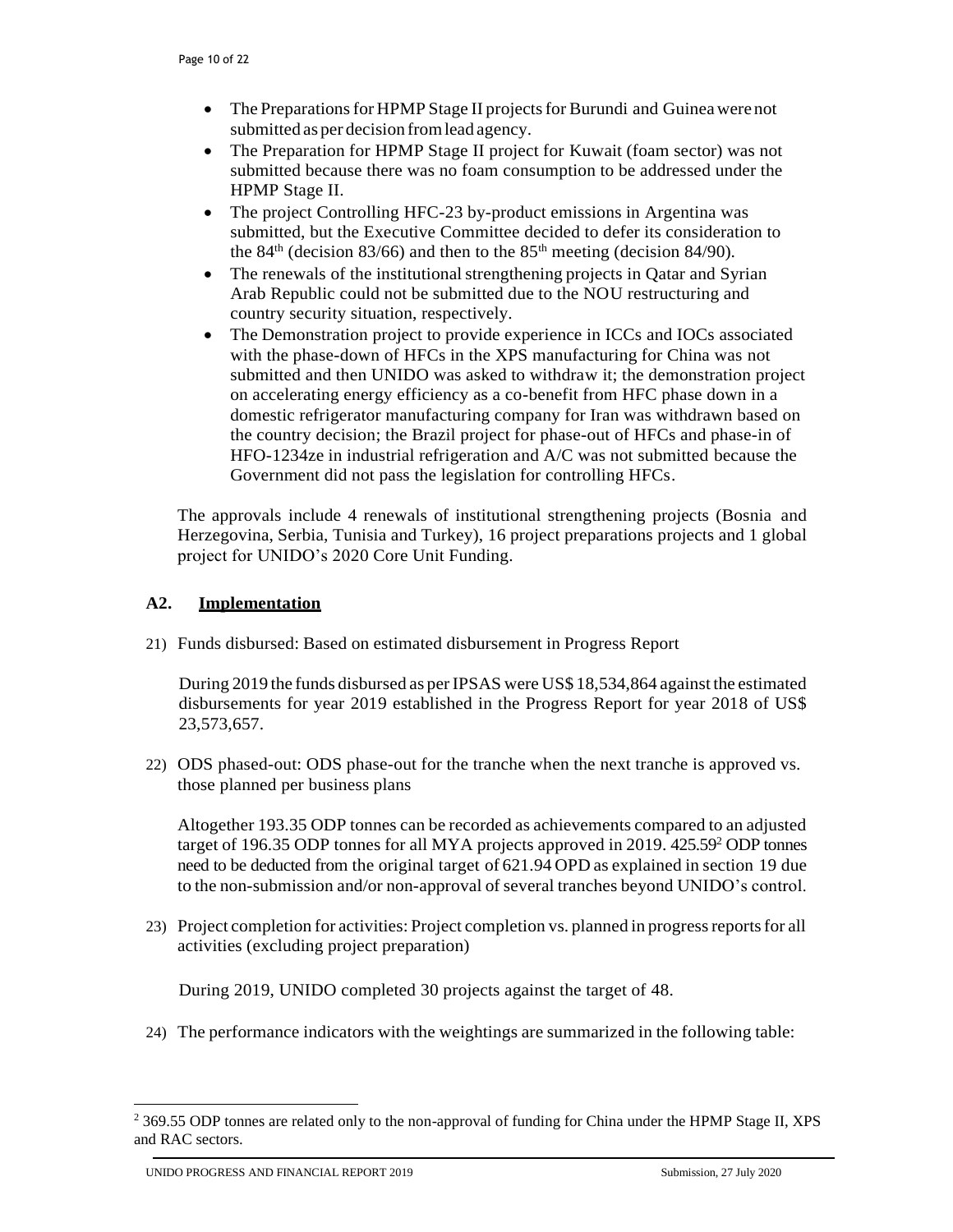## <span id="page-31-0"></span>**Performance indicators: Targets and achievements in 2019**

| <b>Type of</b><br><b>Indicator</b> | <b>Short title</b>                                             | <b>Calculation</b>                                                                                                                  | Weighting | <b>Target</b><br>2019                           | Achievement<br>2019            |
|------------------------------------|----------------------------------------------------------------|-------------------------------------------------------------------------------------------------------------------------------------|-----------|-------------------------------------------------|--------------------------------|
| Planning--<br>Approval             | Tranches<br>approved                                           | of<br>Number<br>tranches<br>approved vs. those planned                                                                              | 10        | $15*$                                           | 14                             |
| Planning--<br>Approval             | Projects/<br>activities<br>approved                            | Number<br>of<br>projects/activities approved<br>vs. those<br>planned (including project<br>preparation activities)                  | 10        | $21**$                                          | 21                             |
|                                    | Sub-total                                                      |                                                                                                                                     | 20        |                                                 |                                |
| Implementation                     | Funds<br>disbursed                                             | Based<br>estimated<br>on<br>disbursement<br>in<br>progress<br>report (USD)                                                          | 15        | 23,573,657<br>US\$                              | 18,534,864<br><b>US\$***</b>   |
| Implementation                     | ODS phase-<br>out                                              | phase-out for<br><b>ODS</b><br>the<br>tranche<br>when<br>the<br>next<br>tranche is approved vs. those<br>planned per business plans | 25        | 196.35<br><b>ODP</b><br>tonnes****              | 193.35<br><b>ODP</b><br>tonnes |
| Implementation                     | Project<br>completion<br>for activities                        | Project<br>completion<br>VS.<br>planned in progress<br>reports for all activities<br>(excl. project preparation)                    | 20        | 48                                              | 30                             |
|                                    | Sub-total                                                      |                                                                                                                                     | 60        |                                                 |                                |
| Administrative                     | $\sigma$ f<br>Speed<br>financial<br>completion                 | The extent to which projects<br>are financially<br>completed 12 months after<br>project completion                                  | 10        | 12 months<br>after<br>operational<br>completion | 12 months                      |
| Administrative                     | Timely<br>submission<br>of<br>project<br>completion<br>reports | Timely<br>submission<br>of<br>project completion reports<br>vs. those agreed                                                        | 5         | On time                                         | On time                        |
| Administrative                     | Timely<br>submission<br>of progress<br>reports                 | Timely<br>submission<br>of<br>reports<br>progress<br>and<br>business plans and responses<br>unless otherwise agreed                 | 5         | On time                                         | On time or<br>as agreed        |
|                                    | Sub-total                                                      |                                                                                                                                     | 20        |                                                 |                                |

*\* The original target was 23, however, as reported to the 84th Meeting of the Executive Committee under the tranche submission delays, UNIDO was ready for submission of the following tranches: Guinea (lead agency was not ready), Saudi Arabia (legislation was not put in place by the country which was necessary for proceeding with the investment component), Senegal (the country requested change of lead agency). The 3rd tranche of the Stage II XPS sector plan for China was submitted to the ExCom, but was not approved, although all requirements specified in the agreement have been met. The tranche request for China HPMP Stage II RAC sector was not submitted due to the overall discussion on the unexpected CFCs and freeze in the approval of further funding for China. In line with decision 84/69, the Appendix 2-A, "The Targets and Funding", of the Agreement between the*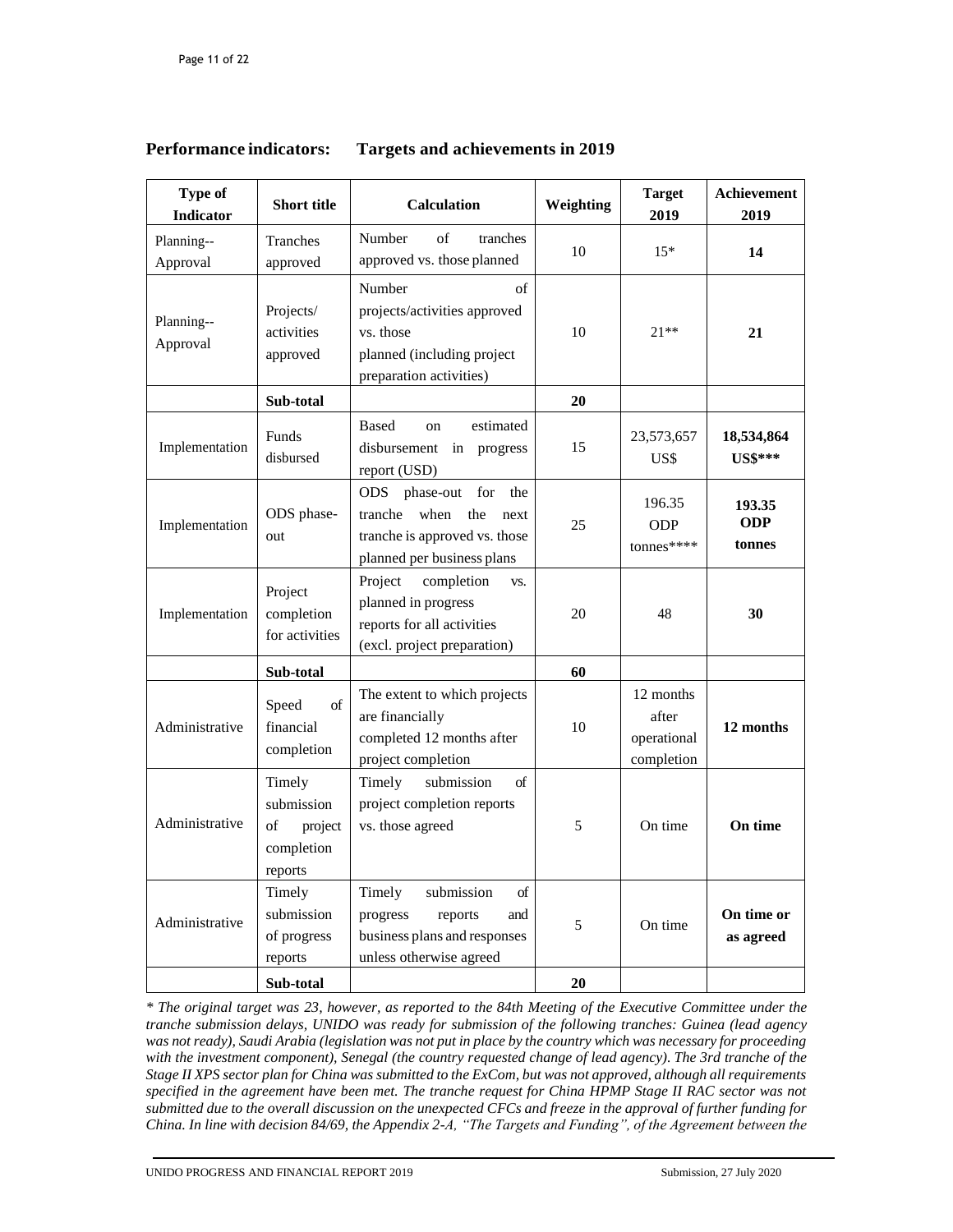*Government of China and the Executive Committee for stage II of the HPMP, has been revised and relevant bilateral and implementing agencies were asked to resubmit the funding tranches at the 85th meeting. Furthermore, relevant implementing agencies have been requested to submit to the 86th meeting, a revised plan of action and associated funding tranches to extend through 2026 stage II of the room air-conditioning (RAC), ICR, and refrigeration and air-conditioning servicing sectors and enabling programme. The tranche request for Venezuela was submitted, but UNIDO was requested to withdraw it. UNEP as lead agency decided to defer the project submission for Antigua and Barbuda. In line with decision 84/65, the agreement with Bahrain was revised and the investment component has been cancelled.*

\*\* The subject target should be reduced from 30 to 21 taking into account the projects not approved for reasons *beyond UNIDO's control: the Preparations for HPMP Stage II projects for Burundi and Guinea were not submitted as per decision from lead agency; the Preparation for HPMP Stage II project for Kuwait (foam sector) was not submitted because there was no foam consumption to be addressed under the HPMP Stage II; the project Controlling HFC-23 by-product emissions in Argentina was submitted, but the Executive Committee decided to defer its consideration to the 84th (decision 83/66) and then to the 85th meeting (decision 84/90); the renewals of the institutional strengthening projects in Qatar and Syrian Arab Republic could not be submitted due to the NOU restructuring and country security situation, respectively; the Demonstration project to provide experience in ICCs and IOCs associated with the phase-down of HFCs in the XPS manufacturing for China was not submitted and then UNIDO was asked to withdraw it; the demonstration project on accelerating energy efficiency as a co-benefit from HFC phase down in a domestic refrigerator manufacturing company for Iran was withdrawn based on the country decision; the Brazil project for phase-out of HFCs and phase-in of HFO-1234ze in industrial refrigeration and A/C was not submitted because the Government did not pass the legislation for controlling HFCs.* 

*\*\*\* Disbursement value does not include disbursements made during 2019 under the projects funded from additional voluntary contributions from non-Article 5 countries.* 

*\*\*\*\* From the original target of 621.9 OPD tonnes needs to be deducted 425.59 ODP tonnes due to the nonsubmission and/or non-approval of several tranches beyond UNIDO's control as stated in section 19.*

In addition to the above, UNIDO's approvals in 2019 amounted to US\$ 19,508378 (excludingagencysupport costs).

#### <span id="page-32-0"></span>**Cumulative completed investment projects**

25) Since 1993, UNIDO's cumulative number of completed investment projects has grown to 775 with a total of US\$ 530,541,304 of approved funding including adjustments. The average number of months from approval to first disbursement was 9.2 months. The average number of months from approval to completion was 37.9 months. The cost effectiveness of completed projects is US\$ 7.06/kg. Table 5 "Cumulative completed investment projects by region, sector and implementation characteristics" in the Excel file illustrates more details, presenting information both on a regional and on a sector basis. The vast majority of completed investment projects have been implemented with disbursements offunds during implementation; only ten retroactively funded projectswere implemented by UNIDO.

#### <span id="page-32-1"></span>**Cumulative completed non-investment projects**

26) Since 1993, UNIDO's cumulative number of completed non-investment projects is 306. Out of a total of US\$ 50,634,365 approved funding, 99 per cent of funds have been disbursed. Except for 71 institutional strengthening projects, all UNIDO completed noninvestment projects were objective-sensitive. Table 6 "Cumulative completed noninvestment projects by region, sector and implementation characteristics" in the Excel file provides details according to geographic region and sectors. In addition, UNIDO has completed four Technical Assistance projects funded by additional contributions for the Kigali Amendment.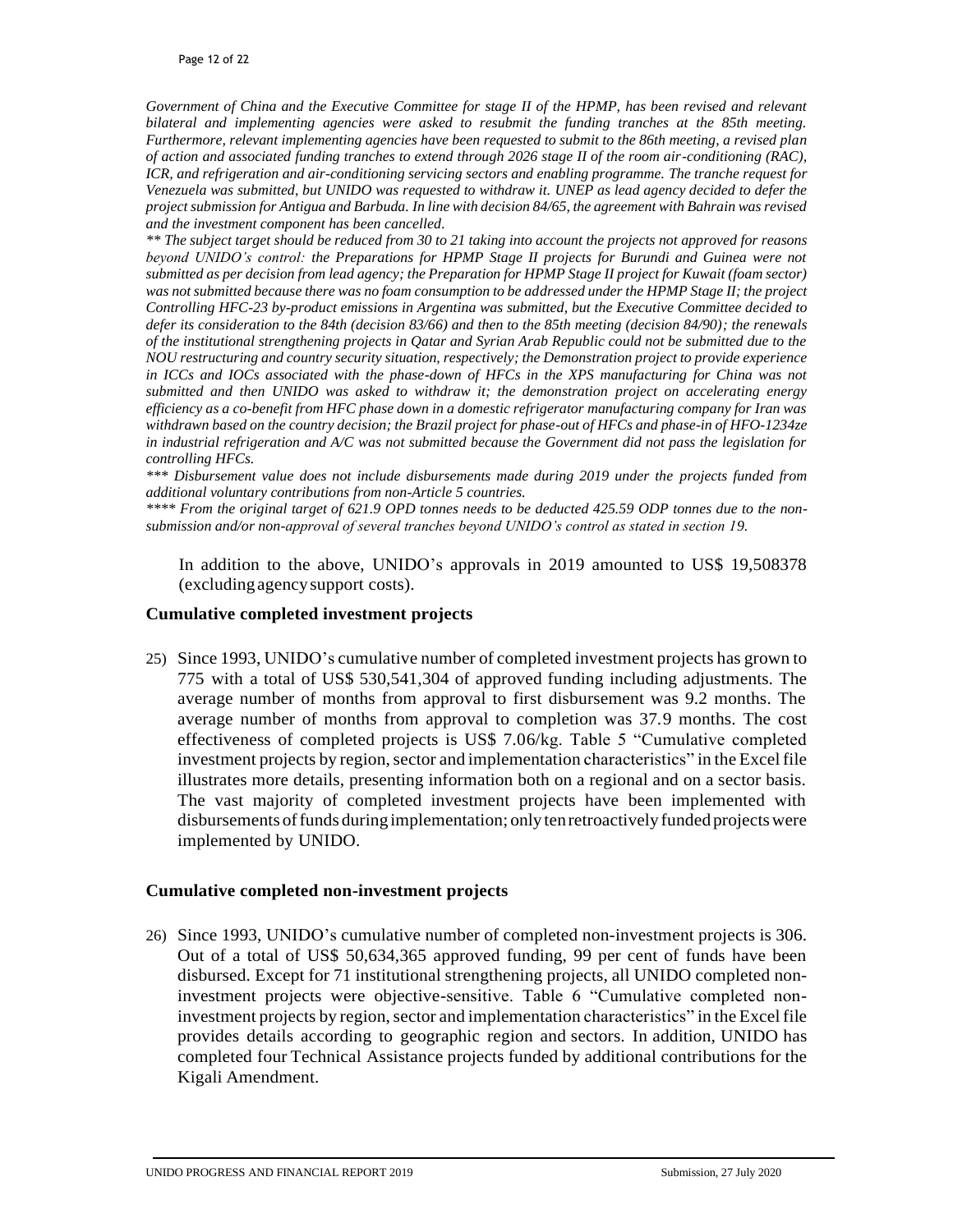#### <span id="page-33-0"></span>**Cumulative ongoing investment projects**

27) By the end of 2019, UNIDO's cumulative portfolio of ongoing investment, demonstration and recovery and recycling projects contained 130 projects. Of the US\$ 217,420,457 approved budget, 60 per cent has been disbursed. It took an average of 10 months from approval to first disbursement. The Africa region had 49 ongoing projects, Asia and the Pacific 49 ongoing projects, Europe 11 ongoing projects and Latin America and the Caribbean 21 ongoing projects. Table 7 "Cumulative ongoing investment projects by region, sector and implementation characteristics" in the Excel file illustrates the implementation characteristics among regions and sectors for UNIDO's ongoing investment projects. The ongoing projects are objective sensitive and the disbursement of funds takes place during implementation. In addition, UNIDO is implementing 3 investment projects funded by additional voluntary contributions for the Kigali Amendment.

## <span id="page-33-1"></span>**Cumulative ongoing non-investment projects**

28) At the end of 2019, UNIDO's cumulative portfolio of ongoing non-investment projects consisted of 51 projects. Out of a total of US\$ 12,273,723 of approved funding, 27 per cent has been disbursed. The ongoing non-investment projects include 33 Technical Assistance projects, 15 Institutional Strengthening projects and 3 Demonstration projects. Table 8 "Cumulative ongoing non-investment projects by region, sector and implementation characteristics" in the Excel file illustrates details, presenting the projects according to regions, sectors and types. In addition, UNIDO is implementing 24 Technical Assistance projects funded by additional contributions for the Kigali Amendment.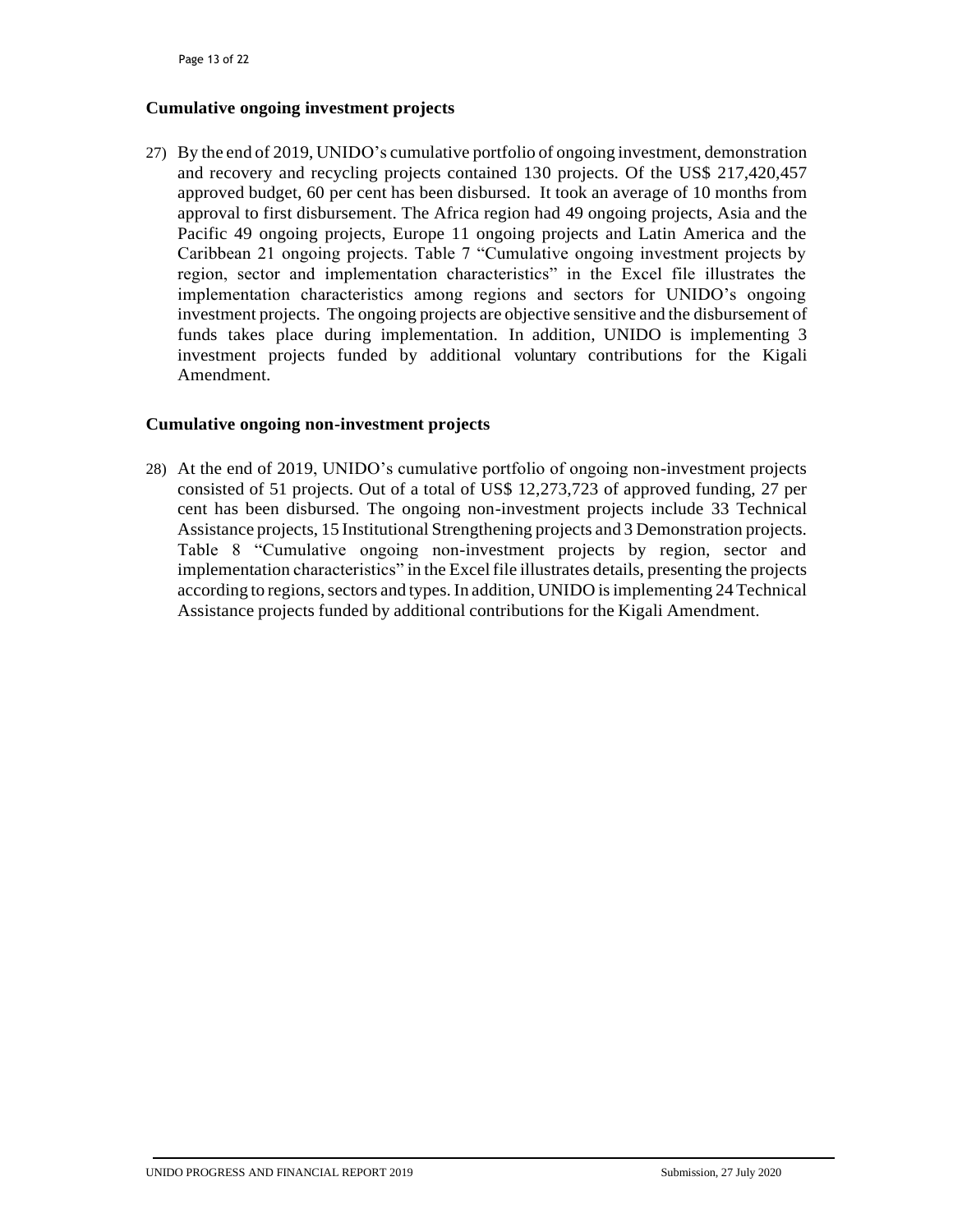## <span id="page-34-0"></span>**V. Status of Agreements and Project Preparation by Country**

### **Agreementsto be signed/executed/finalized and ready for disbursing**

29) Assoon as a project is approved by the Executive Committee and after having notified the respective authorities, UNIDO secures officially from the recipient country's Ozone and project authorities, validity/confirmation of basic project data, such as actual ODS consumption; validity of counterpart commitment, etc., since by this time, a substantial period of time might have elapsed from the time of formulation of the project, and the projects, in most cases, are adjusted as a result of the negotiations during the approval process. After this, wherever it isrequired by theCountry, UNIDO prepares and signs with the Ozone Authorities the agreement of cooperation. UNIDO prepares detailed Terms of Reference (TOR) for services to be rendered under the project. The TOR and the list of potential suppliers are approved by the counterpart. The bidding and subcontracting takes place based on the mutually agreed TOR. The first payment is due upon entry into force of the first contract. Even if the first payment isreleased, as per the IPSAS, disbursements are not reflected until after services have been delivered. Under UNSAS, any payment outflow was recorded as disbursement. The above-illustrated preparatory work explains, for multi-year programmes, investment, demonstration and recovery and recycling projects, the time elapsing between project approval and first disbursement.

## <span id="page-34-1"></span>**Project preparation by country, approved amount and amounts disbursed**

30) As of the end of 2019, UNIDO had on-going project preparation in 50 countries with approved funding amounting to US\$ 1,827,750 out of which US\$ 485,205 has been disbursed. In addition one project preparation for the control of HFC-23 by-product emissions in the HCFC production sector in Mexico was approved and ongoing in 2019.

The list and details of active project preparation accounts are shown in Table 9 "Active project preparation accounts" in the Excel file.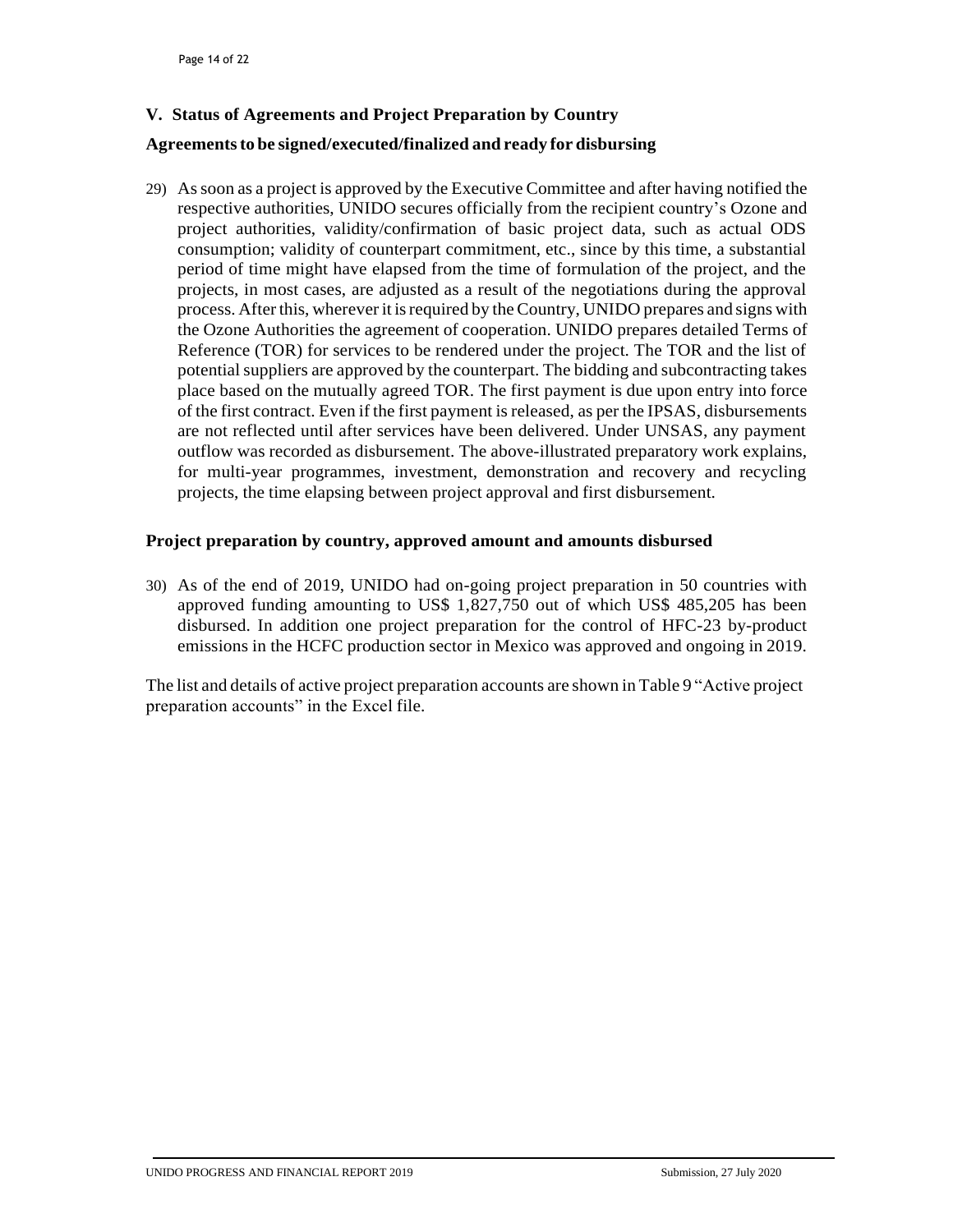## <span id="page-35-0"></span>**Activities related to the phase-out of HCFCs**

31) UNIDO is lead agency or only implementing agency for altogether 33 **Stage I HPMPs**. These MYAs/projects are listed below:

| #                | <b>Mtg</b> | Country                                  | <b>Main / Cooperating agency</b>       |
|------------------|------------|------------------------------------------|----------------------------------------|
| 1.               | 64         | Albania                                  | UNIDO lead agency with UNEP            |
| 2.               | 66         | Algeria                                  | UNIDO only impl. Agency                |
| 3.               | 66         | Argentina                                | UNIDO lead agency with World Bank      |
| $\overline{4}$ . | 74         | <b>Bolivia</b>                           | UNIDO only impl. agency                |
| 5.               | 66         | Bosnia & Herzegovina                     | UNIDO only impl. Agency                |
| 6.               | 64         | Cameroon                                 | UNIDO only impl. Agency                |
| 7.               | 64         | China - RAC sector                       | UNIDO only impl. Agency                |
| 8.               | 64         | China - XPS sector                       | UNIDO lead agency with GIZ             |
| 9.               | 73         | Democratic People's<br>Republic of Korea | UNIDO lead agency with UNEP            |
| 10.              | 65         | Ecuador                                  | UNIDO lead agency with UNEP            |
| 11.              | 65         | Egypt                                    | UNIDO lead agency with UNDP            |
| 12.              | 64         | Guatemala                                | UNIDO lead agency with UNEP            |
| 13.              | 63         | Honduras                                 | UNIDO lead agency with UNEP            |
| 14.              | 65         | Jordan                                   | UNIDO lead agency with WB              |
| 15.              | 75         | Libya                                    | UNIDO only impl. agency                |
| 16.              | 64         | Mexico                                   | UNIDO lead agency with UNDP            |
| 17.              | 63         | Montenegro                               | UNIDO only impl. Agency                |
| 18.              | 65         | Morocco                                  | UNIDO only impl. Agency                |
| 19.              | 66         | Niger                                    | UNIDO lead agency with UNEP            |
| 20.              | 60         | North Macedonia                          | UNIDO only impl. agency                |
| 21.              | 65         | Oman                                     | UNIDO lead agency with UNEP            |
| 22.              | 62         | Pakistan                                 | UNIDO lead agency with UNEP            |
| 23.              | 65         | Qatar                                    | UNIDO lead agency with UNEP            |
| 24.              | 68         | Saudi Arabia                             | UNIDO lead agency with UNEP            |
| 25.              | 62         | Serbia                                   | UNIDO lead agency with UNEP            |
| 26.              | 67         | Somalia                                  | UNIDO only impl. Agency                |
| 27.              | 67         | South Africa                             | UNIDO only impl. Agency                |
| 28.              | 66         | Sudan                                    | UNIDO only impl. Agency                |
| 29.              | 72         | Tunisia                                  | UNIDO lead agency with UNEP and France |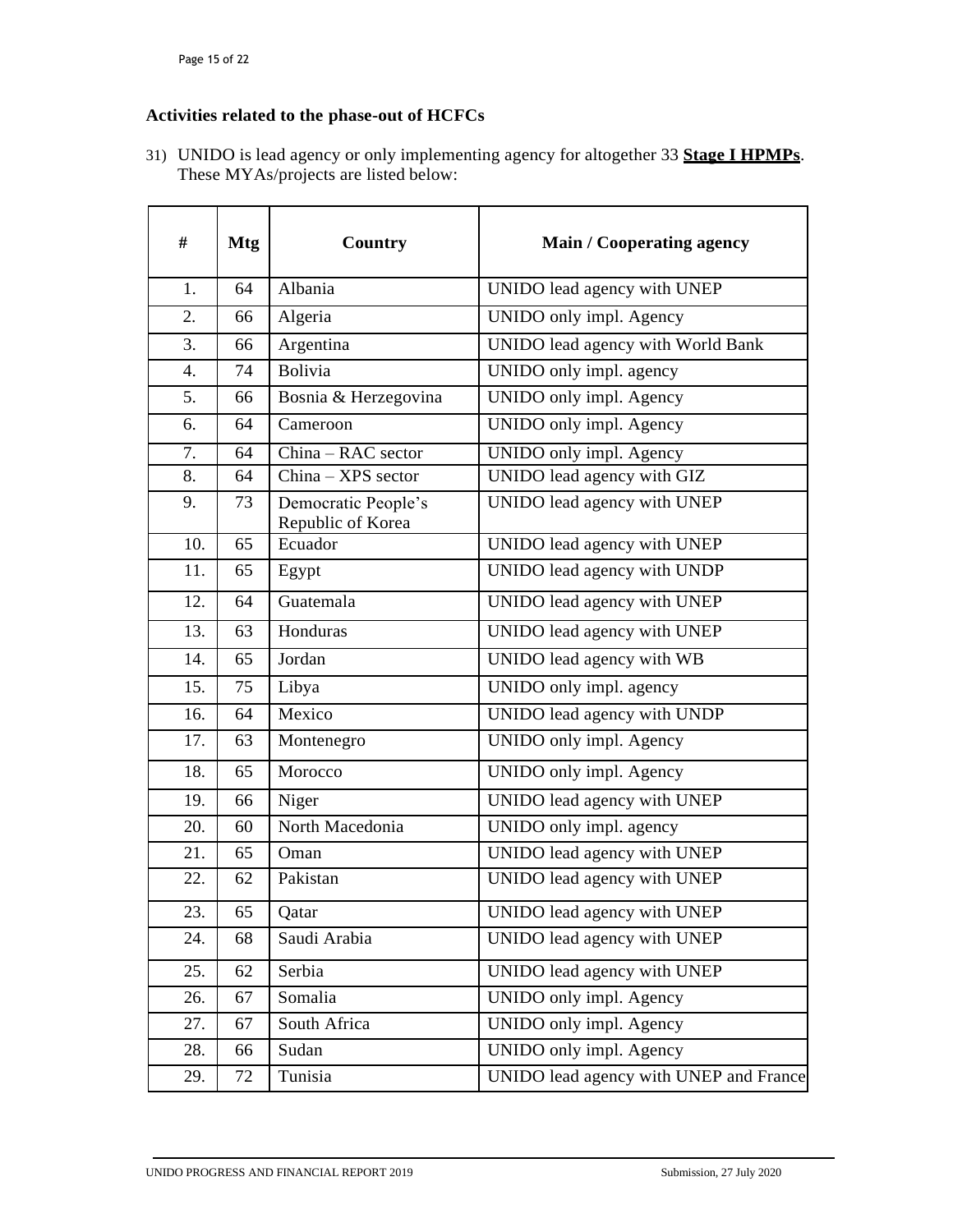| #   | Mtg | <b>Country</b> | Main / Cooperating agency   |
|-----|-----|----------------|-----------------------------|
| 30. | 62  | Turkmenistan   | UNIDO only impl. Agency     |
| 31. | 68  | Turkey         | UNIDO lead agency with UNEP |
| 32. |     | Venezuela      | UNIDO lead agency with UNEP |

Furthermore, UNIDO is co-implementing agency for the **Stage I HPMPs** for the following countries with the below agencies:

- UNEP: Afghanistan, Bahamas, Bahrain, Benin, Botswana, Burkina Faso, Burundi, Central African Republic, Chad, Congo (Rep. of), Cote d'Ivoire, Equatorial Guinea, Eritrea, Ethiopia, Gabon, Gambia, Grenada, Guinea, Guinea-Bissau, Iraq, Kuwait, Madagascar, Malawi, Mozambique, Myanmar, Nicaragua, Philippines, Rwanda, Saint Lucia, St. Vincent and the Grenadines, Senegal, Sierra Leone, Suriname, Tanzania, Togo, Uganda, Yemen and Zambia;
- UNDP: Indonesia, Iran and Nigeria;

## Outstanding **Stage I HPMPs**:

 Stage I HPMP PRP activities could still not be finalized in Syria due to the security situation in the country.

## Completed **Stage I HPMPs**:

- Croatia, implemented by UNIDO.
- 32) UNIDO is involved in **ongoing Stage II HPMPs** as only, lead or cooperating implementing agency in the following countries and sectors:

|     | <b>Mtg</b> | Country            | Main / Cooperating agency                           |
|-----|------------|--------------------|-----------------------------------------------------|
| 1.  | 79         | Argentina          | UNIDO lead w. Italy                                 |
| 2.  | 75         | <b>Brazil</b>      | UNDP/UNIDO/Germany/Italy                            |
| 3.  | 82         | Cameroon           | UNIDO only impl. Agency                             |
| 4.  | 76         | Chile              | UNDP lead agency w. UNIDO                           |
| 5.  | 77         | China-RAC Sector   | UNIDO lead w. Italy                                 |
| 6.  | 77         | China - XPS sector | UNIDO lead agency with GIZ                          |
| 7.  | 79         | Egypt              | UNIDO lead agency/UNDP/UNEP/Germany                 |
| 8.  | 77         | Iran               | UNDP/UNEP/UNIDO/Germany                             |
| 9.  | 77         | Jordan             | World Bank lead w. UNIDO                            |
| 10. | 73         | Mexico             | UNIDO lead agency w. Germany, Italy, Spain and UNEP |
| 11. | 81         | Nigeria            | UNDP lead agency w. UNIDO                           |
| 12. | 75         | Oman               | UNIDO lead agency w. UNEP                           |
| 13. | 76         | Pakistan           | UNIDO lead agency w. UNEP                           |
| 14. | 83         | Philippines        | UNIDO only impl. Agency                             |
| 15. | 75         | Sudan              | UNIDO only impl. Agency                             |
| 16. | 84         | Tunisia            | UNIDO lead agency w. UNEP                           |
| 17. | 76         | Venezuela          | UNIDO lead agency w. UNDP                           |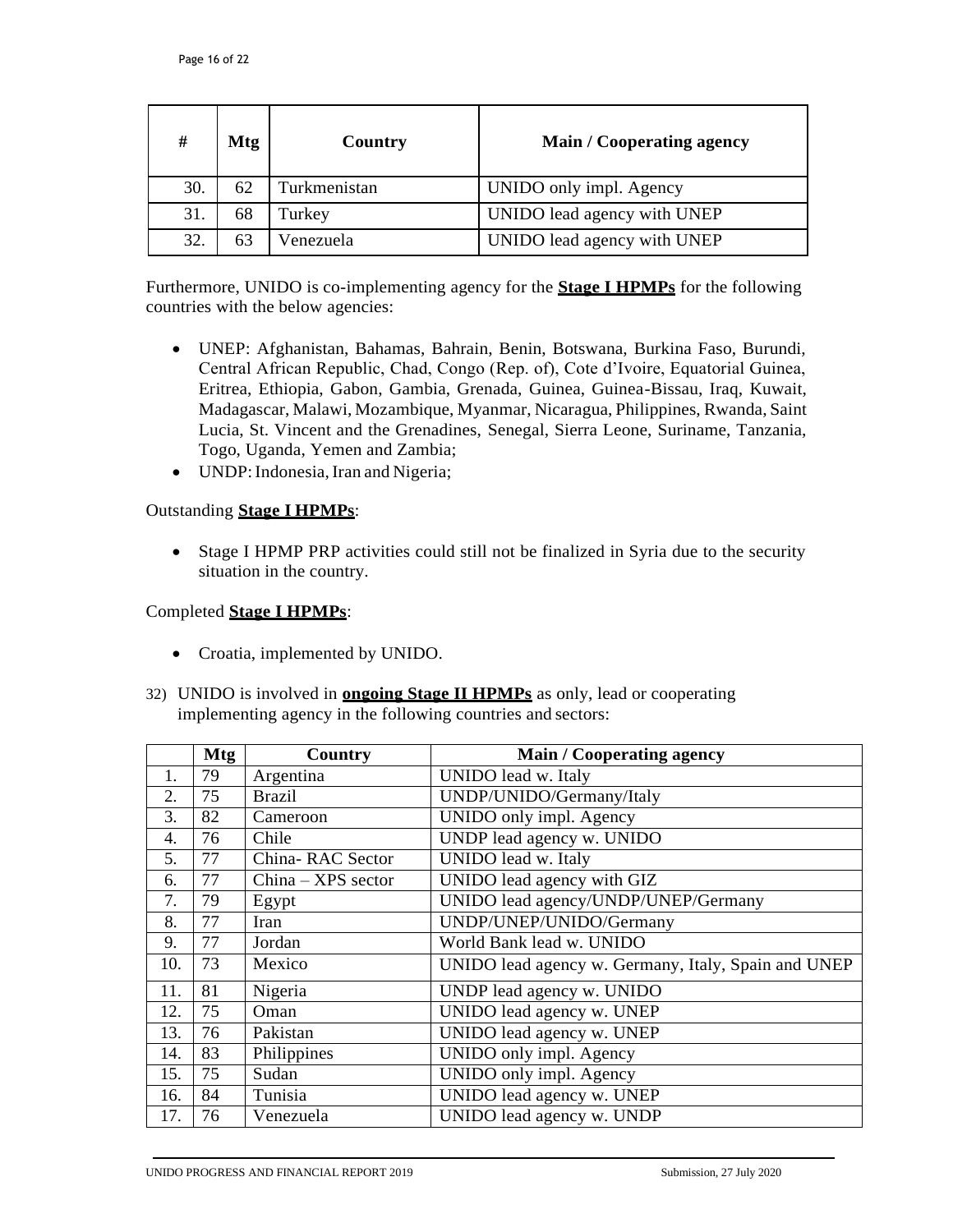## <span id="page-37-0"></span>**ODS destruction demonstration projects**

33) The Pilot demonstration project on ODS waste management and disposal is under implementation in Lebanon.

## <span id="page-37-1"></span>**Climate impact of Montreal Protocol activities**

- 34) In the selection of alternative technologies to replace ODS, energy efficiency, has been taken into account since the first investment projects, from early 1990s in UNIDO. In the recent years, the introduction oflow Global Warming Potential and high energy efficiency alternatives has gained high attention to achieve additional climate benefits in the ODS phase-out process. UNIDO has been looking into the assessment of climate impacts of the MP activities in order to respond to the needs of Dec XIX/6 of the Meeting of the Parties. In Decision 72/40 (May 2014) bilateral and implementing agencies have been encouraged to submit proposals for demonstration projectsfor low GWP alternatives to HCFCs in the refrigeration and air-conditioning subsectors and feasibility studies, including business cases for district cooling.
- 35) During the reporting period, the following demonstration projects were ongoing:
	- Global chiller replacement project (Argentina);
	- Demonstration project on promoting HFO-based low-global warming potential refrigerants for air-conditioning sector in high ambient temperatures (Saudi Arabia);
	- Pilot demonstration project on ODS waste management and disposal (Lebanon).

The associated projects listed below were completed during 2019:

- Demonstration project on the use of low cost pentane foaming technology for the conversion to non-ODS technologies in polyurethane foams at small and medium enterprises (Morocco);
- Promoting alternative refrigerants in air-conditioning for high ambient countries in West Asia (PRAHA-II);
- Demonstration project on refrigerant quality, containment and introduction of lowglobal warming potential alternatives (Eastern Africa and Caribbean regions);
- Demonstration project for the introduction of trans-critical CO2 refrigeration technology for supermarkets (Argentina and Tunisia);
- Demonstration project for the phase-out of HCFCs by using HFO as foam blowing agent in the spray foam applications in high ambient temperatures (Saudi Arabia).

## <span id="page-37-2"></span>**Activities related to HFC phase down**

36) In 2019, additional one enabling activities project was approved for UNIDO to provide fast-start support for implementation of the Kigali Amendment bringing the number of countries being supported by UNIDO with enabling activities to 31. Furthermore, in 2019, one project preparation for the control of HFC-23 by-product emissions in the HCFC production sector in Mexico was approved for UNIDO. Details on UNIDO HFC projects can be found in the Excel file in Annex II and Annex IIa for HFC projects funded by additional contributions.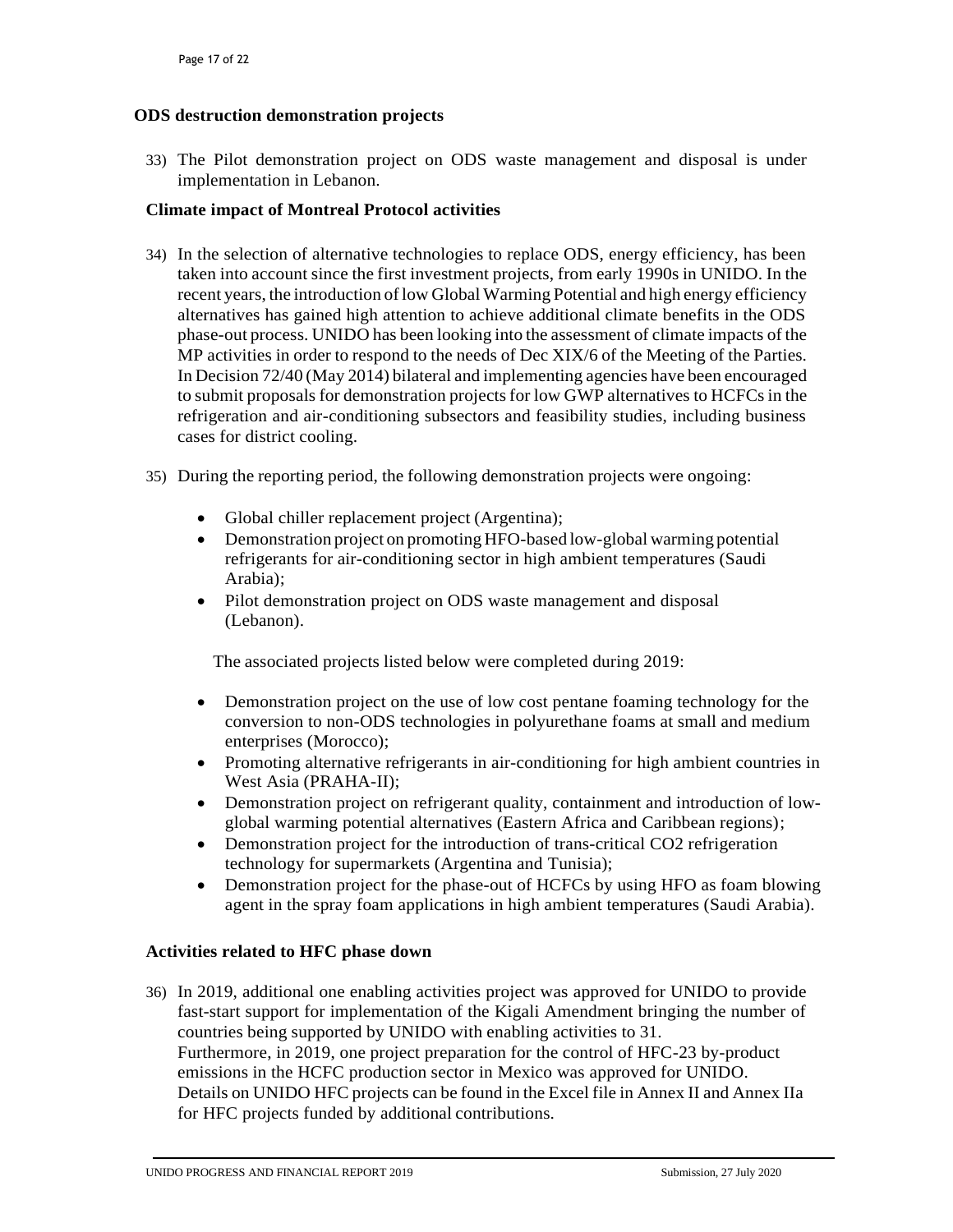## <span id="page-38-0"></span>**VI. Administrative Issues(Operational, Policy, Financial and Other Issues)**

## **Meetings attended**

37) UNIDO attended/participated in the following meetings in 2019:

| $\#$         | <b>Meeting</b>                                          | <b>Location</b> | <b>Dates</b>         |
|--------------|---------------------------------------------------------|-----------------|----------------------|
|              | Second Global Inter-Regional and Parallel Network       |                 | 17 - 20 February     |
| $\mathbf{1}$ | Meetings for National Ozone Officers                    | Paris           | 2019                 |
|              | Parallel Twinning of National Ozone Officers and Energy |                 |                      |
|              | Policymakers for Energy Efficient and Climate-Friendly  |                 | 21-22 February       |
| 2            | Cooling                                                 | Paris           | 2019                 |
| 3            | <b>Inter-Agency Coordination Meeting</b>                | Montreal        | 4 - 8 March 2019     |
| 4            | CFC-11 Symposium                                        | Vienna          | 25 - 27 March 2019   |
| 5            | 83rd ExCom Meeting                                      | Montreal        | 27 - 31 May 2019     |
| 6            | EUREKA Conference 2019 (HVACR)                          | <b>Bruges</b>   | 11 - 12 June 2019    |
|              | 62nd Meeting of the Implementation Committee under      |                 |                      |
|              | the Non-Compliance Procedure for the Montreal           |                 |                      |
| 7            | Protocol (ImpCom)                                       | <b>Bangkok</b>  | 29 June 2019         |
|              | 41st Meeting of the Open-ended Working Group of the     |                 |                      |
| 8            | Parties (OEWG)                                          | Bangkok         | 1 - 5 July 2019      |
| 9            | NOU and Customs Workshop Training                       | Asuncion        | 18 - 24 August 2019  |
| 10           | <b>Inter-Agency Coordination Meeting</b>                | Montreal        | 09 - 11 October 2019 |
|              | 63rd Meeting of the Implementation Committee under the  |                 |                      |
|              | Non-Compliance Procedure for the Montreal Protocol      |                 |                      |
| 11           | (ImpCom)                                                | Rome            | 2 November 2019      |
| 12           | 31st Meeting of the Parties (MOP)                       | Rome            | 4 - 8 November 2019  |
|              | Europe and Central Asia (ECA) Ozone2Climate meeting     |                 |                      |
|              | with Montreal Protocol Officers and RAC Associations /  |                 |                      |
|              | Experts and participation in the 50th International     |                 | 4 - 6 December       |
| 13           | HVAC&R Congress and Exhibition                          | Belgrade        | 2019                 |
|              |                                                         |                 | 16 - 20 December     |
| 14           | 84th ExCom Meeting                                      | Montreal        | 2019                 |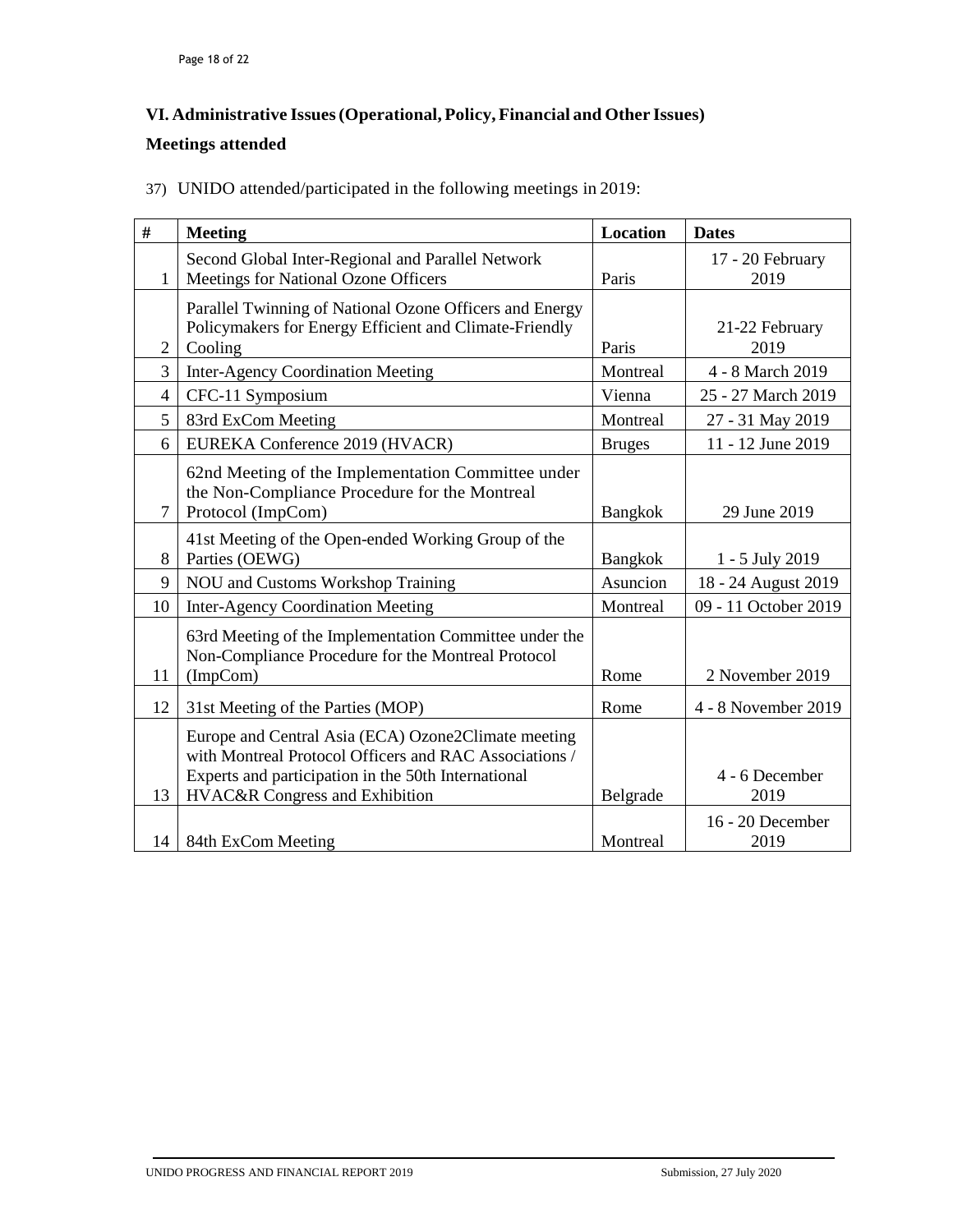### <span id="page-39-0"></span>**Implementing agency and other cooperation**

- 38) Cooperation with UNDP and the World Bank: Several ongoing HPMP activitiesin different countries and regions are being implemented together with UNDP and/or the World Bank, among others the following Stage I HPMPs: Argentina, Bolivia, and Stage II HPMP in Brazil, Chile, Egypt, Iran, Jordan, Nigeria and Venezuela.
- 39) Cooperation with UNEP: UNIDO has been implementing 60 HPMPstogether with UNEP until 2019. In 2019 12 tranches of ongoing HPMPs were approved with UNEP as lead or co-implementing agency in Egypt, Iran, Iraq, Cote d'Ivoire, Kuwait, Mozambique, Niger, Pakistan, Serbia, Tunisia (x2) and Turkey.
- 40) Participation in inter-agency meetings: As in the past years, UNIDO participated in all major inter-agency coordination meetings organized by either the Multilateral Fund Secretariat or by any of the other implementing agencies.
- 41) Cooperation with Bilateral Agencies: During 2019, UNIDO continued implementation of the ongoing bilateral projects.
- 42) Those bilateral projects under UNIDO's implementation, which have been ongoing or have been completed in 2019 are listed in the below table. The list issorted in alphabetical order of the bilateral agencies. The list includes one HFC phase-down enabling activity project for Tunisia.

| #              | <b>Bilateral</b><br>Agency | Project Title                    | Country | Impact         | Approved<br>Funding<br>(US\$) | <b>Status</b> |
|----------------|----------------------------|----------------------------------|---------|----------------|-------------------------------|---------------|
|                |                            | HCFC phase-out management        |         |                |                               |               |
|                |                            | plan (stage I, first tranche)    |         |                |                               |               |
|                |                            | (residential air-conditioning    |         |                |                               |               |
| 1              | France                     | manufacturing sector plan)       | Tunisia | 0,4            | 97.690                        | <b>CLO</b>    |
|                |                            | HCFC phase-out management        |         |                |                               |               |
|                |                            | plan (stage I, first tranche)    |         |                |                               |               |
| $\overline{2}$ | France                     | (refrigeration servicing sector) | Tunisia | 0,5            | 38.000                        | <b>COM</b>    |
|                |                            | HCFC phase-out management        |         |                |                               |               |
|                |                            | plan (stage I, second tranche)   |         |                |                               |               |
|                |                            | (residential air-conditioning    |         |                |                               |               |
| 3              | France                     | manufacturing sector plan)       | Tunisia | 1,5            | 356.397                       | <b>CLO</b>    |
|                |                            | HCFC phase-out management        |         |                |                               |               |
|                |                            | plan (stage I, second tranche)   |         |                |                               |               |
| $\overline{4}$ | France                     | (refrigeration servicing sector) | Tunisia | 0,5            | 38.000                        | <b>COM</b>    |
|                |                            | HCFC phase-out management        |         |                |                               |               |
|                |                            | plan (stage I, third tranche)    |         |                |                               |               |
| $\overline{5}$ | France                     | (refrigeration servicing sector) | Tunisia | $\overline{0}$ | 19.000                        | <b>ONG</b>    |
|                |                            | HCFC phase-out management        |         |                |                               |               |
|                |                            | plan (stage II, first tranche)   |         |                |                               |               |
|                |                            | (reclamation of HCFC             |         |                |                               |               |
| 6              | Italy                      | refrigerants)                    | Mexico  | $\theta$       | 458.191                       | ONG           |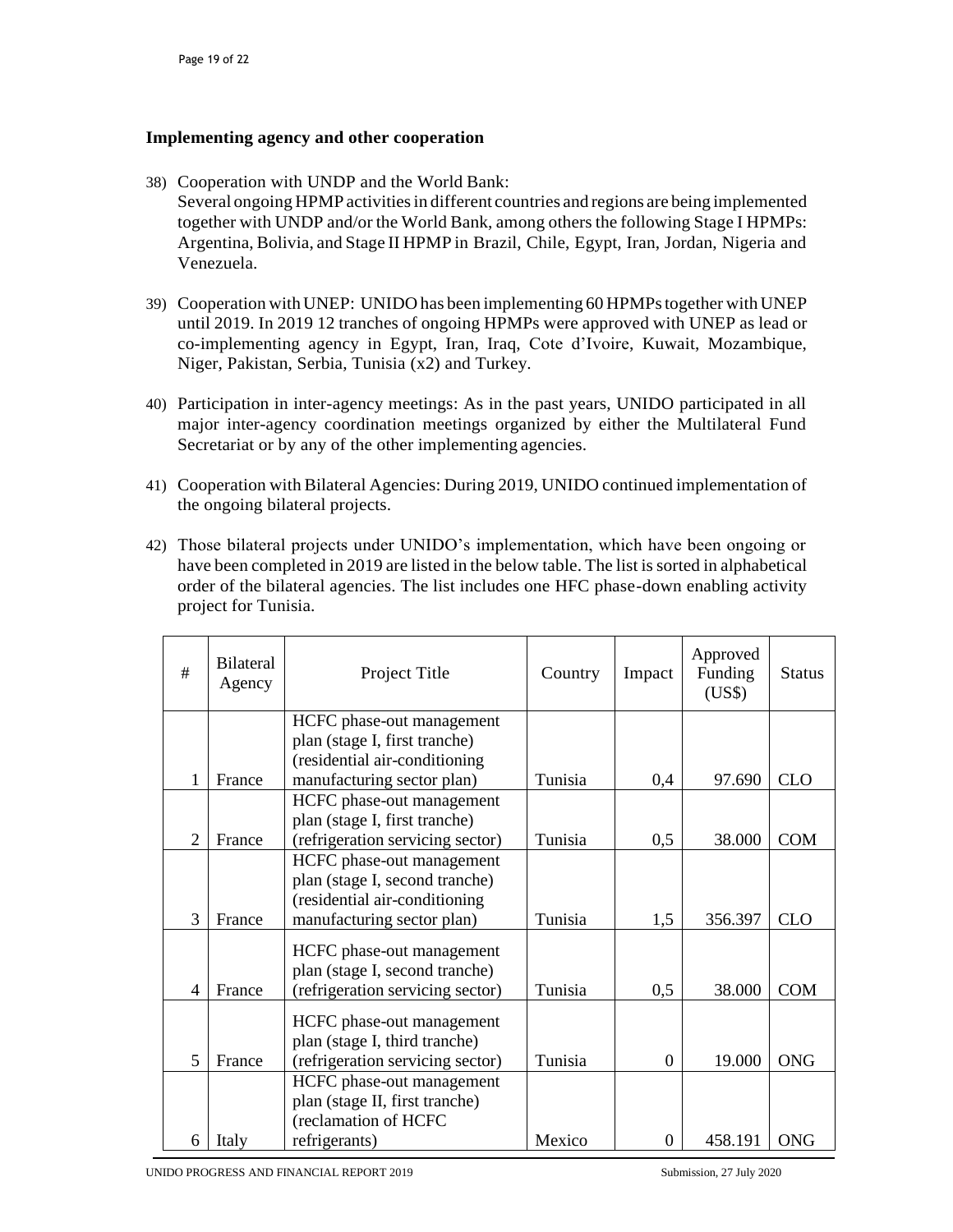|    |        | HCFC phase-out management                                                                                                                                                                  |                                     |                  |           |            |
|----|--------|--------------------------------------------------------------------------------------------------------------------------------------------------------------------------------------------|-------------------------------------|------------------|-----------|------------|
| 6  | Italy  | plan (Stage II, first<br>tranche)(RAC sector)                                                                                                                                              | China                               | 10,3             | 891.892   | <b>ONG</b> |
|    |        | HCFC phase-out management<br>plan (stage II, first tranche)                                                                                                                                | Iran<br>(Islamic<br>Republic        |                  |           |            |
| 7  | Italy  | (foam sector)                                                                                                                                                                              | of)                                 | 7,1              | 403.203   | <b>ONG</b> |
| 10 | Italy  | HCFC phase-out management<br>plan (stage II, second tranche)<br>(foam sector)                                                                                                              | Iran<br>(Islamic<br>Republic<br>of) | 8,9              | 504.004   | <b>ONG</b> |
|    |        | HCFC phase-out management                                                                                                                                                                  |                                     |                  |           |            |
| 8  | Italy  | plan (stage II, first tranche)<br>(refrigeration servicing sector)                                                                                                                         | Argentina                           | 2,9              | 250.000   | <b>ONG</b> |
| 9  | Italy  | Enabling activities for HFC<br>phase-down                                                                                                                                                  | Tunisia                             | $\boldsymbol{0}$ | 75.000    | <b>ONG</b> |
| 14 | Japan  | Phase-out of HCFC-22 and<br>HCFC-142b from the<br>manufacture of extruded<br>polystyrene panel at Al-Watania<br>Plastics<br>Development of a regional<br>centre of excellence for training | Saudi<br>Arabia                     | 1,9              | 110.000   | <b>COM</b> |
| 15 | Russia | and certification and<br>demonstration of low-global<br>warming potential alternative<br>refrigerants                                                                                      | Europe                              | $\boldsymbol{0}$ | 591.600   | <b>COM</b> |
| 17 | Spain  | HCFC phase-out management<br>plan (stage II, second tranche)<br>(cleaning agent phase-out in<br>refrigeration servicing sector)                                                            | Mexico                              | 2,3              | 76.991    | <b>ONG</b> |
| 18 | Spain  | HCFC phase-out management<br>plan (stage II, second tranche)<br>(phase-out of HCFC-22 and<br>HCFC-141b in solvent)                                                                         | Mexico                              | $\boldsymbol{0}$ | 700.000   | <b>COM</b> |
| 19 | Spain  | HCFC phase-out management<br>plan (stage II, second tranche)<br>(refrigeration servicing sector)                                                                                           | Mexico                              | $\boldsymbol{0}$ | 280.000   | <b>ONG</b> |
|    | Spain  | HCFC phase-out management<br>plan (stage II, third tranche)<br>(refrigeration servicing sector)                                                                                            | Mexico                              | 13,1             | 1.070.000 | <b>ONG</b> |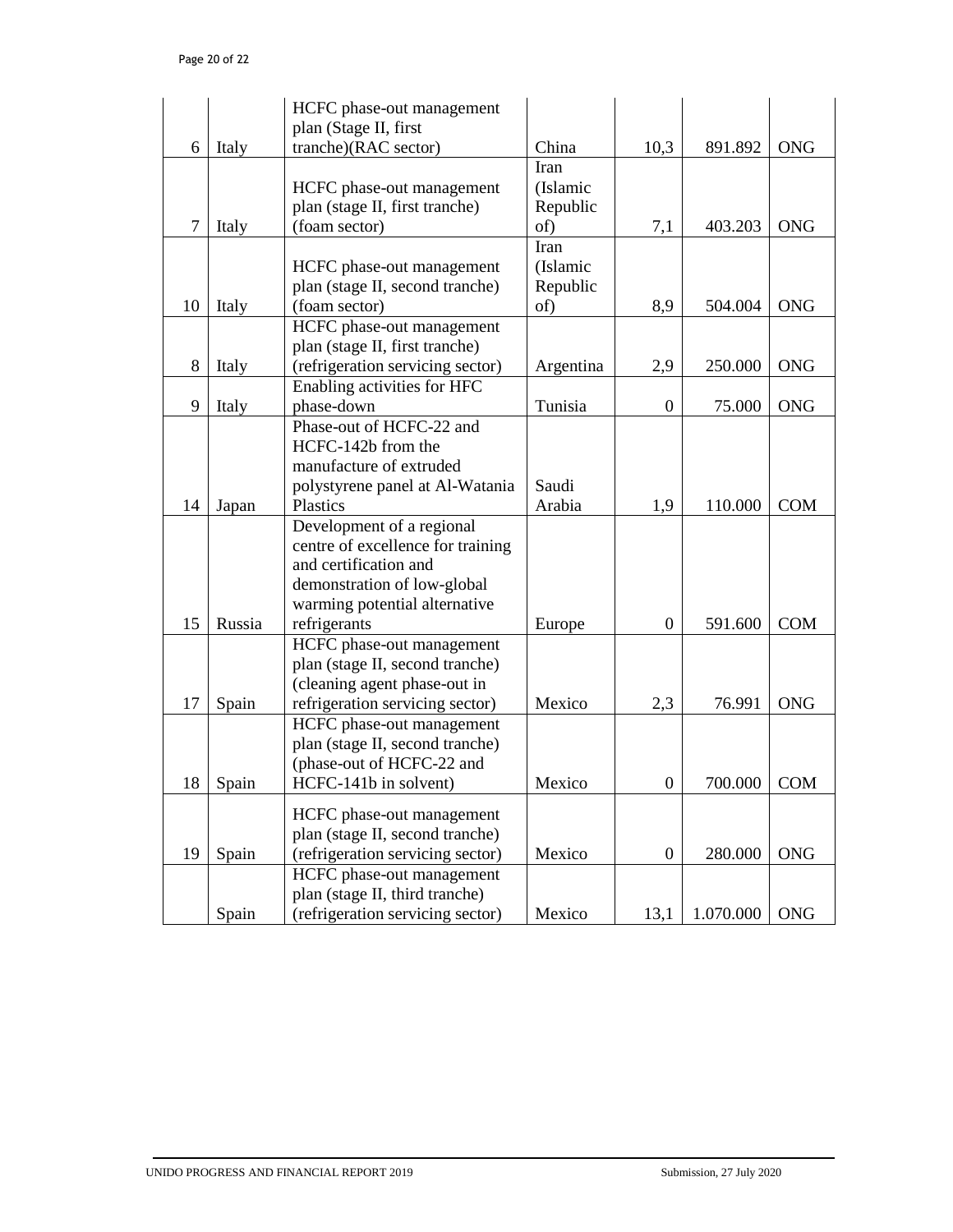#### **Other issues**

- <span id="page-41-0"></span>43) The status of ongoing projects is described in Annex II. The success and timely implementation of these activities are crucial in the current compliance period. In order to ensure timely project completion of projects approved so far, and to facilitate compliance of the recipient countries with their MP obligations, in 2019, UNIDO has continued to practice the following initiatives, which supported successful project implementation:
	- Regular missions to ozone offices and project sites are organized to monitortogether with the ozone officers the implementation of national and/or sector phase-out plans and ongoing stand-alone projects. UNIDO visits the respective ozone offices at least once a year. When required, UNIDO fields ad-hoc missions and requests support from the field representatives, who are in regular contact with the ozone office of the country to organize training, clear equipment from the customs, recruit national experts, undertake local procurement, process project travels, etc.
	- Good cooperation with the national ozone offices has continued and regular follow up of the implementation process is being done by the staff of the ozone office together with UNIDO's national and international consultants and project managers. This ensures that effective actions on critical issues such as resolving bottlenecks in site preparation, customs clearance, installation, commissioning and safety certification, monitoring of destruction of ODS-related equipment are taken in a timely manner.
	- Due to security and/or political issues, UNIDO experienced delays in project implementation during 2019 in several countries.
- 44) UNIDO is regularly attending Regional Network Meetings and respective workshops providing additional support to our counterpart countries.
- 45) UNIDO also provides, when requested, support such as policy assistance, putting in place relevant legislation etc.

In June 2019, representatives from 27 countries attended the "Kigali in Action" Expert Group Meeting organized by UNIDO in Vienna.

The event brought together mostly representatives from National Ozone Units in Europe and Central Asia, Africa and Latin America and external experts. The workshop aimed to support Article 5 countries to better address the upcoming challenges of the Kigali Amendment to the Montreal Protocol, and to grasp the immediate and longer term opportunities offered by the Amendment. The topics included national licensing and quota systems, energy efficiency and low GWP alternatives, data collection and new reporting requirements and safety codes and standards. Over 2 days of interactive discussions and presentations, participants expressed the main priorities of their countries and shared their experiences in tackling the phase down of ozone depleting substances and high global warming potential HFCs, while at the same time also considering energy efficiency, safety and economic development.